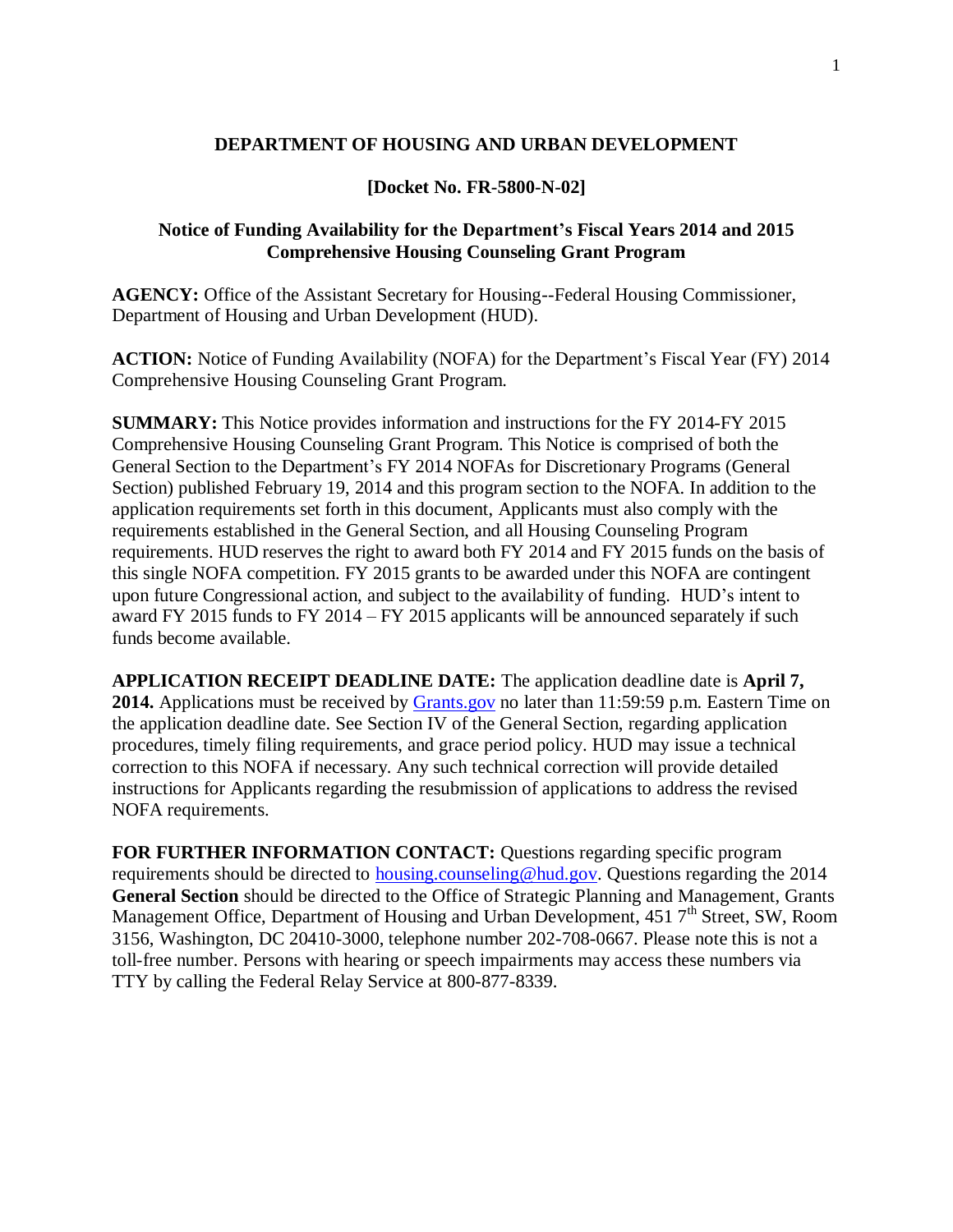### **OVERVIEW INFORMATION:**

**A. Federal Agency Name:** Department of Housing and Urban Development, Office of Housing Counseling.

**B. Funding Opportunity Title:** Comprehensive Housing Counseling Grant Program.

**C. Announcement Type:** Initial Announcement.

**D. Funding Opportunity Number:** FR-5800-N-02. Office of Management and Budget (OMB) Approval Number is: 2502-0261.

**E. Catalog of Federal Domestic Assistance (CFDA) Number:** 14.169 Housing Counseling Assistance Program.

**F. Dates. The application deadline is 11:59:59 p.m. Eastern Time April 7, 2014.**  Applications must be received by [Grants.gov](http://grants.gov/) no later than 11:59:59 p.m. Eastern Time on the application deadline date.

**G. Available Funds.** Approximately \$38.5 million is expected to be available for eligible applicants under this NOFA for FY 2014 through the Transportation, Housing and Urban Development, and Related Agencies Appropriations Act, 2014. HUD intends to award FY 2015 Comprehensive Housing Counseling Program Grants from this NOFA, provided such funds are appropriated by Congress.

# **FULL TEXT OF ANNOUNCEMENT.**

# **I. FUNDING OPPORTUNITY DESCRIPTION.**

**A. Program Description.** The purpose of HUD's Housing Counseling Grant Program is to provide funds that shall be used for providing counseling and advice to tenants and homeowners, both current and prospective, with respect to property maintenance, financial management/ literacy, and such other matters as may be appropriate to assist them in improving their housing conditions, meeting their financial needs, and fulfilling the responsibilities of tenancy or homeownership. Funding provided by this NOFA is intended to support HUD-approved housing counseling agencies to respond flexibly to the needs of residents and neighborhoods, and deliver a wide variety of housing counseling services to homebuyers, homeowners, renters, and the homeless. This NOFA plays an integral role in the continued stabilization of our nation's housing market by helping individuals and families obtain housing and stay in their homes through responsible homeownership or affordable rental housing. Traditionally underserved populations, such as minorities, the elderly, veterans, persons with disabilities, persons with limited English proficiency and residents of rural areas, face additional housing and economic challenges. HUD's Comprehensive Housing Counseling Grant Program funds housing counselors who provide expert, unbiased guidance and information to help families and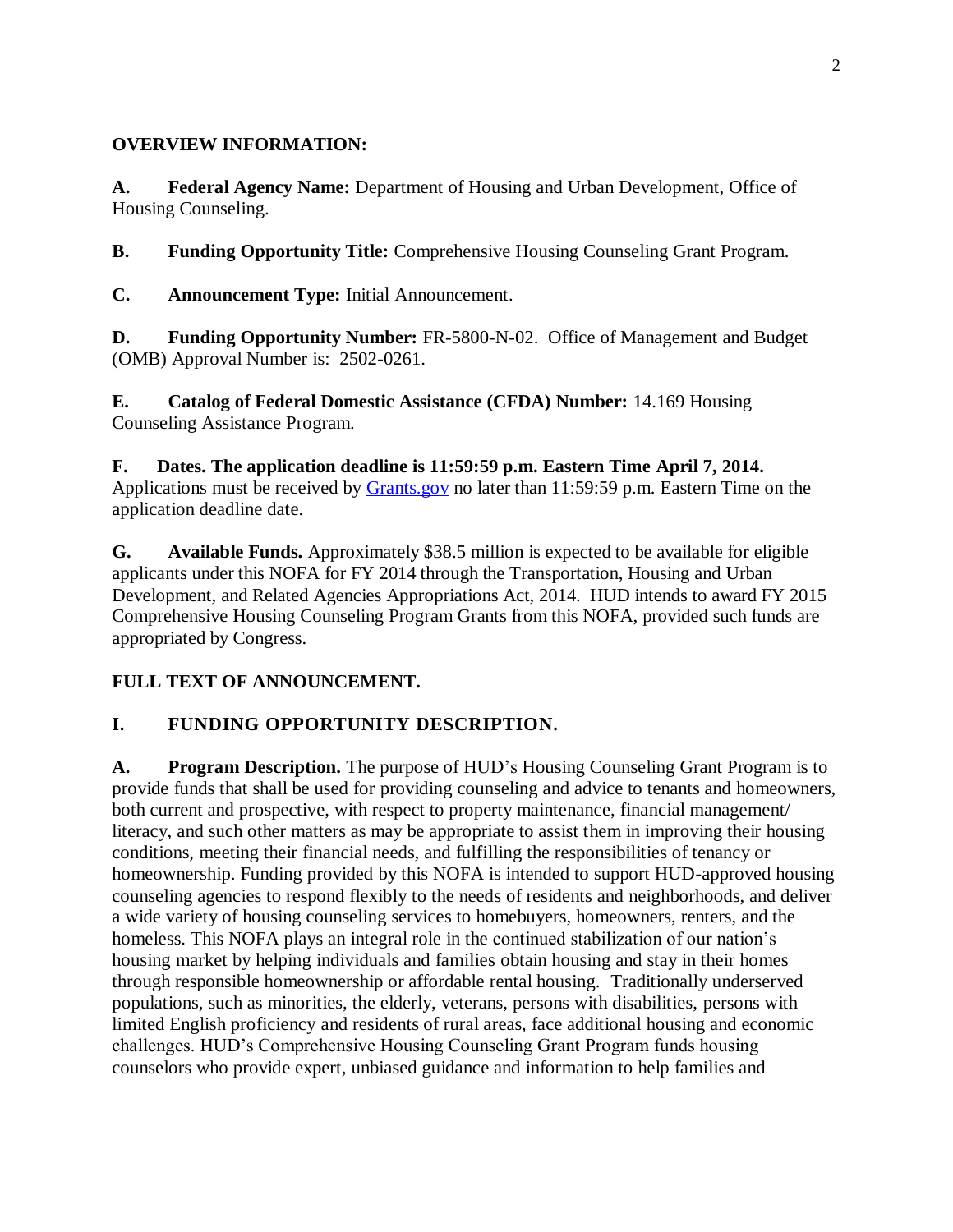individuals meet their housing needs and improve their financial situations. Moreover, HUD grants assist housing counselors to act as an important safeguard against scams and discrimination, and to act as an important gateway to local, state, federal and private housing assistance.

**B. Objectives and Priorities of this NOFA.** Congress, the Administration and stakeholders have identified several priorities for the Housing Counseling Program that this NOFA seeks to continue to address:

1. Distribute federal financial support to housing counseling agencies in order for them to provide efficient and successful services to consumers to address their housing and financial needs.

2. Distribute federal financial support to housing counseling agencies based on their previous track record and quality of housing counseling services.

3. Reduce the administrative cost incurred when applying for and reporting on HUD funding while maintaining essential tracking of program benefits and accountability for federal funds.

4. Leverage external resources and funding to increase the sustainability of quality housing counseling programs.

5. Ensure consumer confidence in high quality housing counseling services by preparing the housing counseling industry for additional HUD counseling standards and individual housing counseling testing and certification that may be implemented in FY 2015.

6. Ensure adequate distribution of funding amounts for rural areas having traditionally low levels of access to housing counseling services, including areas with insufficient access to the Internet.

**C. Procedural Changes.** In order to improve communication, streamline program requirements, reduce administrative burdens and prepare for additional program standards, HUD has made a number of procedural changes to the application process for this NOFA.

**1. FY 14 Housing Counseling NOFA May Cover Two Years**. With this single FY2014 - FY 2015 NOFA and corresponding FY 2014 HUD General Section, HUD may conduct a competition for housing counseling grant funding for both FY 2014 and FY2015. HUD would use the applications received under this FY 2014 and FY 2015 NOFA, and the corresponding scores and funding methodology relevant to this NOFA, to make awards for FY2014, utilizing FY 2014 appropriations. HUD would use the same list and methodology to award FY 2015 funds, subject to the availability of appropriations and any other authority that may govern the award of FY 2015 funds. Grantees that receive FY 2014 housing counseling funding will be contacted by HUD to determine their interest in FY 2015 funding. HUD would then rerun the FY 2014 funding formula, utilizing FY 2014 application data/scores, should FY 2015 funding becomes available, for those FY 2014 grantees that express interest and remain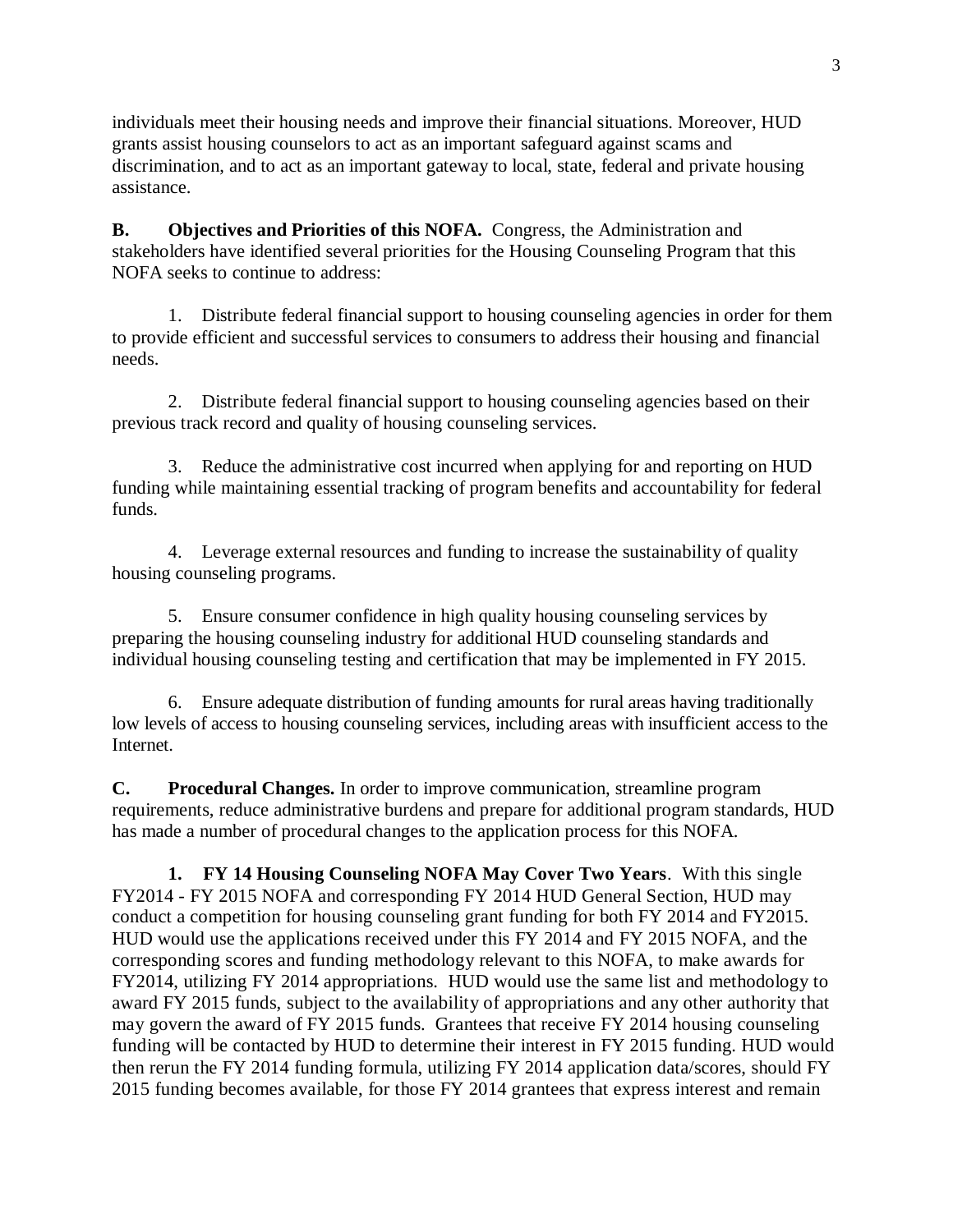eligible. Doing this will enable HUD to make awards quickly after FY 2015 appropriations become available, and significantly reduce the application burden for counseling agencies. The General Section for FY 2014 will govern both the FY 2014 and FY 2015 comprehensive housing counseling grant funds.

Local Housing Counseling Agencies (LHCAs) that received approval after the FY 2014-FY 2015 publication date, and other participating agencies may be able to affiliate with an Intermediary or SHFA and access FY 2015 funding through that affiliation.

Alternatively, HUD reserves the right to issue a supplemental or independent NOFA in FY 2015, perhaps limited to new Applicants, or for a specific housing counseling related activity, for example to support HUD's efforts to embed housing counseling in FHA programs.

**2. Offsetting Expected Counselor Certification Costs.** As Applicants should be aware, the Dodd Frank Act requires HUD to test and certify housing counselors. HUD has issued a proposed rule related to these requirements. The timing of a final rule and its implementation date is unknown; however, should the timing overlap with the availability of funds under this NOFA, Applicants should be aware that expected training, testing and certification expenses are eligible expenses under this NOFA. The funding methodology now contains a new layer of funding based on the number of the Applicant's housing counselor FTEs. This change was made not only to improve the methodology with which HUD determines award amounts, but also to make sure award amounts are made in a manner consistent with the intent to help counseling agencies offset expected certification costs.

**3. Recognition of Quality of Housing Counseling Services.** With this NOFA, the scoring and funding methodology better enable grantees to meet the program goal of building agency capacity to provide a flexible range of services to address a wide variety of housing and financial needs, especially in response to recent economic and housing conditions. Scoring under this NOFA will reward high-impact services, oversight and quality control, participation in HUD-sponsored housing counseling-related research and pilot programs, meeting key needs, and efficient program administration. HUD will require all Applicants to identify distribution of funds among sub-grantees and funded branches at the time of application based on percentages of the grant rather than dollar amounts. In addition, only sub-grantees and funded branches that provide directly housing counseling services should be listed. In other words, sub-grantees or funded branches that perform administrative functions only should not be listed as sub-grantees. Further, an Intermediary or State Housing Finance Agency (SHFA) may not fund a sub-grantee at 100% of the sub-grantee's budget. HUD will view the list of identified sub-grantees as final and binding. If after the grants are awarded an Applicant would like to change its submitted list of sub-grantees, the grantee must make the request of HUD in writing and provide detailed justification for the request.

**4. Encouraging Counseling Networks**. HUD will provide increased support for grantees, such as Intermediaries, SHFAs and Multi-State Organizations (MSOs) that manage networks of housing counseling agencies or branches, in other words, agencies that suballocate funding to sub-grantees and funded branches. Specifically, this NOFA is structured to encourage agencies that sub-allocate funding to sub-grantees or funded branches to expand their network, and encourage LHCAs and other agencies to form new partnerships to gain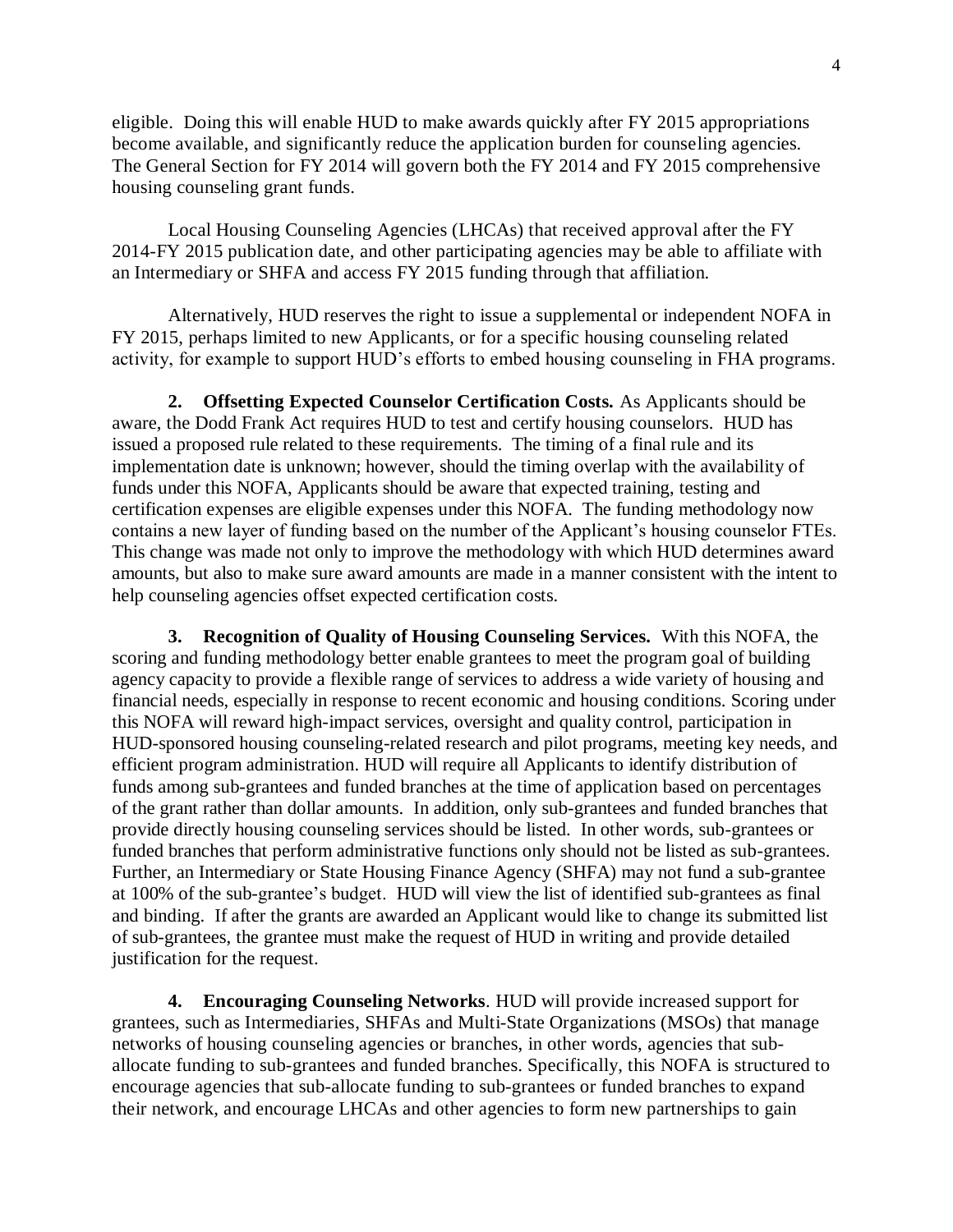access to additional resources and cost savings. This NOFA permits the funding of a subgrantee's branches. However, this NOFA more specifically defines a funded branch based on the number of clients served. In addition, this NOFA will provide support based on the number of full-time equivalent (FTE) counselors in a network. HUD counseling grants will be structured to provide grantees that manage networks of counseling agencies with additional resources to ensure quality, accountability, technical assistance support and information technology support for their respective networks of housing counseling agencies. Only Intermediaries that are HUD-approved prior to the NOFA publication date are eligible to apply for grant funding.

HUD continues to encourage networks with HUD-approved Intermediaries and SHFAs for several reasons. First, HUD recognizes the important role that housing counseling networks can play in improving the quality of housing counseling, for example by facilitating knowledge and sharing best practices. Second, HUD is determined to take steps to decrease the size of the application, reporting and other program administration work load burdens on housing counseling agencies in an effort to maximize the impact of housing counseling resources on the consumers of housing counseling services. HUD also wants to partner more effectively with SHFAs given the increasingly important role they are playing in the housing counseling field. The industry is familiar with this counseling network funding model, as a similar approach has been used to distribute National Foreclosure Mitigation Counseling (NFMC) funding. To help facilitate the partnering of LHCAs with Intermediaries and SHFAs, Appendix A provides contact information for Intermediaries and SHFAs that participate in the Housing Counseling Program as of the NOFA publication date.

To incentivize Applicants to increase the size of their counseling networks, the funding methodology for this NOFA incorporates a flat award per sub-grantee and funded branches (of the Intermediary, SHFA or MSO) included in an application.

**5. Significant Funding Methodology Changes.** While network size/number of subgrantees remains as a significant funding factor, this NOFA has changed the funding methodology to slightly decrease the weighting of network size in order to factor in other criteria such as score, number of FTEs, network management activities and other relevant criteria.

**6. Grant Request Amount**. HUD will not require grant amount requests or grant budgets at the time of application. However, HUD will require submission of the actual revenue and expense statements of the previous year, which will be used as an element in scoring.

**7. Reporting**. HUD expects to simplify reporting for the grant program, but may require new reporting of short- and long-term outcomes in 2014. These potential changes are not reflected in this notice but would be implemented through future notices.

**D. Funding Category.** HUD will award a single Comprehensive Grant to qualified Applicants.

**E. Authority.** HUD's Housing Counseling Program is authorized by Section 106 of the Housing and Urban Development Act of 1968 (12 U.S.C. § 1701x) and Section 4 of the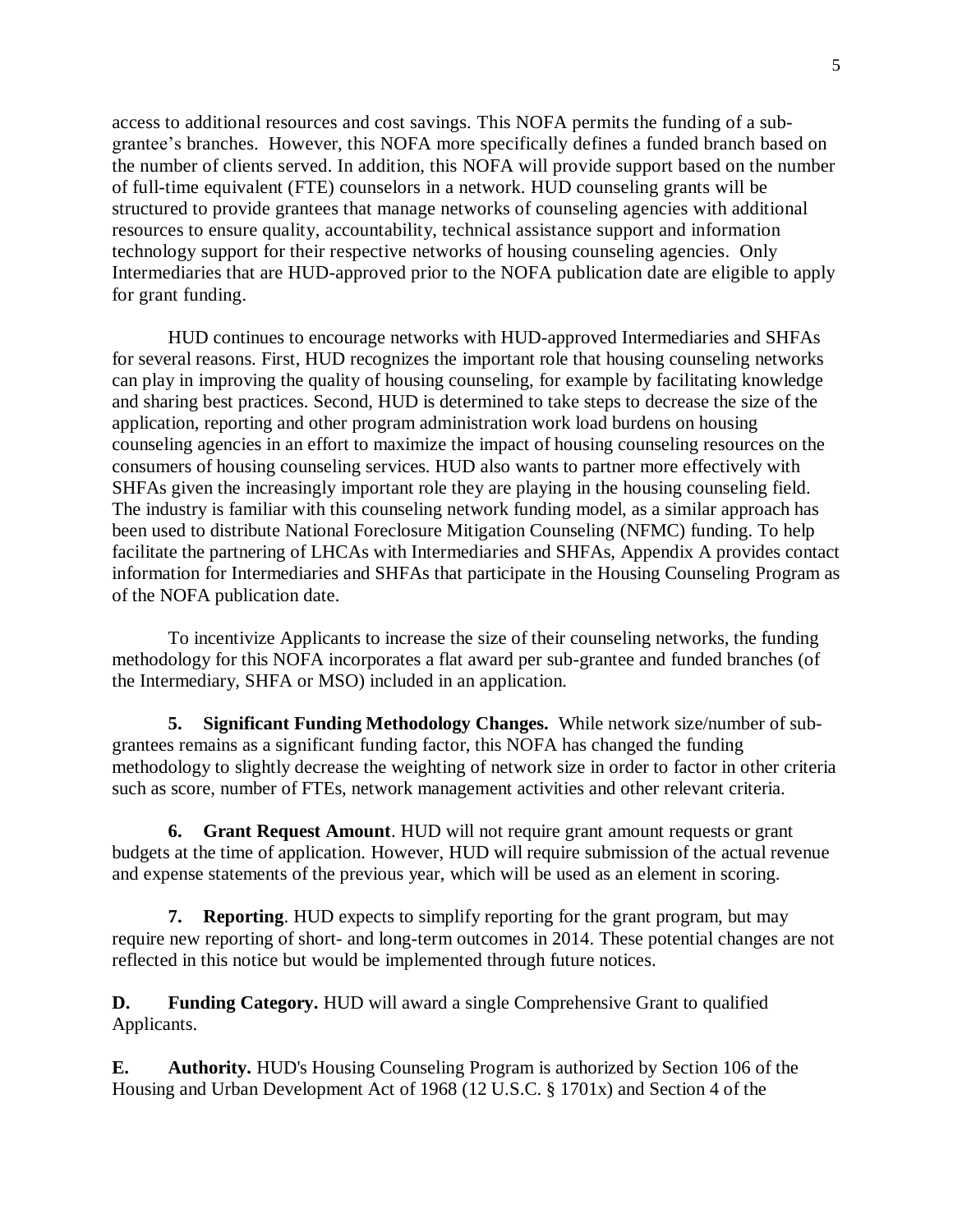Department of Housing and Urban Development Act (42 U.S.C. § 3533) as amended by Title XIV of the Dodd-Frank Wall Street Reform and Consumer Protection Act (Dodd-Frank). The Housing Counseling Program regulations are codified at 24 C.F.R. Part 214. The Home Equity Conversion Mortgage Program (HECM) is authorized by Section 255 of the National Housing Act (12 U.S.C. § 1715z-20), and its regulations are codified at 24 C.F.R. Part 206.

# **F. Definitions**. See Appendix B.

# **II. AWARD INFORMATION**

**A. Available Funds.** Of the approximately \$45 million appropriated for housing counseling in FY 2014, approximately \$40.5 million is available for eligible applicants under this NOFA. Approximately \$38.5 million is available for Comprehensive Housing Counseling. Approximately \$2 million is available for Training Grants. Approximately \$4.5 million is available for administration. HUD intends to award FY 2015 Comprehensive Housing Counseling Program Grants from this NOFA, provided such funds are appropriated by Congress.

**B. Total Grant Request.** Applicants are <u>not</u> required to request a specific award amount, nor provide a proposed budget for a grant amount but should enter a response of \$1.00 in line 18a of the SF424, Application for Federal Assistance. Applicants will be required to submit the revenue and expense statements for their counseling program for the most recent fiscal year (*i.e.*, October 1, 2012 to September 30, 2013).

**C. Award Instrument.** HUD will likely use a Grant Agreement. All awards will be made on a cost reimbursement basis which means that grantees will receive funding for housing counseling services that were provided prior to a draw request from HUD for reimbursement.

**D. Award Adjustments**. HUD reserves the right to adjust funding levels for each grantee. Once Applicants are selected for award, HUD will determine the total amount to be awarded to any grantee, based upon the scope of services to be provided and funds available and other factors that HUD may determine.

**E. Initial Period of Performance**. The initial period of performance for grants awarded under this program will be for a period of up to eighteen (18) months. For planning purposes, Applicants should assume that the period of performance is October 1, 2013 through March 31, 2015. On a case-by-case basis, after HUD has issued the FY 2014 awards, HUD may approve one-time requests from grantees to extend the initial period of performance for good cause. For grantees that expend their funds within twelve (12) months, such performance may positively impact their scores under future NOFAs.

The period of performance for FY 2014 awards is from October 1, 2013 through March 31, 2015. The period of performance for the FY 2015 awards is expected to commence on October 1, 2014 and end on March 31, 2016.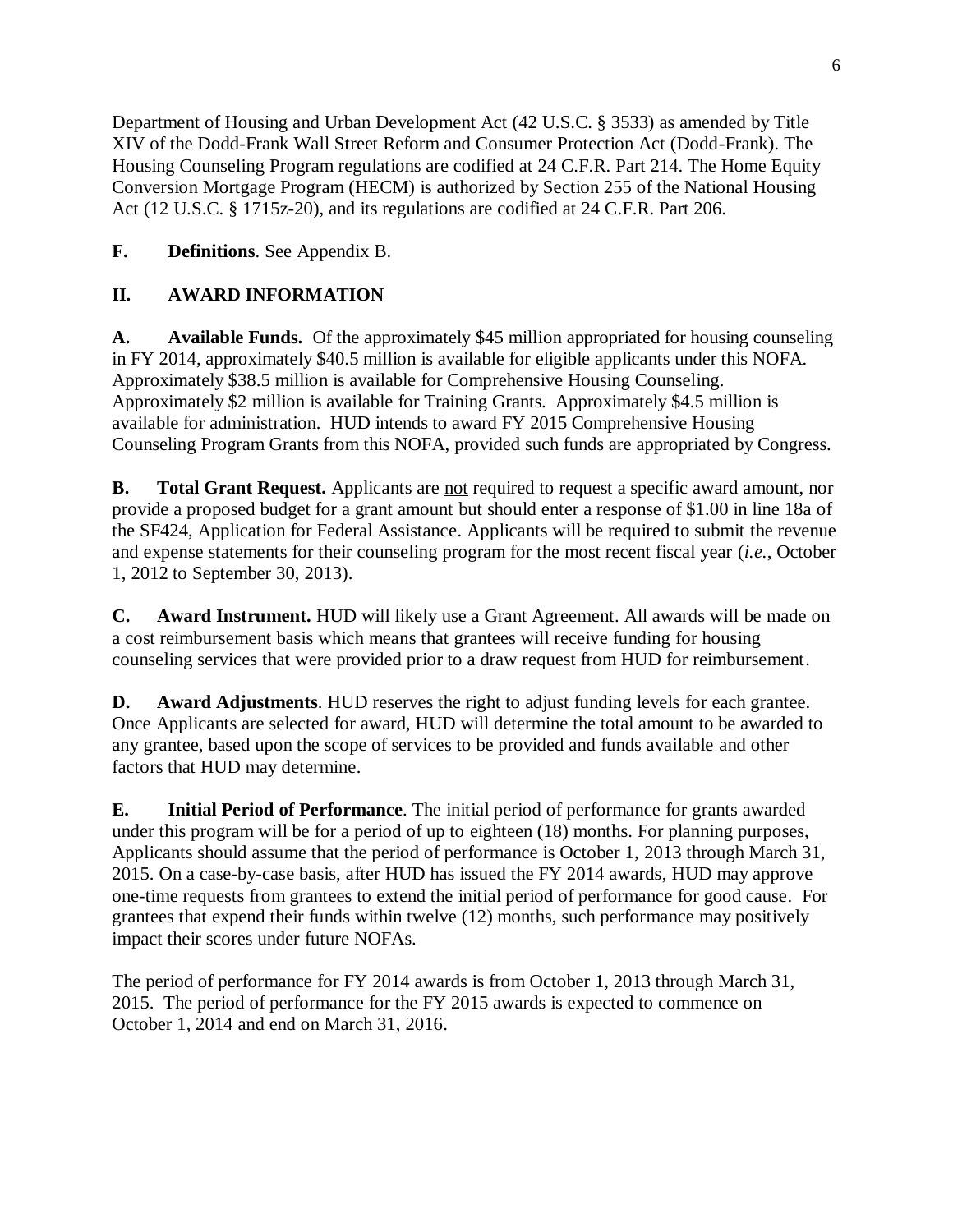#### **III. ELIGIBILITY INFORMATION**

**A. Threshold Requirements:** All Applicants and sub-grantees must meet the Threshold Requirements of the FY 2014 General Section.

#### **B. Eligible Applicants.**

**1.** All housing counseling agencies (including LHCAs, Intermediaries and MSOs) that are directly approved by HUD prior to the NOFA issue date and SHFAs are eligible for this NOFA. Housing Counseling agencies that have not received HUD approval but meet the Housing Counseling Program approval criteria at 24 C.F.R. § 214.103 are encouraged to affiliate with a HUD-approved Intermediary or SHFA.

**2. Applicant and Sub-grantee Status.** To be eligible to receive a g*rant or sub-grant*  under this NOFA, all Applicants, sub-grantees and funded branches must be:

a. tax-exempt organizations under Section 501(c) of the Internal Revenue Code (26 U.S.C. §§ 501(a) and (c), or be a unit of local, county or state government;

b. in good standing under the laws and regulations of the state of their organization; and

c. authorized to do business in the states in which they propose to provide housing counseling services.

**3. Additional Eligibility Requirements for Applicants and Sub-grantees.** To be eligible to receive a grant or sub-grant under this NOFA:

a. Successful Applicants must give priority to methods that provide physical access to individuals with disabilities, *i.e.*, holding the training or any other type of meeting in an accessible location, in accordance with the regulations implementing Section 504 of the Rehabilitation Act of 1973 and Titles II and III of the Americans with Disabilities Act of 1990, as applicable. All programs or activities must be held in accessible locations unless the recipient can demonstrate that doing so would result in a fundamental alteration of the program or an undue financial and administrative burden, in which case the recipients must take any action that would not result in such an alteration or such burden but would nevertheless ensure that individuals with disabilities receive the benefits and services of the program or activity, *e.g.*, training at an alternate accessible site and/or in-home training. Individuals with disabilities must receive services in the most integrated setting appropriate to their needs. In addition, counseling services must comply with effective communication requirements pursuant to Section 504 of the Rehabilitation Act of 1973 and its implementing regulations at 24 C.F.R. § 8.6.

b. Registration [SAM.gov](http://sam.gov/) requirement. All Applicants must have a valid, active registration in the System for Award Management (SAM). All sub-grantees must have a Data Universal Number System (DUNS) identifier. See the Summary, page 7 and Section III of the **General Section** for more information.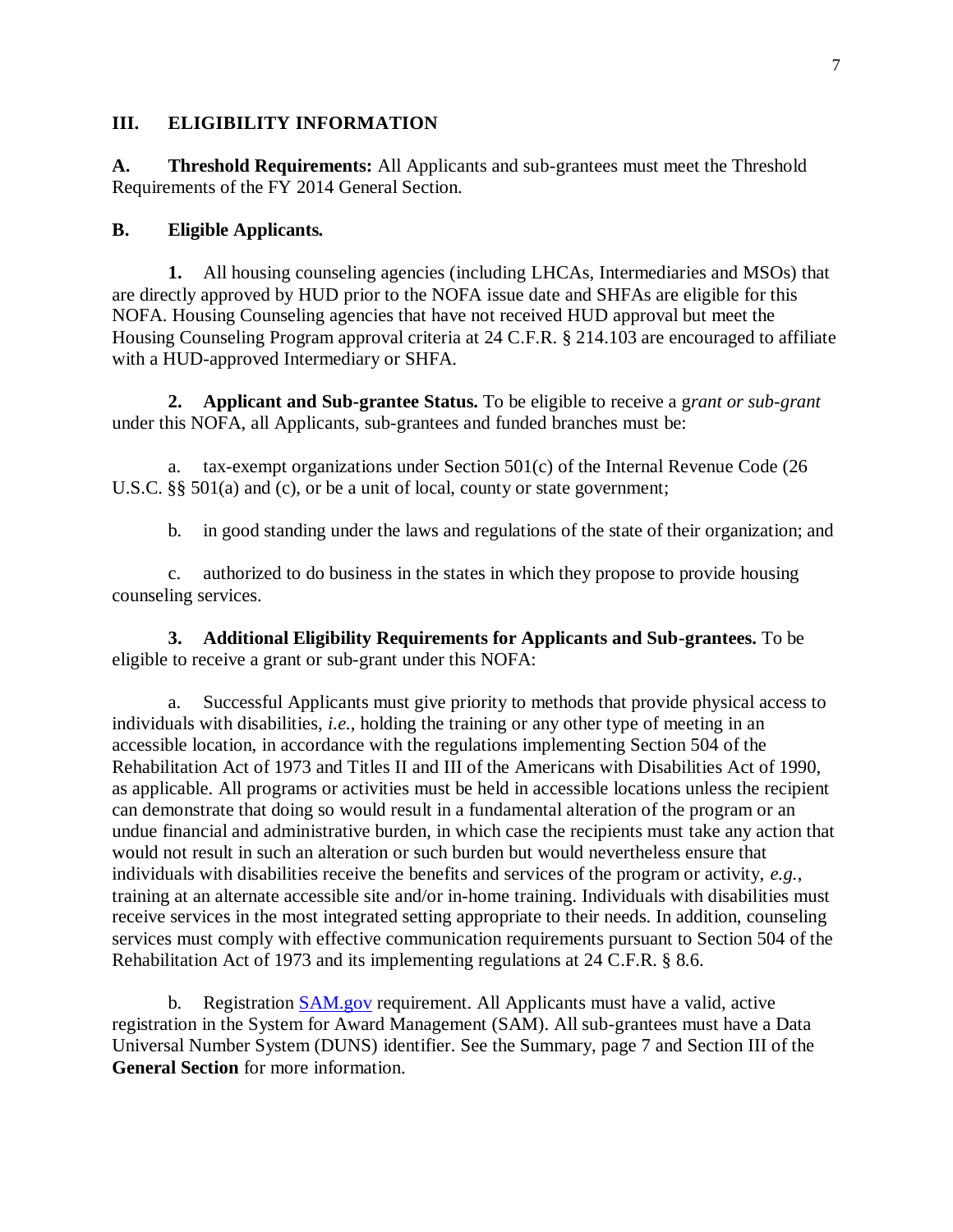c. All Applicants and sub-grantees must have resolved all outstanding issues on their most recent HUD housing counseling performance review by the later of the application deadline date of this NOFA, or the expiration date of any conditional re-approval resulting from a HUD performance review.

d. No Applicant, sub-grantee or funded branch that has been, or employs an individual who has been, convicted of a violation under federal law relating to an election for Federal office (as defined in Pub. L. 111-203, 124 Stat. 1376 (July 21, 2010)) is eligible for grant funding under this NOFA.

## **4**. **Additional Eligibility Requirements for Applicant:**

**a. Housing Counseling Work Plan.** All Applicants must propose a Work Plan as specified in the HUD-9906 Housing Counseling charts that includes the provision of housing counseling. Providing only education or marketing and outreach does not fulfill this requirement.

**b. Compliance with third party certifications and licensing**. All Applicants must be in compliance with, and not in default under, any applicable state or other licensing and certification requirements. HUD will review individual circumstances upon request.

**c. Indirect Cost Rate**. Grantees that plan to use grant funds to cover only direct costs are not required to provide an indirect cost rate. However, grantees that plan to use grant funds to cover any indirect costs must submit their approved indirect cost rate established by their cognizant federal agency. If the grantee does not have an established indirect cost rate, it will be required to develop and submit an indirect cost proposal to HUD, or the cognizant federal agency as applicable, for determination of an indirect cost rate that will govern the award. This must occur immediately after the Applicant is advised that it will be offered a grant and, in no event, later than three months after the start date of the grant. If HUD is the grantee's cognizant federal agency, it should refer to the Department of Health and Human Services website, [http://rates.psc.gov,](http://rates.psc.gov/) for submission requirements. OMB Circular A122 can be located at 2 C.F.R. Part 230.

Applicants can review Indirect Cost Training on [www.hud.gov](http://www.hud.gov/) at: <http://www.hud.gov/offices/adm/grants/training/odgmotraining.cfm>

**5. Limits on Applicants.** Applicants and sub-grantees are prohibited from accessing HUD Housing Counseling Program grant funding under this NOFA from multiple sources. For example, receiving funding under this NOFA as both a direct grantee and sub-grantee of an Intermediary is prohibited, unless:

**a.** The grantee or sub-grantee has one or more HUD HECM Roster Counselors that are awarded Comprehensive grant funds directly from HUD, or indirectly through an Intermediary or SHFA, and the grantee or sub-grantee receives a single additional sub-grant for reverse mortgage counseling activities from an Intermediary that provides reverse mortgage counseling exclusively; and/or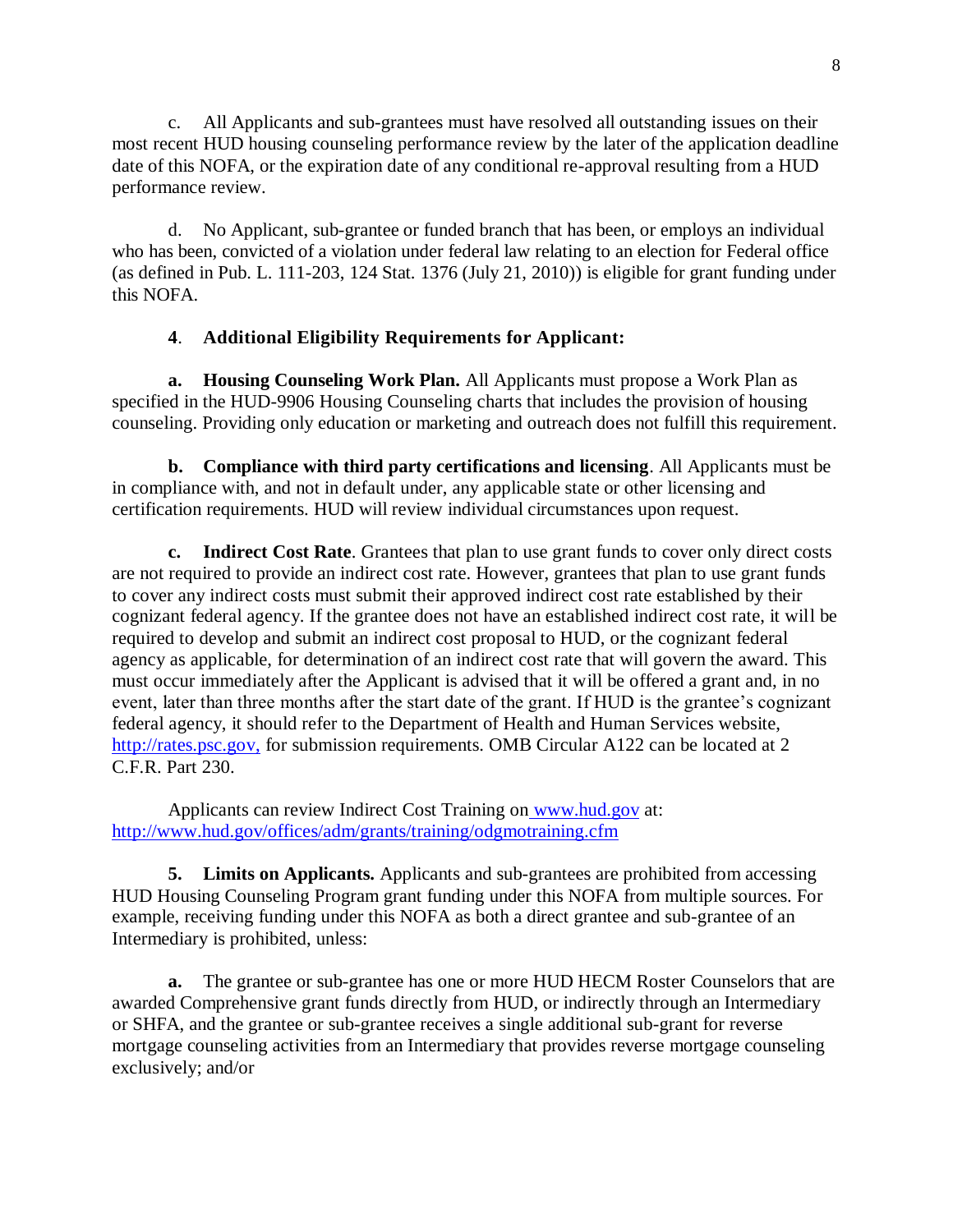**b.** The grantee or sub-grantee are awarded Comprehensive grant funds directly from HUD, or indirectly through an Intermediary or SHFA, and a single additional sub-grant for default counseling from an Intermediary that provides default counseling exclusively.

**C. Eligible Activities.** Grantees and sub-grantees will be reimbursed only for the applicable activities outlined in this section. HUD reserves the right to reject funding requested for any costs that are outside the scope of housing counseling and group education services listed below:

**1. Individual Housing Counseling**. Individual counseling activity regarding one or more of the following topics:

- Pre-Purchase/Home Buying
- Resolving or Preventing Mortgage Delinquency or Default
- Non-Delinquency Post-Purchase
- Locating, Securing, or Maintaining Residence in Rental Housing
- Shelter or Services for the Homeless
- Reverse Mortgage Counseling

For counseling to be eligible for reimbursement under this NOFA, at a minimum, a housing counselor must perform and document each of the following activities:

**a. Budget/Financial Analysis***.* A review of the client's income, expenses, spending habits, and use of credit in order to evaluate their unique financial situation relative to their housing needs.

**b. Housing Analysis**. A review of the client's housing needs, current housing quality, and housing affordability relative to their financial capability.

**c. Action Plan.** Except for reverse mortgage counseling, the housing counselor and client must establish an action plan that outlines actions the housing counseling agency and client will do in order to meet the client's housing goals and, when appropriate, addresses the client's housing problem(s).

**d. Discuss Alternatives**. Identify and discuss with the client at least three (3) alternatives or options available to the client, including FHA programs and products if applicable, relevant to the specific housing need. For example, if a particular company, loan product, property, or debt management program is discussed, the counseling must include a detailed discussion of alternative companies, loan products, properties, debt management programs, etc.

**e**. **Follow-up**. Efforts made by the counselor to have follow-up communication with the client, to ensure that the client is progressing toward his or her housing goal(s), to modify or terminate housing counseling services, and to determine and report outcomes.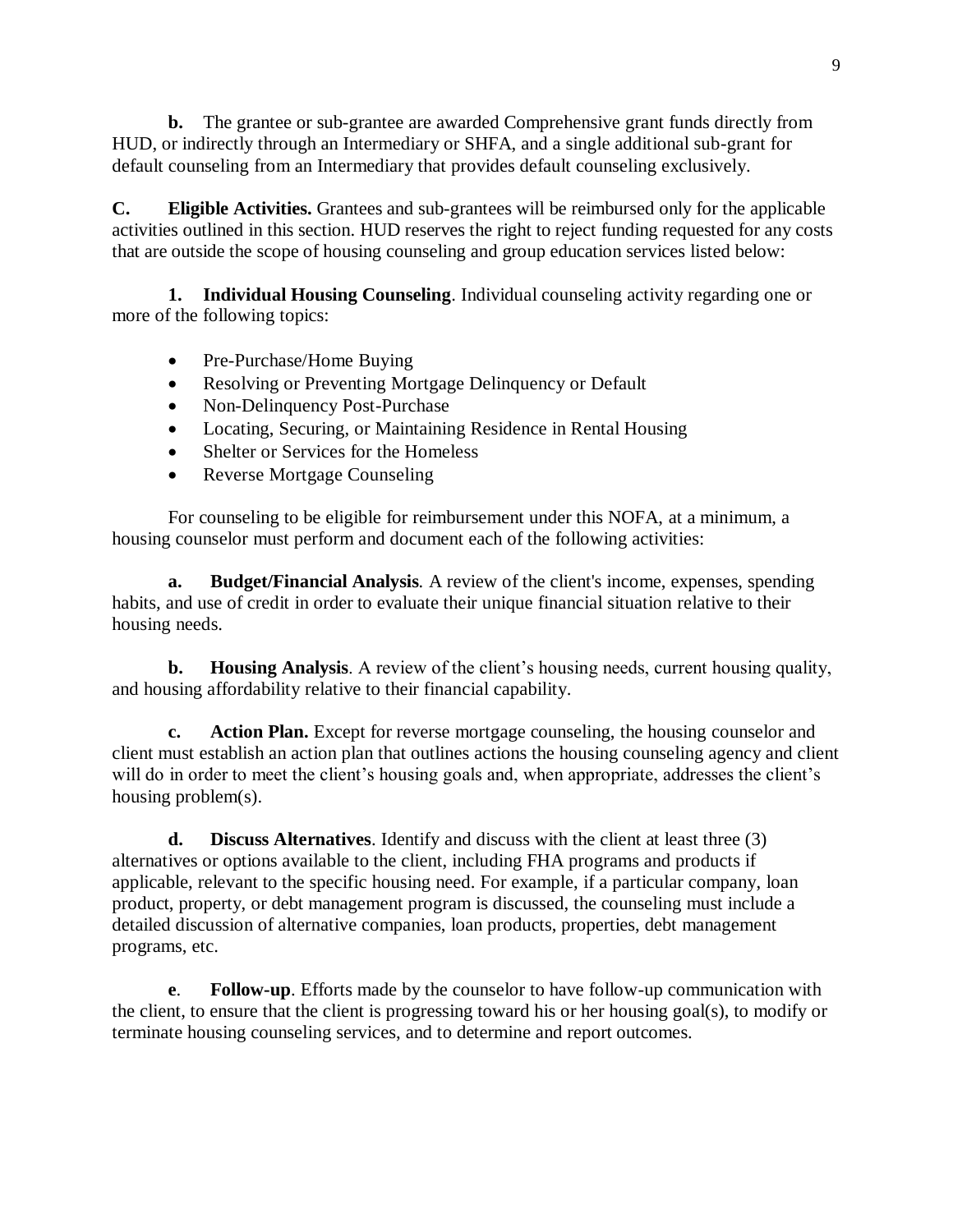**2. Group Education/Classes:** Group education or classes regarding one or more of the following topics:

- Pre-Purchase/Home Buying
- Resolving or Preventing Mortgage Delinquency or Default
- Non-Delinquency Post-Purchase
- Locating, Securing, or Maintaining Residence in Rental Housing
- Shelter or Services for the Homeless
- Reverse Mortgage Counseling.

Applicants that provide education regarding any of these topics must also offer individual counseling that complements the education.

**3. Fair Housing.** For both individual counseling and group education, as appropriate, educate the client with respect to fair housing, fair lending, and accessibility rights (*e.g.*, how to file a Fair Housing Act complaint, legal and illegal inquiries related to disability, reasonable accommodations, placement in the most integrated setting appropriate to the person's needs, additional protections available under state and local laws, etc.)

**4. Lead-Based Paint.** Applicants that provide education or counseling regarding Pre-Purchase/Home Buying, or Locating, Securing, or Maintaining Residence in Rental Housing, are encouraged, when the homes in which clients will be seeking may include pre-1978 housing, to teach counselors how to, and inform clients about their rights and responsibilities under the HUD/EPA Lead Disclosure Rule (24 CFR part 35, subpart A), and, if the rental or purchase may be HUD-assisted, the Lead Safe Housing Rule (24 CFR part 35, subparts B, K and R). See the lead-safety information and guidance at: [www.hud.gov/offices/lead/training/training\\_curricula.cfm](http://www.hud.gov/offices/lead/training/training_curricula.cfm)

**5. Marketing and Outreach Initiatives.** This includes providing general information and materials about housing opportunities and issues, conducting informational campaigns, advocating with lenders for non-traditional lending standards and raising awareness about critical housing topics, such as fair housing rights and remedies, lending discrimination, predatory lending, mortgage fraud, lead safety, other fair lending issues or energy efficiency options to reduce homeowner energy costs. For example, grant funds may be utilized to purchase and disseminate materials related to the Loan Modification Scam Alert Campaign: http://www.loanscamalert.org/ or fair housing rights.

**NOTE:** Marketing and outreach initiatives should follow affirmative marketing principles and be directed at those populations least likely to seek counseling services or the information marketed, including those of racial, religious or national origin groups not normally served by the sponsoring agency, as well as persons with disabilities. To do so, it may be necessary to broaden the target areas or provide translation and interpretive services in languages other than English in order to reach a greater variety of racial and ethnic minorities. It may also require providing outreach and services in alternative formats for persons with disabilities (e.g., Braille, large type, sign language interpreters, audio, assistive listening devices, etc.).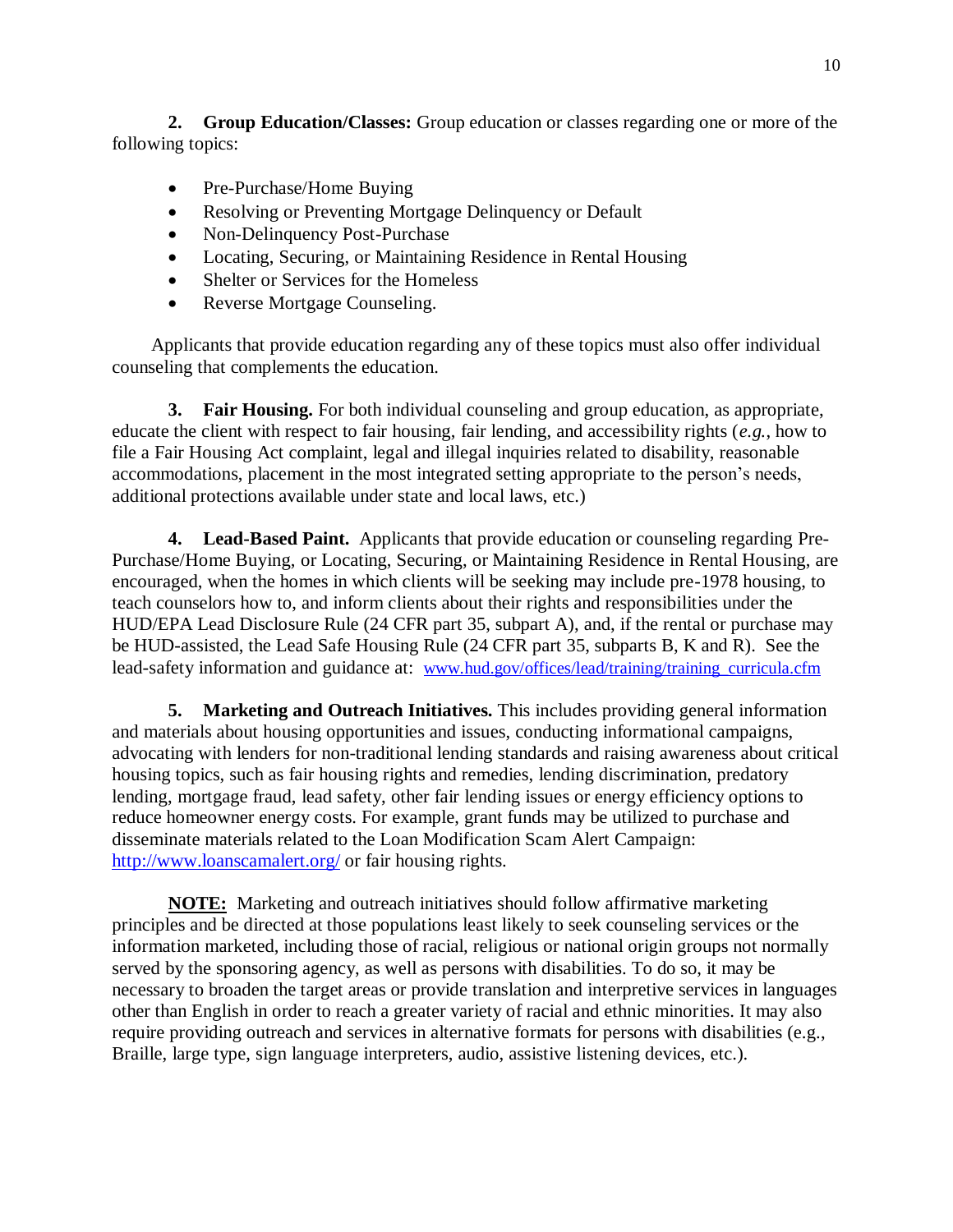**6. Training.** Eligible expenses include training, testing and certification on housing counseling topics, including, but not limited to, preparation of counselors to satisfy HUD housing counseling training, testing and certification requirements.

**7. Quality Assurance.** Eligible expenses include costs associated with ensuring compliance with program rules and regulations, internal and external quality assurance, program evaluation and improvement, and the cost of implementing improved management, supervision and oversight of the housing counseling program.

**8. Computer Equipment/Systems.** Eligible expenses include the cost of computer equipment/systems acquired with the objective of improving the quality of counseling and education services available.

**9. Administrative Costs.** This includes direct costs associated with administering a housing counseling program, and for Intermediaries, SHFAs and MSOs managing a network of housing counseling agencies and/or funded branch offices. HUD reserves the right to review and approve/reject costs.

**10. Capacity Building.** This includes costs associated with hiring additional staff to meet the demand for counseling and to effectively expend grant awards.

**11. Scam Awareness, Identification and Reporting**. Eligible expenses include education on, identification of, and reporting of potential loan modification scams, rental scams, rent to own scams, home repair scams and similar.

# **D. Other Program and Grant Agreement Requirements and Obligations**

**1. External Audits and Investigations**. All Applicants must provide the most recent audit of financial activities with completed audit no earlier than its fiscal year 2011. Applicants must be in compliance with OMB A-133 audit filing requirements. All Applicants not required to complete an OMB A-133 audit must submit their most recent independent financial audit. HUD will review individual circumstances upon request. Applicants must also disclose to HUD the status of active federal investigations at the time of the NOFA application submission date and/or thereafter. HUD may determine that Applicants are not eligible for grant funding based on its review of such external audits and federal investigation.

**2. Client Management System.** All Applicants, and all affiliates and branches, if applicable, must utilize a client management system acceptable to HUD that interfaces, or is working to interface, with HUD's databases. Information on client management systems and interfacing with HUD's database is found on HUD's website: http://portal.hud.gov/hudportal/HUD?src=/program\_offices/housing/sfh/hcc/ohc\_hcs

**3. Sub-Grantees and Branches.** As part of their executed Grant Agreement, Grantees must identify to HUD a list of funded sub-grantees and branches. Intermediaries, and SHFAs that award sub-grants to counseling agencies that are not HUD-approved must assure that the subgrantee organizations meet or exceed HUD's approval standards as outlined in 24 C.F.R. Part 214. Grantees may request to amend their sub-grantee list after awards are made by submitting a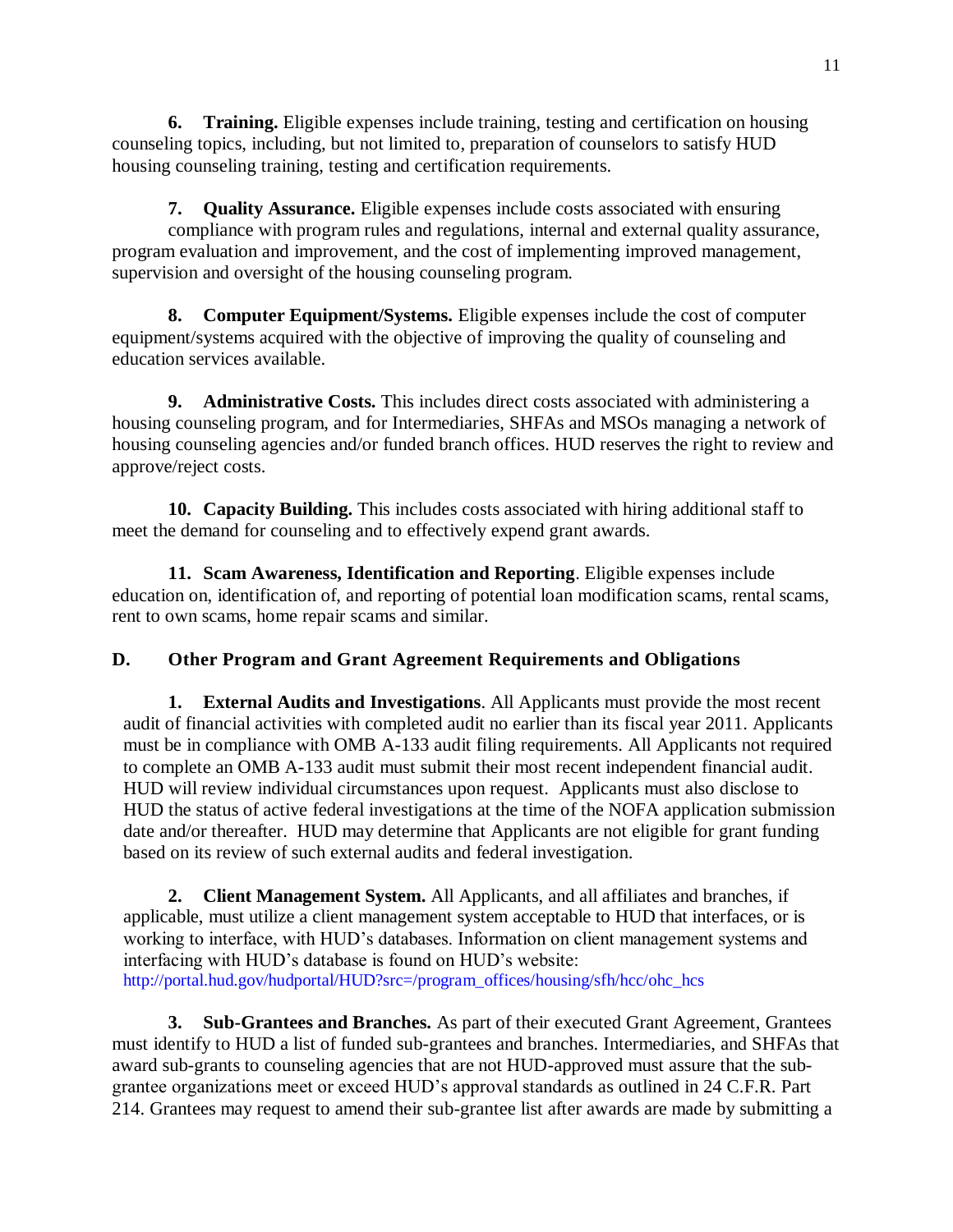written request and detailed justification to HUD. Such amendments will be approved at HUD's sole discretion.

**4. Sub-Grant Agreement**. Intermediaries and SHFAs that make sub-grants must execute sub-grant agreements with sub-grantees that clearly delineate the mutual responsibilities for program management, including appropriate time frames for reporting results to HUD and compliance with all HUD rules and regulations. Applicants that manage networks of counseling agencies must submit to HUD with their application a proposed sub-allocation plan indicating how they will divide their HUD Housing Counseling funding among branches and sub-grantees, with the understanding that a written agreement with the sub-grantees will be required once the grant award with HUD is finalized. These records must meet the data requirements of the Transparency Act (see General Section), and must be made available to sub-grantees, branches and to HUD, within 30 days of making the sub-award or allocation to branches.

**5. Succession Plans.** HUD will require grantees to execute transition or succession plans to ensure continuity of services to consumers.

**6. Compliance with Fair Housing and Civil Rights Law.** Applicants and their subgrantees must comply with all applicable fair housing and civil rights requirements found in 24 C.F.R. § 5.105(a), including, but not limited to, the Fair Housing Act, Title VI of the Civil Rights Act of 1964, Section 504 of the Rehabilitation Act of 1973, and Titles II and III of the Americans with Disabilities Act, as applicable. Refer to Section III.C.3. of the FY 2014 General Section for more information.

**7. Inherently Religious Activity.** Organizations funded under this program may not engage in inherently religious activities, such as worship, religious instruction or proselytization, as part of the programs or services funded under this program. If an organization conducts such activities, these activities must be offered separately, in time or location, from the programs or services funded under this part, and participation must be voluntary and not a condition of the HUD programs or services.

**8. Documentation of Expenses**. The grantee and/or its sub-grantees must maintain source documentation of direct costs, such as invoices, receipts, cancelled checks, and personnel activity reports, to support all Line of Credit Control System (LOCCS) draw requests for payment. This information must be made available to HUD upon request and maintained for a period of at least three (3) years after the expiration of the Grant period or date of last payment, whichever occurs first. All Grantees and Sub-grantees must be able to demonstrate and document the actual cost of service provision. The amount billed by the grantee and/or its sub-grantees to the grant cannot exceed the actual cost of providing the service.

**9. Personnel Activity Reports**. The distribution of salaries and wages to awards must be supported by personnel activity reports. Reports reflecting the distribution of activity of each employee must be maintained for all staff members (professionals and nonprofessionals) whose compensation is charged, in whole or in part, directly to awards. The reports must reflect an afterthe-fact determination of the actual activity of each employee. Budget estimates (*i.e.*, estimates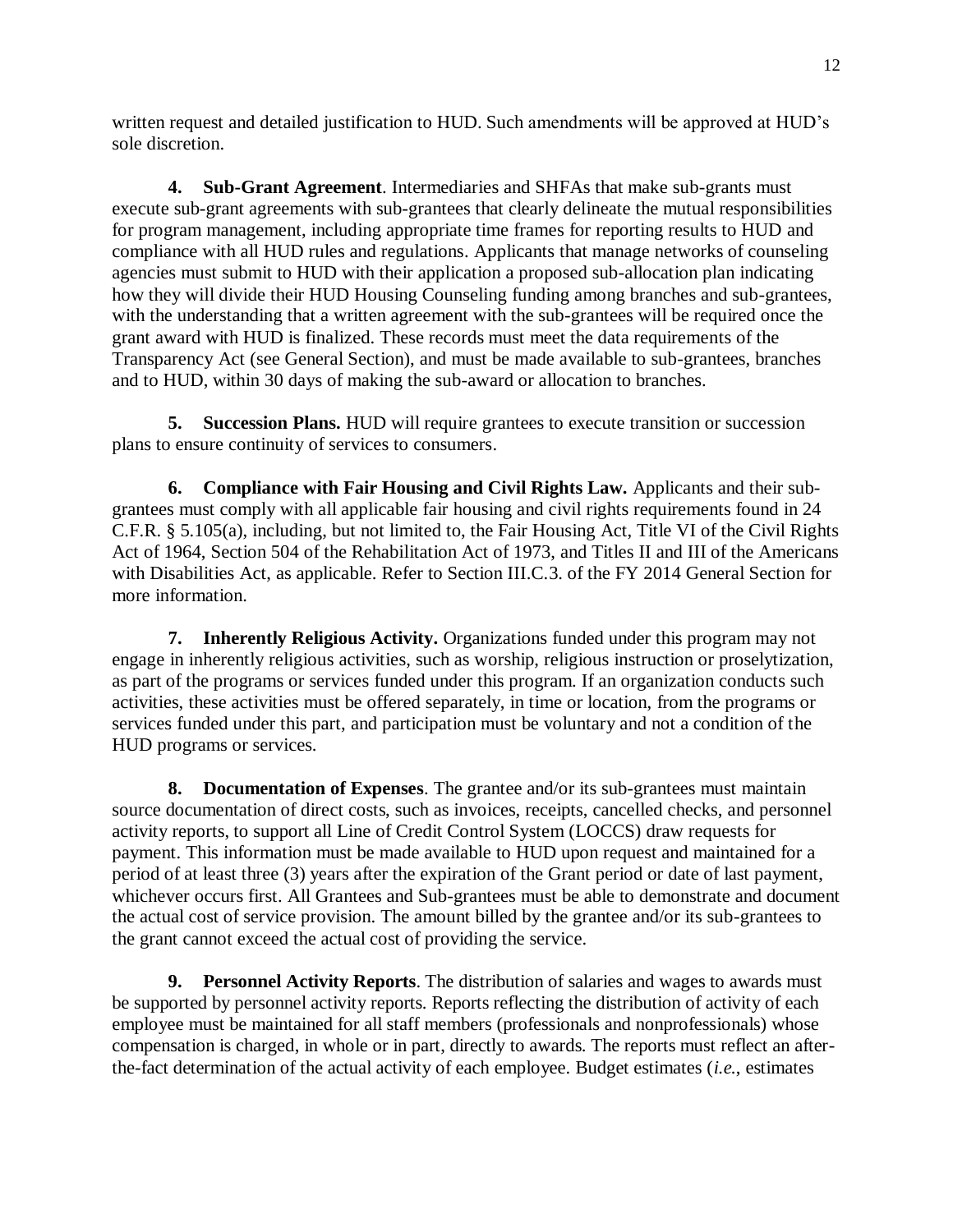determined before the services are performed) do not qualify as support for charges to awards. Each report must account for the total activity for which employees are compensated.

### **10. Ensuring the Participation of Small Businesses, Small Disadvantaged Businesses, and Woman-Owned Businesses.** See the **General Section** for information on this topic.

**11. Subcontracting**. Grantees and sub-grantees must deliver all of the housing counseling set forth in the Applicant's Work Plan provided in response to Rating Factor 3 of this NOFA It is not permissible to contract out housing counseling services, except as specified in 24 C.F.R. § 214.103(i).

**12. Conflicts of Interest**. See the **General Section** and 24 C.F.R. Part 214 for information about the Applicant's code of conduct and the prohibition against real and apparent conflicts of interest that may arise among officers, employees, or agents.

**13. Accessible Technology**. See Section VI.B.4. of the **General Section.**

# **14. Participation in HUD Sponsored Program Evaluation**. See the **General Section**.

**15**. **Home Inspection Materials**. If grantee provides pre-purchase counseling and/or homebuyer education the client(s) **must** be provided a copy of the following materials: "For Your Protection Get a Home Inspection" (HUD Form 92564) and "Ten Important Questions to Ask Your Home Inspector" (both documents can be found at [http://portal.hud.gov/hudportal/HUD?src=/topics/buying\\_a\\_home](http://portal.hud.gov/hudportal/HUD?src=/topics/buying_a_home)

**16**. **Affirmatively Furthering Fair Housing.** Under Section 808(e)(5) of the Fair Housing Act HUD has a statutory duty to affirmatively further fair housing. HUD requires the same of its funding recipients. See Section III.C.3.b. of the FY 2014 General Section for additional information on this requirement. Examples of housing counseling activities that would fulfill the affirmatively furthering fair housing policy priority in rating factor 3(2)(c) of this NOFA and the affirmatively furthering fair housing policy priority in rating factor 2(2)(b) of this NOFA include, but are not limited to, the following:

a. Providing persons with counseling, education, and/or information on discriminatory housing and mortgage lending practices and the rights and remedies available under federal, state, and local fair housing civil rights laws.

b. Creating and maintaining a database of accessible housing opportunities in the community and marketing such housing opportunities to persons with disabilities, including those who live in segregated, institutional settings.

c. Affirmative marketing and outreach to those populations least likely to seek the counseling or education services or information marketed, including those of racial, national origin, or religious groups not normally served by the sponsoring agency, as well as persons with disabilities. To do so, it may be necessary to conduct marketing and outreach in a broader target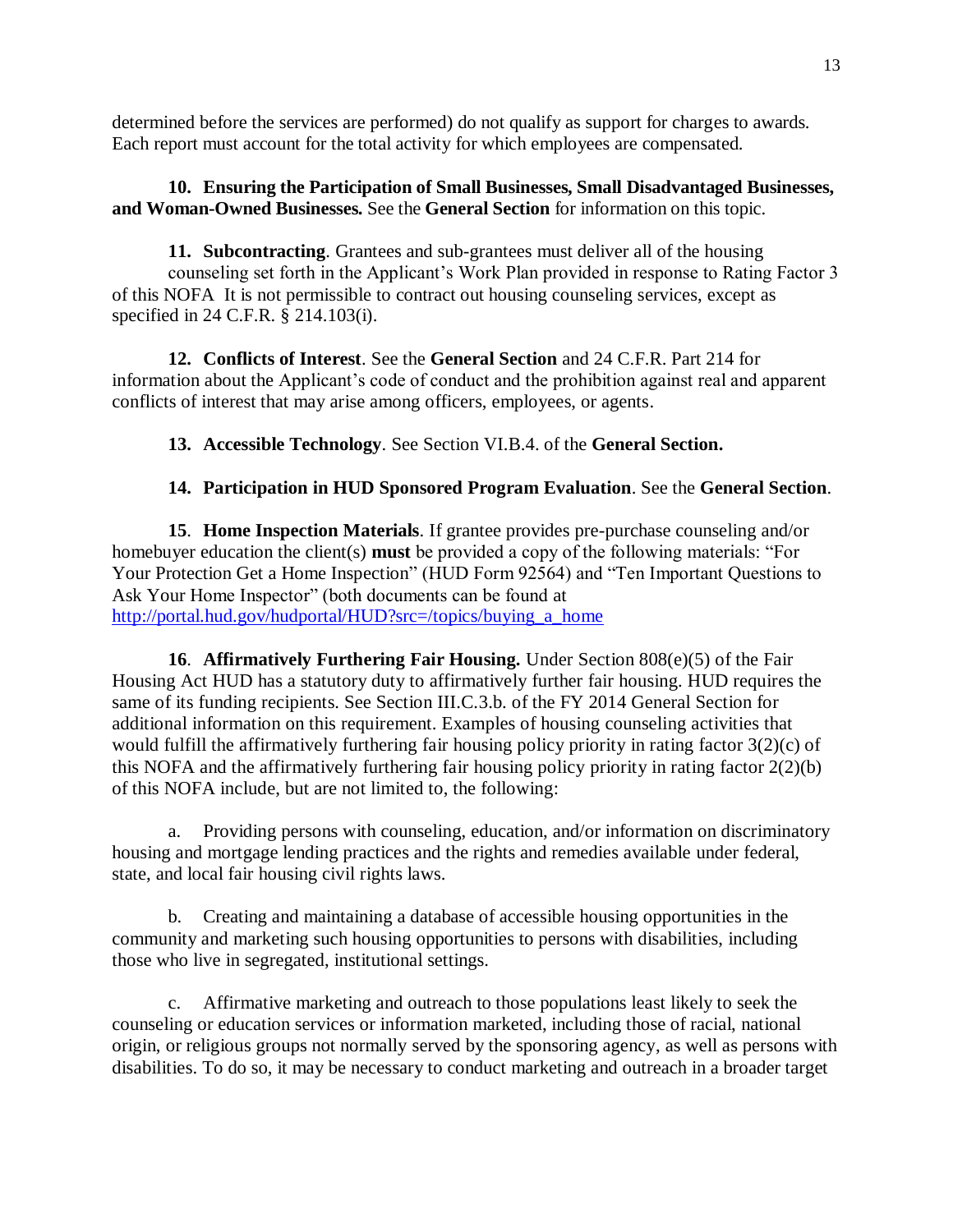area and/or languages other than English. It may also require conducting marketing and outreach in alternative formats for persons with disabilities (e.g. Braille, large print, audio, etc.).

d. Providing mobility counseling to help persons move to housing that is not located in areas of poverty concentration or minority concentration, including helping persons identify housing opportunities, helping them connect with landlords, and assisting them with applying for such housing.

When housing counselors learn of alleged housing or mortgage lending discrimination that may violate federal, state, or local fair housing or civil rights laws, report the instance to HUD, a state or local Fair Housing Assistance Program (FHAP) agency, or a private fair housing group, and/or provide clients with information on how to file a housing discrimination complaint of their own.

**17**. **Limited English Proficiency**. Housing counseling agencies shall take reasonable steps to ensure meaningful access to their services to individuals with Limited English Proficiency. Applicants are to comply with Executive Order 13166, *Improving Access to Services for Persons with Limited English Proficiency*, and may refer to the Department's January 22, 2007 Final Guidance to Federal Financial Assistance Recipients Regarding Title VI Prohibition Against National Origin Discrimination Affecting Limited English Proficient Persons (72 FR 2732).

## **IV. APPLICATION AND SUBMISSION INFORMATION.**

**A. Address to Request Application Package.** See the **General Section** for specific procedures concerning the electronic application submission and timely receipt requirements. Applications and forms that you need to apply for funding under this NOFA are available from http://www.grants.gov/Applicants/apply for grants.jsp . If Applicants have difficulty accessing the information, Applicants may call the help desk at (800) 518-4726 or e-mailing [support@grants.gov.](mailto:support@grants.gov) The [Grants.gov](http://grants.gov/) help desk is available 24 hours a day, 7 days per week, except federal holidays.

### **B. Content and Form of Application Submission.**

**1. Size Limitations and Format for Narrative Statements.** Applicants must be as specific and direct as possible. For all Applicants, the narrative portion (responses to all Rating Factors) must not exceed 25 double-spaced, 12-point font, single-sided pages. Pages in excess of the size limit will not be read. Applicants must number the pages of their narrative statements and include on each page a header that indicates the Applicant's name and the Rating Factor (number and title) addressed in the body of the page. For each narrative, clearly identify each sub-factor immediately above the response for that sub-factor.

Please see the FY 2014 **General Section** for instructions on electronic application submission. Applicants should carefully read the section titled "APPLICATION AND SUBMISSION INFORMATION" in the FY2014 **General Section**. This section contains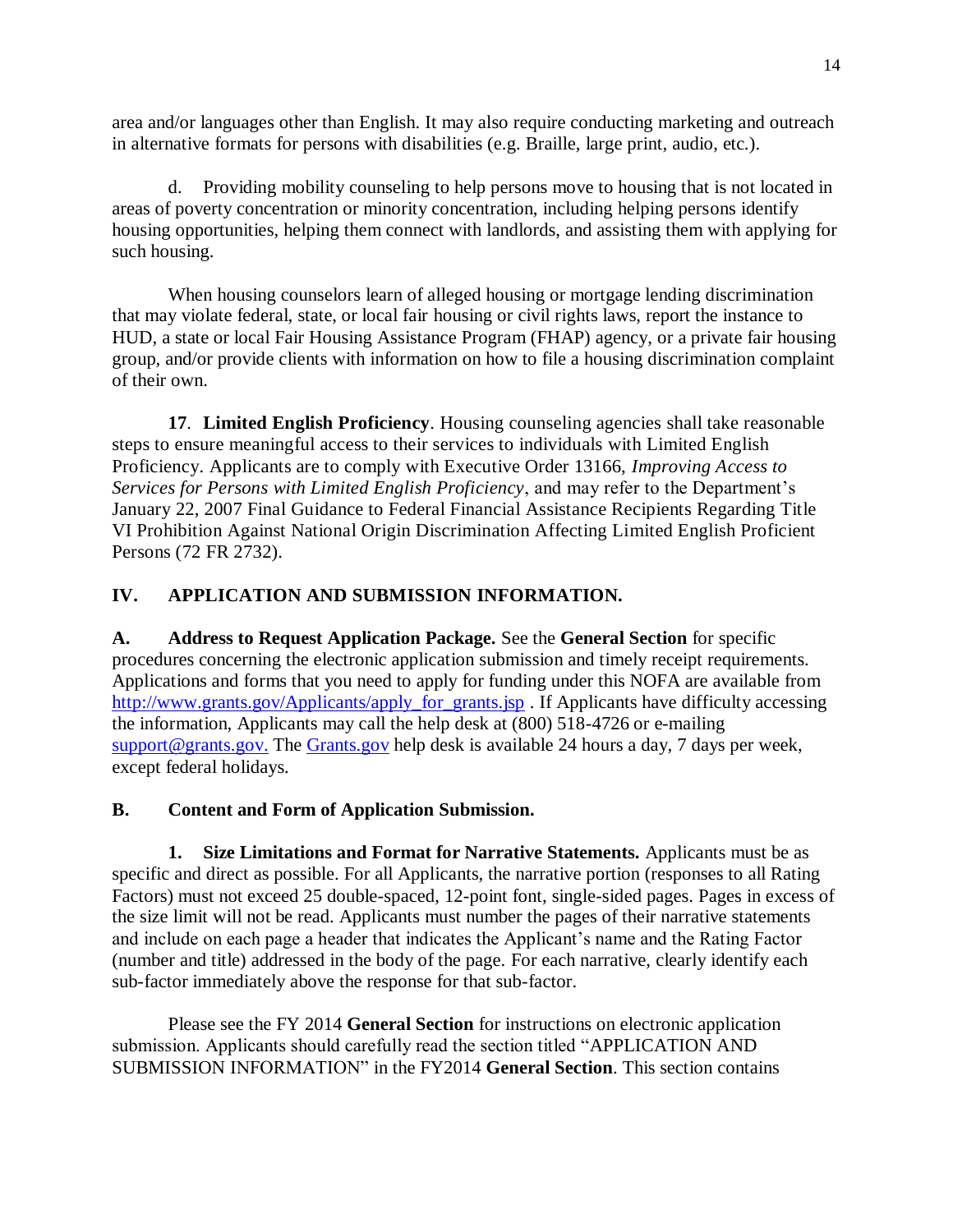information on using Adobe Reader, registration requirements, HUD's timely receipt policies, including grace period policy, and other application submission information.

**2. Application Checklist.** The Application Checklist indicates forms, information, certifications and assurances that apply to this NOFA. The Excel spreadsheet that accompanies this NOFA contains a checklist that summarizes eligibility and application requirements for Applicants.

**a. SF424, Application for Federal Assistance. NOTE:** In block 8.d of the form, you must include a 9 digit number for your organization's zip code (zip plus 4 digits). Please be sure to check your DUNS identifier and ensure that it is listed on [SAM.gov](http://sam.gov/) with an active registration, and confirm that the person submitting the application has an ID and password for the [Grants.gov](http://grants.gov/) system and has been authorized to submit the Application on behalf of the Applicant organization named in box 8a.of the SF424 by the eBiz Point of Contact listed in the [SAM.gov](http://sam.gov/) registration for the Applicant organization. Applicants are not required to request a specific grant amount, but should enter a response of \$1.00 in line 18a.

**b. SFLLL, Disclosure of Lobbying Activities.** (Complete if applicable).

**c. HUD2995, Certification of Consistency with Sustainable Communities Planning and Implementation**. This form must be signed by the Designated Point of Contact for designated Preferred Sustainability Status Community or the HUD Regional Administrator in cases where the Applicant would otherwise be self-certifying. See the General Section for details.

**d. HUD9902, Housing Counseling Agency Fiscal Year Activity Report, for the Period October 1, 2012 through September 30, 2013.** This form is only required for Applicants who did not electronically submit to HUD a form HUD9902 for the period October 1, 2012 through September 30, 2013, (*i.e.*, Applicants that received approval as a HUD housing counseling agency after September 30, 2013.) HUD will utilize the HUD9902 data in HUD's Housing Counseling System (HCS). It is the responsibility of the Applicant to ensure that the form HUD-9902 attributed to the Applicant in HCS is correct prior to the application due date.

**e. SHFA Statutory Authority**. SHFAs must submit evidence of their statutory authority to operate as a SHFA, as defined in this NOFA, and must submit evidence of their authority to apply for funds and subsequently use any funds awarded. Applicants should verify that their agency profile information is accurately represented in HUD's Housing Counseling System (HCS) and validate the information prior to submitting the grant application. HUD will contact SHFA Applicants that are new to the program to establish their profiles in the HCS system.

**f. Organization Description.** Applicants must provide a brief description of their organization of no more than 225 words. This description will appear in the press release issued by HUD announcing the grant awards in the event that the Applicant is funded through this NOFA. Each description should contain: organizational history, purpose and mission, years of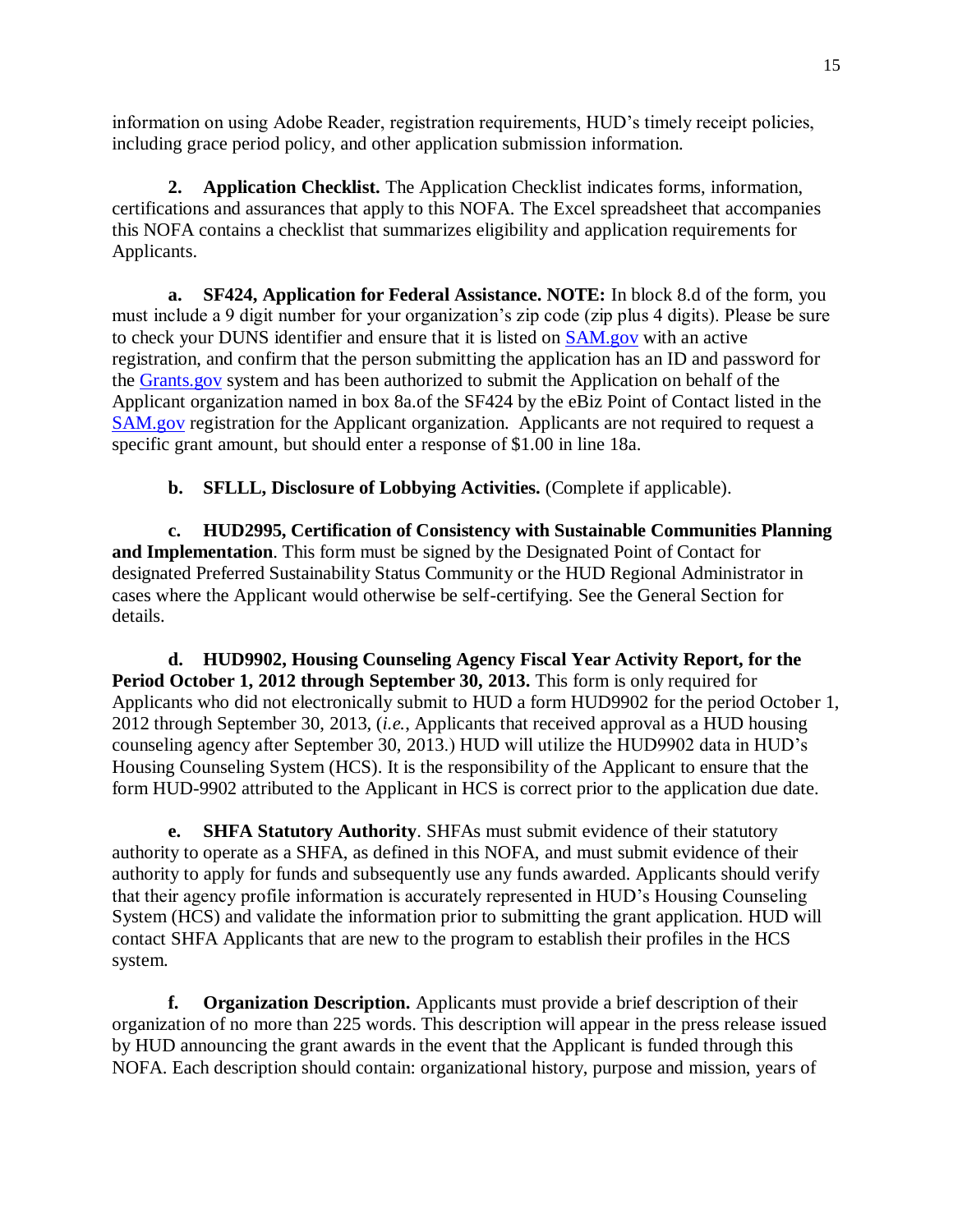service, affordable housing services provided, and agency web address for additional information.

**g. External Audits and Investigations.** Applicants must provide the most recent audit of financial activities, for example OMB A-133 audit, with completed audit no earlier than its fiscal year 2011. All Applicants not required to complete an OMB A-133 audit must submit their most recent independent financial audit.

**h. Narrative Statement**. Applicants must provide narrative statements responding to specific questions in this NOFA, including the data requested in the HUD9906 **Housing Counseling Charts**.

**i. HUD 9906 Housing Counseling Charts.** Applicants must provide completed HUD 9906 Housing Counseling Charts as a required part of their application submission. The charts must be completed in their entirety in order for Applicants to receive full points. **C. Timely Receipt Requirements.** The application deadline is 11:59:59 p.m. Eastern Time **TBD, 2014.** Applications must be received by [Grants.gov](http://grants.gov/) no later than 11:59:59 p.m. Eastern Time on the application deadline date. Received means that the application has been successfully uploaded to the [Grants.gov](http://grants.gov/) server and the Applicant has received confirmation of successful submission to [Grants.gov.](http://grants.gov/) Applicants should be aware that hitting the "sign and submit" button to transmit the application does not mean the application has been successfully uploaded to [Grants.gov.](http://grants.gov/) Only when the upload is complete is the application date and time stamped by the [Grants.gov](http://grants.gov/) system.

Following receipt by **Grants.gov**, each application will go through a validation process. If the application fails the [Grants.gov](http://grants.gov/) validation process, it will be rejected. Please see the FY 2014 **General Section** for instructions for timely receipt, including actions to take if the application is rejected. Applicants should carefully read the section titled "INSTRUCTIONS ON HOW TO DOWNLOAD AN APPLICATION PACKAGE AND APPLICATION INSTRUCTIONS" in the FY2014 **General Section**. This section contains information on using Adobe Reader, registration requirements, HUD's timely receipt policies, including grace period policy, and other application information.

**D. Intergovernmental Review.** The Housing Counseling Program is not subject to Intergovernmental Review.

**E. Funding Restrictions.** Funding is limited to the eligible activities described in Section III.C. of this NOFA. Moreover, this NOFA seeks to minimize duplication with the National Foreclosure Mitigation Counseling (NFMC) Program administered by Neighbor Works America, and to prioritize funding for counseling activities not supported by NFMC. Specifically, grantees and sub-grantees are prohibited from using HUD Housing Counseling grant funds under this NOFA to reimburse housing counseling activity costs for any counseling recipient for which the specific grantee or sub-grantee received NFMC reimbursement. For example, a grantee receiving reimbursement from NFMC for counseling John Doe, cannot also bill the HUD housing counseling grant for costs related to counseling John Doe that may have exceeded NFMC reimbursement.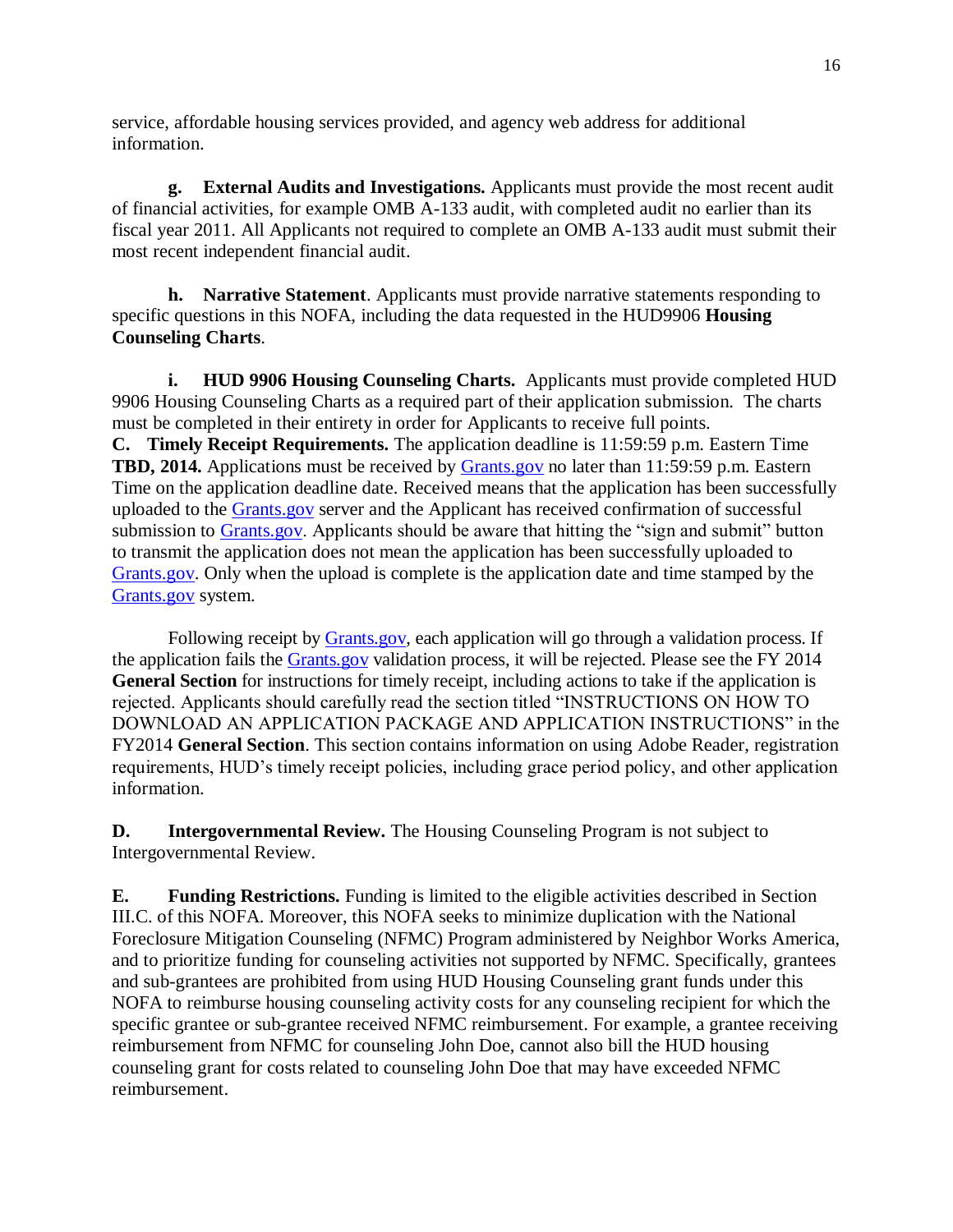**F. Waiver of Electronic Application.** See General Section for instructions. Waiver requests must be submitted to housing.counseling@hud.gov with the subject line "FY 2014-FY 2015 NOFA – Request for Waiver of Electronic Application."

## **V. APPLICATION SELECTION PROCESS**

**A. Scope of Review.** HUD will review all applications in accordance with the requirements of this NOFA, the General Section and Housing Counseling Program requirements. HUD may rely on performance, monitoring and audit reports, financial status information, and other information available to HUD to make score determinations for *any* relevant Rating Factor. The Factors for Award, and maximum points for each factor, are outlined below. These factors will be used to evaluate all applications. The maximum number of points available for the Rating Factors is 100 for all Applicants. In response to the various factors and sub-factors, Applicants that manage networks of counseling agencies should *not* submit a separate response for each proposed sub-grantee and Branch, but should provide a brief profile of each proposed subgrantee and branch and a summary response for the Applicant's entire network, highlighting individual activities, partnerships, needs and/or results when appropriate. Responses to the Rating Factors outlined below will be used to evaluate all applications.

See table below for a summary of the Rating Factors and Sub-factors, their point values and information on whether to use the HUD9906 Housing Counseling Charts or provide separate narratives.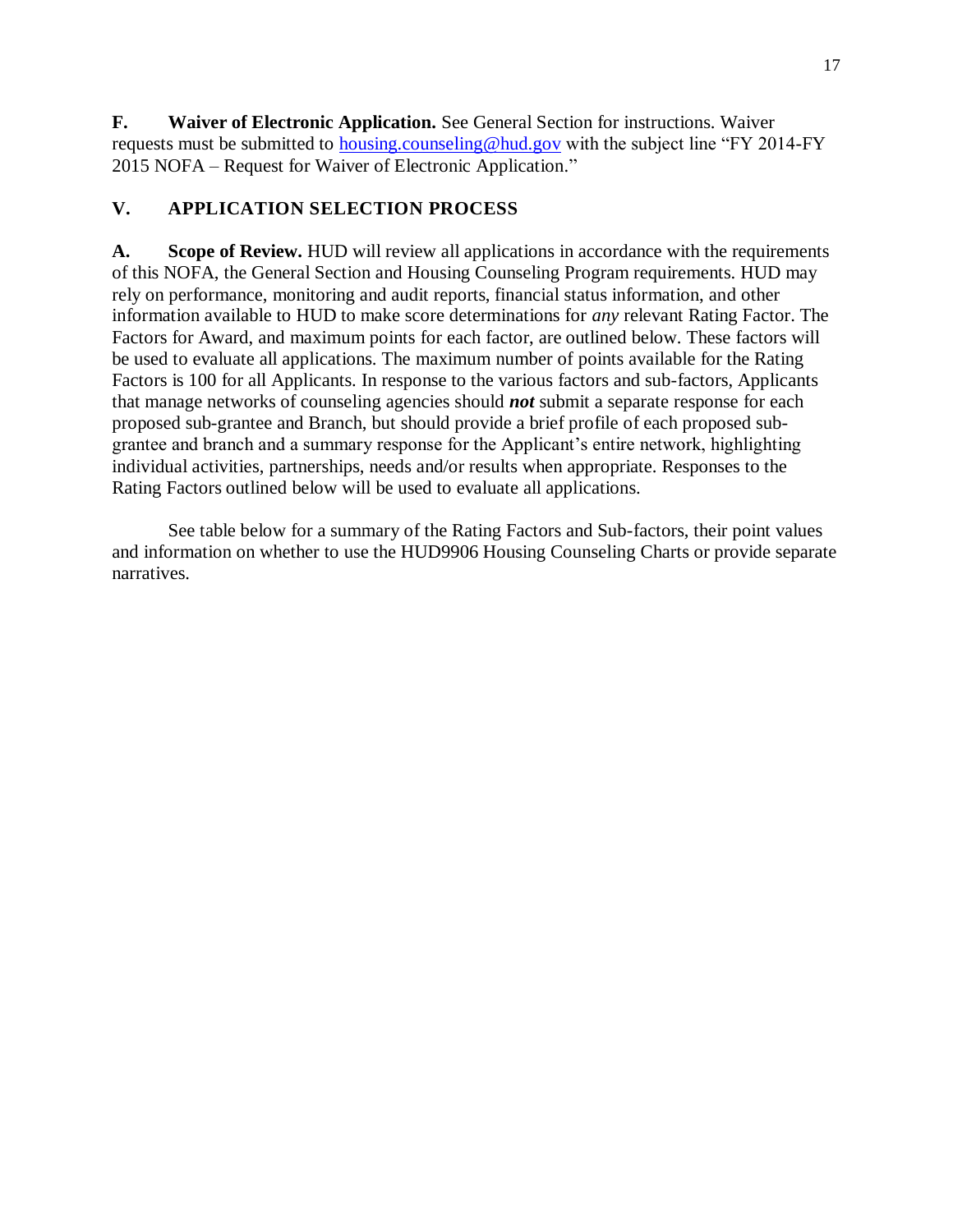| <b>BONUS POINTS</b>                                                        |                                                                                     | <b>POINTS</b>           | <b>CHART</b>                                                               | <b>SEPARATE NARRATIVE</b>                                            |  |
|----------------------------------------------------------------------------|-------------------------------------------------------------------------------------|-------------------------|----------------------------------------------------------------------------|----------------------------------------------------------------------|--|
| Preferred Sustainable Communities Status                                   |                                                                                     | $\overline{2}$          | Chart A1 or A2 and, if applicable N/A<br>Chart A2a, Columns B-E            |                                                                      |  |
| <b>RATING FACTOR</b>                                                       |                                                                                     | <b>POINTS</b>           | <b>CHART</b>                                                               | <b>SEPARATE NARRATIVE</b>                                            |  |
| Rating Factor 1. Capacity of the<br><b>Applicant</b>                       |                                                                                     | 33                      |                                                                            |                                                                      |  |
| Sub-factor 1                                                               | Capacity                                                                            | 20                      | Chart A1 or A2 and, if applicable<br>Chart A2a, Columns B-D, F-Q           | N/A                                                                  |  |
| Sub-factor 2                                                               | Performance<br>Reviews/Compliance                                                   | $\overline{7}$          | N/A                                                                        | N/A                                                                  |  |
| Sub-factor 3                                                               | <b>Measuring Client</b><br>Satisfaction                                             | 6                       | Chart A1 or A2 and, if applicable<br>Chart A2a, Columns B-D, F-I, R-S      | N/A                                                                  |  |
| <b>Policy Priorities</b>                                                   | <b>Rating Factor 2. Need/ Departmental</b>                                          | 14                      |                                                                            |                                                                      |  |
| Sub-factor 1                                                               | <b>Needs</b>                                                                        | 10                      | Chart A1 or A2 and, if applicable<br>Chart A2a, Columns B-D, F-I,<br>$T-V$ | Sub-factor 1d<br>(See page 21 of NOFA)                               |  |
| Sub-factor 2                                                               | <b>NOFA Priorities</b>                                                              | 4                       | Chart F, Columns A-C<br>N/A                                                | Sub-factors 2 a, b and c<br>(See pages 21-24 of NOFA)                |  |
| <b>Services</b>                                                            | <b>Rating Factor 3. Soundness of</b><br><b>Approach/Scope of Housing Counseling</b> | 39                      |                                                                            |                                                                      |  |
| Sub-factor 1                                                               | Past Performance -<br>Impact                                                        | 22                      | Charts E1 or E2 and Charts G1 or<br>G <sub>2</sub>                         | Sub-factors 1b and 1c<br>(See page 25 of NOFA)                       |  |
| Sub-factor 2                                                               | Projected Performance-<br>Work Plan                                                 | 12                      | Chart A2, Column W<br>Chart B<br>Chart F, Columns D-E<br>Chart G1 or G2    | Sub-factor 2b<br>(See page 26 of NOFA)                               |  |
| Sub-factor 3                                                               | Projected Performance/<br>Work Plan – Coordination                                  | 5                       | Chart A1 or A2 and, if applicable<br>Chart A2a, Column X<br>Chart C        | N/A                                                                  |  |
| <b>Rating Factor 4. Leveraging Resources</b>                               |                                                                                     | $\overline{\mathbf{4}}$ |                                                                            |                                                                      |  |
| Sub-factor 1                                                               | Itemize Leveraging                                                                  | 4                       | Chart D                                                                    | N/A                                                                  |  |
| <b>Rating Factor 5. Achieving Results and</b><br><b>Program Evaluation</b> |                                                                                     | 10                      |                                                                            |                                                                      |  |
| Sub-factor 1                                                               | Components of Evaluation                                                            | 6                       | Chart A1 or A2, Columns Y-AH,<br>and, if applicable Chart A2a              | Only if "x" entered in Column AH<br>on Chart A (See page 30 of NOFA) |  |
| Sub-factor 2                                                               | <b>Transition or Succession</b><br>Plan                                             | $\overline{2}$          | N/A                                                                        | Sub-factor 2<br>(See page 30 of NOFA)                                |  |
| Sub-factor 3                                                               | Participation in HUD-<br>Sponsored Research or<br>Pilot Programs                    | $\boldsymbol{2}$        | Chart C                                                                    | Sub-factor 3<br>(See page 30 of NOFA)                                |  |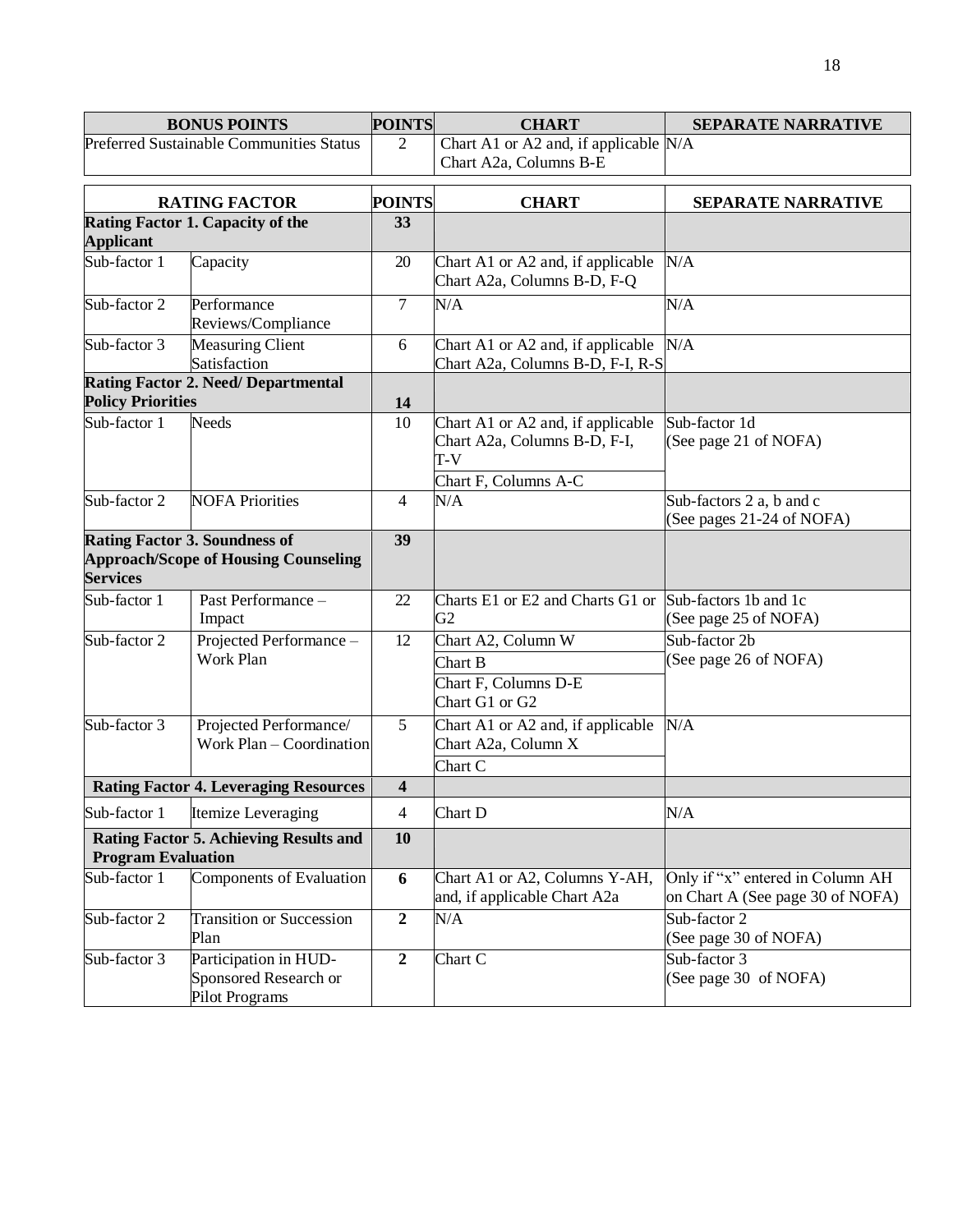**1. Bonus Points -** *Preferred Sustainable Communities Status.* All Applicants are eligible for two (2) bonus points. See the Section V of the General Section for information regarding "Preferred Sustainable Communities Status" bonus points. To be eligible to receive bonus points, an Applicant is required to obtain a certification from the designated Point of Contact for designated Preferred Sustainability Status Community or the Regional Administrator using form HUD2995 which verifies that the Applicant has met the required criteria. Applicants should indicate on Chart A1 or Chart  $A2 - (Column E)$  with an "x" whether the Applicant and if applicable, its sub-grantees and/or funded branches have obtained HUD2995 Certifications. Intermediaries, SHFAs and MSOs must obtain copies of the obtained HUD2995 certifications from all the sub-grantees and/or branches for which they checked Column E on Chart A2.

**2. Rating Factors**. The following Rating Factors are applicable to all Applicants. Each Rating Factor and the maximum points available for each factor are outlined below. For all Applicants the maximum total available for the Rating Factors is 100 points.

**a. Rating Factor 1: Capacity of the Applicant (33 Points).** HUD uses responses to this Rating Factor to evaluate the readiness and ability of an Applicant and if applicable, its proposed sub-grantee and funded branch staff, to immediately begin, and successfully implement, the proposed work plan detailed in Rating Factor 3. HUD will also evaluate how effectively the Applicant managed work plan adjustments that may have been required if the client outcome projections for each type of counseling activity provided were not met within established timeframes and how often work plan adjustments were required.

**(1) Capacity (20 points).** In scoring this section, HUD will evaluate the capacity of the Applicant, including proposed sub-grantees and branches, if applicable, to implement the proposed activities in a timely and effective manner. A higher score will be awarded to Applicants that demonstrate a greater capacity based on the factors delineated in this section. HUD will consider the following factors related to capacity, as outlined in Chart A1 or Chart A2, Applicant Characteristics, Tab 2 or Tab 3, as applicable, indicate under:

- Column J, the number of FTE employees as of September 30, 2013 that provided direct housing counseling services;
- Column K, the number of HUD HECM Roster Counselors;
- Column L, if fifty per cent (50%) or more of counselors received formal housing counseling training in the past two years (not including on-the-job training;
- Column M, if agencies require testing and/or certification for counselors;
- Column N, if agencies offer alternate mode(s) of counseling (e.g. phone, internet, Skype);
- Column O, if agencies adopted national industry standards prior to the NOFA application submission date;
- Column P, if services are available in multiple languages; and
- Column Q, if services are available in alternate formats that are accessible to persons with disabilities.

Using Chart A1 or Chart A2 – Applicant Characteristics (Tab 2 or Tab 3, as applicable), all Applicants must provide the requested information regarding the Applicant and if applicable,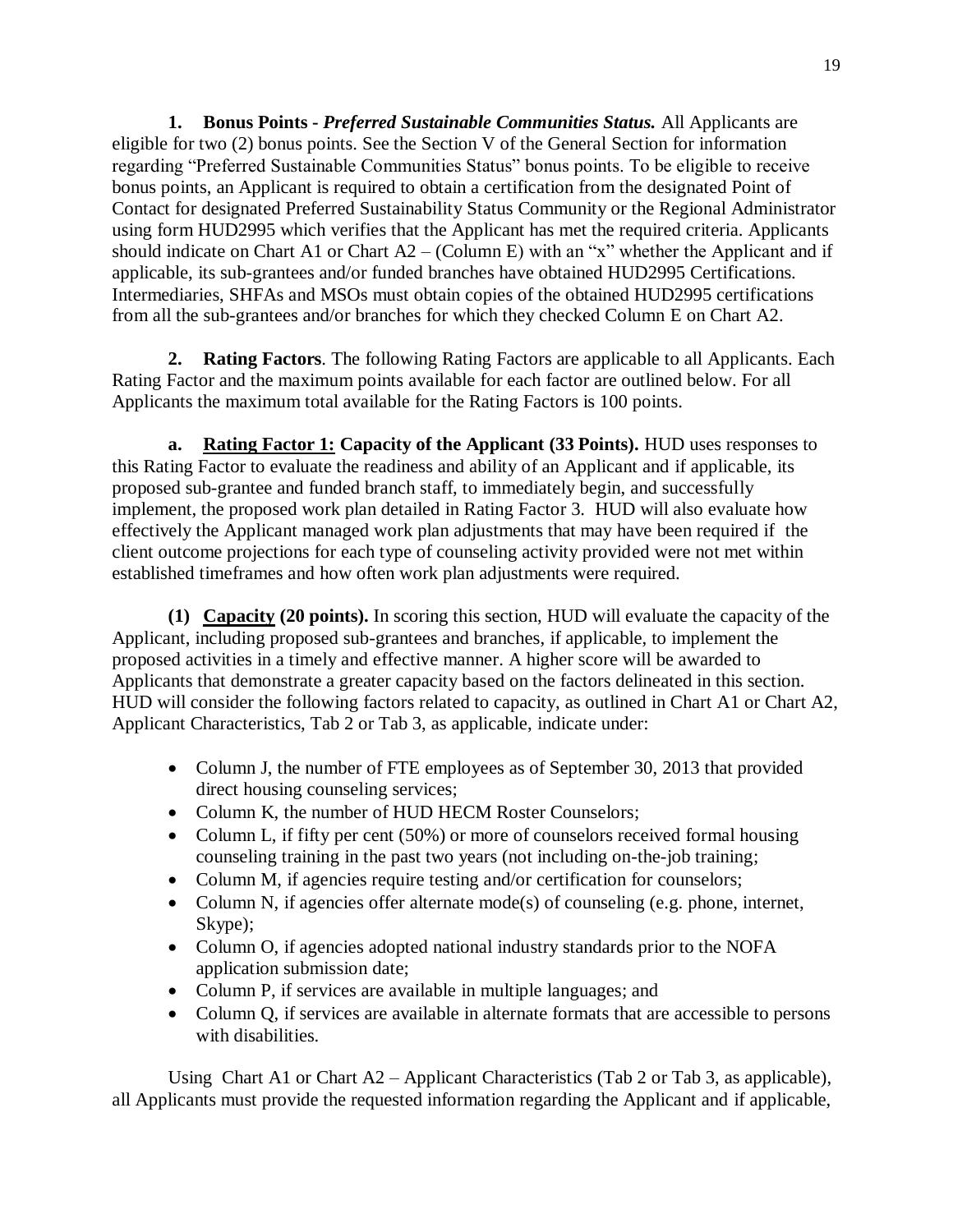its proposed sub-grantees and/or funded branches. For example, indicate by entering an "x" in the appropriate column if the Applicant and if applicable, its sub-grantees and/or branches have adopted the National Industry Standards for Homeownership Education and Counseling (http://www.homeownershipstandards.com/Home/Home.aspx) prior to the NOFA application submission date.

In addition, Applicants that manage networks of counseling agencies *and* also provide direct housing counseling services at the Applicant's main office must complete an additional step when filling out Chart A2. These Applicants must indicate their direct housing counseling activities by including the main office in the list of sub-grantees and branches on Chart A2. The main office will be treated as a branch for scoring and funding formula purposes. Applicants completing Chart A2 should mark only one "x" pertaining to Columns F, G or H and complete the corresponding columns to respond for the particular type of entity selected. Applicants completing Chart A2 that respond to Column I "Number of Sub-grantee Branches" must also complete Chart A2a, as instructed.

**(2) Performance Reviews/Compliance (7 points).** In scoring this section, HUD will evaluate Applicant compliance with programmatic requirements and oversight results, for the period October 1, 2012 through September 30, 2013.

Applicants will not provide a narrative response to this sub-factor. HUD will utilize its own records to score this factor.

For the Applicant, significant findings on oversight and performance reviews conducted by HUD staff, HUD's Inspector General, or other non-HUD auditing organizations, will be taken into consideration when scoring this section. Significant findings may be findings that suggest an Applicant has operated its agency in a manner inconsistent with Housing Counseling Program requirements, including acts of waste, fraud and abuse of grant funds. HUD will consider significant findings documented during a review(s) and/or audit(s), and incidence of repeat findings, complaints, etc. HUD may also factor in frequency and responsiveness to complaints, the Applicant's responsiveness to findings and implementation of corrective action, grantee performance/reporting, and counseling activity reporting.

**(3) Measuring Client Satisfaction (6 points)**. Scoring of this sub-factor will reward Applicants that measure customer satisfaction. Those Applicants that demonstrate a variety of methods and techniques to measure customer satisfaction, including those methods and techniques identified in this section, will be awarded a higher score.

Use Chart A1 or Chart  $A2$  – Applicant Characteristics (Tab 2 or Tab 3, as applicable), to indicate if the Applicant and if applicable, its proposed sub-grantees and/or funded branches, measured customer satisfaction during the period October 1, 2012 through September 30, 2013. Indicate if the Applicant, and if applicable, its proposed sub-grantees and branches:

(a) issued client exit surveys at the end of counseling or education sessions (Column R); and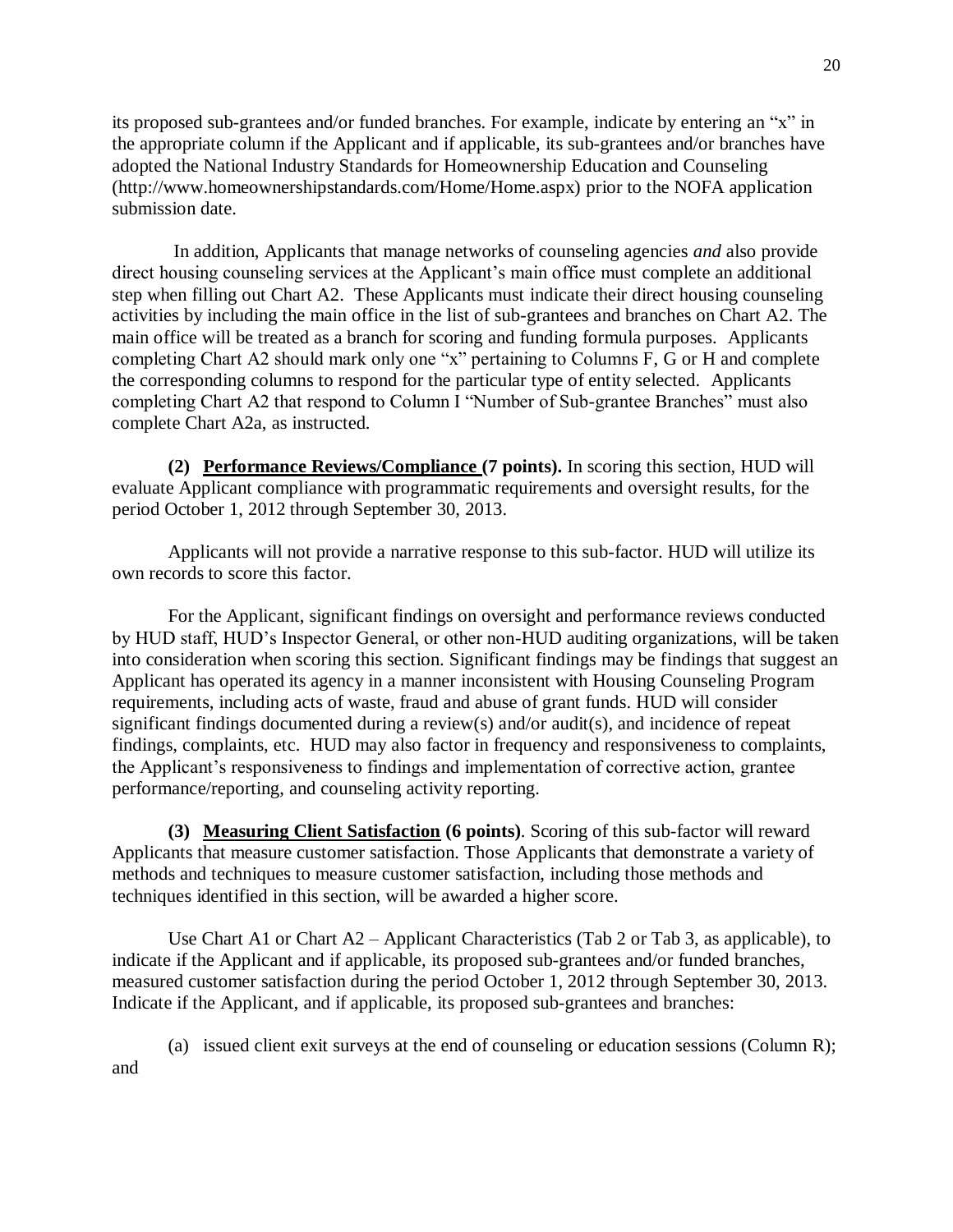(b) issued any follow-up client surveys after the counseling was completed (Column S).

**b. Rating Factor 2: Need/NOFA Priorities (14 Points).** This factor addresses the extent to which there is a need for funding the proposed activities described in the Applicant's work plan and the degree to which the Applicant's work plan substantively addresses certain NOFA priorities.

**(1) Needs (10 points).** Applicant must report the following data regarding the communities they propose to serve. In scoring this Section, HUD will evaluate the degree to which the Applicant addressed the specific needs identified in this factor and, where requested, cited source information, and provided examples and/or brief descriptions of activities proposed to address the needs. Applicants that fail to adequately address the specific needs or provide requested source citations, examples and/or descriptions will not receive full points for this subfactor.

**(a) Rural Communities.** In Chart A1 or Chart A2 – Applicant Characteristics (Tab 2 or Tab 3, as applicable), (Column T), indicate if the Applicant, or its sub-grantees and/or branches, if applicable, proposes to serve a community that includes a Rural Area as defined by the U.S. Department of Agriculture at 7 C.F.R. § 3550.10. In Chart A1 or Chart A2, (Column U), also identify if the proposed agency, sub-grantees, and/or branches serve a Rural Area that lacks Internet access at the time of the application submission.

**(b) Geographically Isolated Counseling Agencies**. In Chart A1 or Chart A2 – Applicant Characteristics (Tab 2 or 3, as applicable), indicate if the Applicant, or one of its subgrantees or branch offices, is or will be the only agency, sub-grantee or branch office participating in HUD's Housing Counseling Program that is physically located in the service area of the Applicant, sub-grantee or branch (Column V).

**(c) Identifying Impediments to Fair Housing Choice.** Successful Applicants will be obligated to affirmatively further fair housing in their use of Housing Counseling grant funds. Therefore, on Chart F (Column B) Applicants must submit a brief description of impediments to fair housing choice in their and, if applicable, their sub-grantees' jurisdictions or service areas, as well as strategies for overcoming the effect of such impediments, and on Chart F (Column C) identify the applicable state or local Consolidated Plan and Analysis of Impediments to Fair Housing Choice or other source of information on impediments to fair housing, including but not limited to discriminatory housing practices under the Fair Housing Act and its implementing regulations at 24 C.F.R. Part 100.

**(d) Persons with Disabilities and Limited English Proficiency.** In a brief narrative, Applicants must briefly describe how meaningful program access will be provided to persons with disabilities and persons with Limited English Proficiency (LEP).

**(2) NOFA Priorities (4 points)**. The NOFA Priorities are described in detail in the **General Section** under Appendix A, NOFA Priorities. Each NOFA Priority addressed below has a point value of one (1) point. Applicants that are responding to a NOFA Priority that requires a narrative response must limit responses to 500 words per NOFA Priority.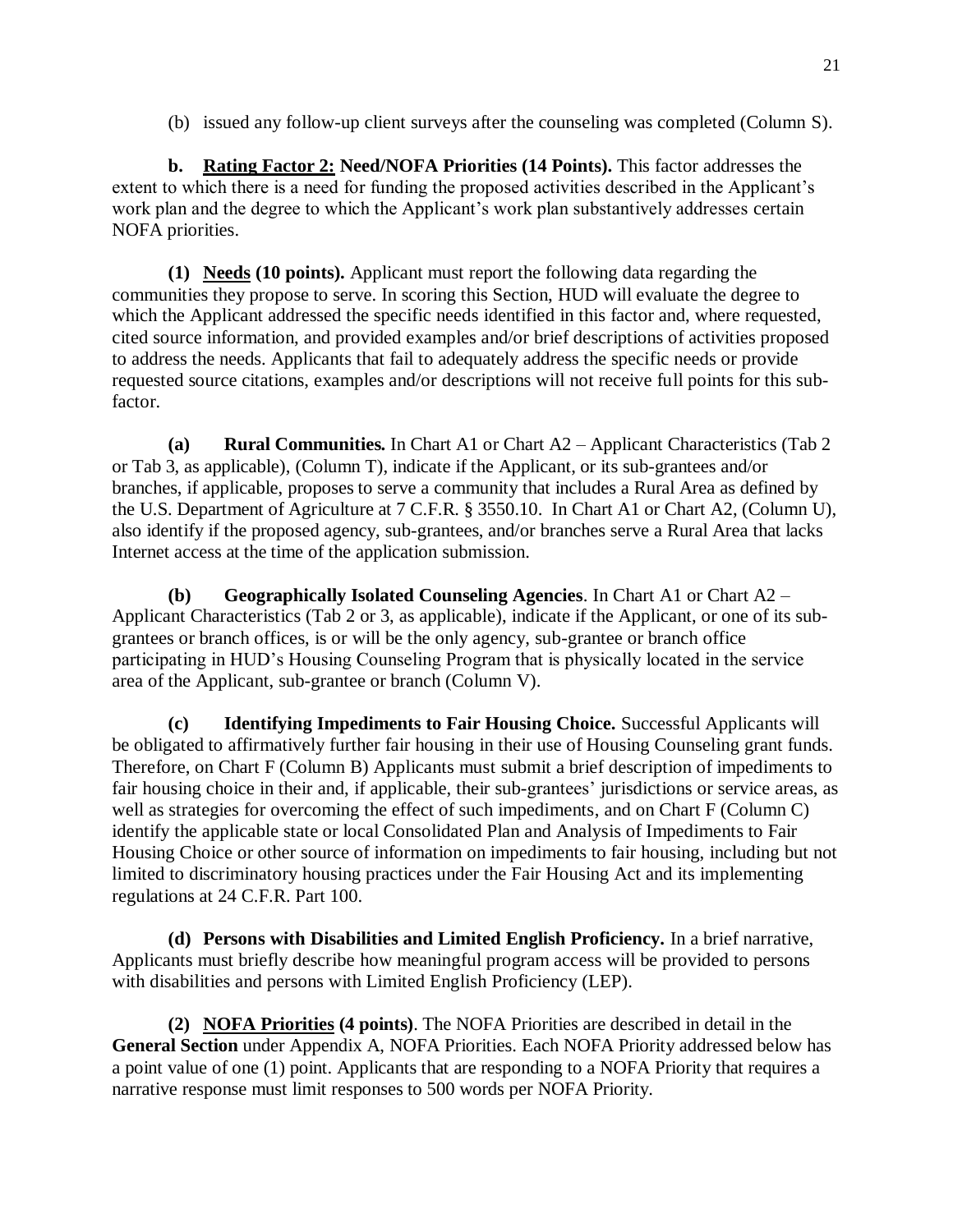To receive credit for a particular policy priority, Applicants must indicate if and describe how their work plan substantively addresses the NOFA Priority. In addition, Applicants that are Intermediaries, SHFAs or MSOs that manage a network of sub-grantees or branches must specifically state that one-third or more of their affiliates, sub-grantees and/or Branches meet the relevant criteria, and provide at least three (3) relevant specific examples. Applicants are advised to review the full descriptions of the NOFA Priorities in the **General Section** (Appendix A), to assure a complete understanding of each policy priority, prior to responding to this sub-factor. The following NOFA Priorities apply to the Housing Counseling Program for the purpose of this NOFA.

**(a) Affirmatively Furthering Fair Housing. (2 points) Applicants may receive one point for demonstrating any one of the following, with a maximum of 2 points awarded for this priority overall.**

- **Staff Training (1 point):** Applicants may earn 1 point by describing how they will train their staff on fair housing and civil rights laws, their method of providing their clients with information about their fair housing rights, and their mechanism for referring potential fair housing violations to HUD, state or local fair housing agencies, or private fair housing groups. For example, an Applicant may meet this requirement by demonstrating that it has entered into a memorandum of understanding with a fair housing enforcement agency that will provide them with fair housing training and informational materials and accept referrals of potential fair housing complaints;
- **Mobility Counseling (1 point):** Applicants may earn 1 point by describing how they will provide clients with mobility counseling and what information Applicants will furnish to clients that will enhance their housing choice outside of areas of minority and poverty concentration;

**(b) Capacity to Provide Technical Assistance in Civil Rights and Fair Housing Law: (1 point):** Applicants may earn 1 point for demonstrating the Applicant's capacity (including, but not limited to, staff expertise or prior organizational experience offering civil rights and fair housing technical assistance) to provide, and plan to incorporate, technical assistance on civil rights and fair housing so that clients are better prepared to comply with the civil rights and fair housing laws applicable to the program. For example, if TA is being provided to homeless shelters, applicants should be able to articulate to a client that an admissions policy that excludes individuals from shelters based on actual or perceived sexual orientation or gender identity is impermissible; and,

**Partnerships with Fair Housing and Community-based Organizations:** Applicants may earn 1 point for partnering with any of the organizations listed below whose service area includes the area in which grant funds will be used, or for partnering with a community-based organization that is representative of the population affected by the project.

 Qualified Fair Housing Enforcement Organizations (QFHOs) and Fair Housing Enforcement Organizations (FHOs);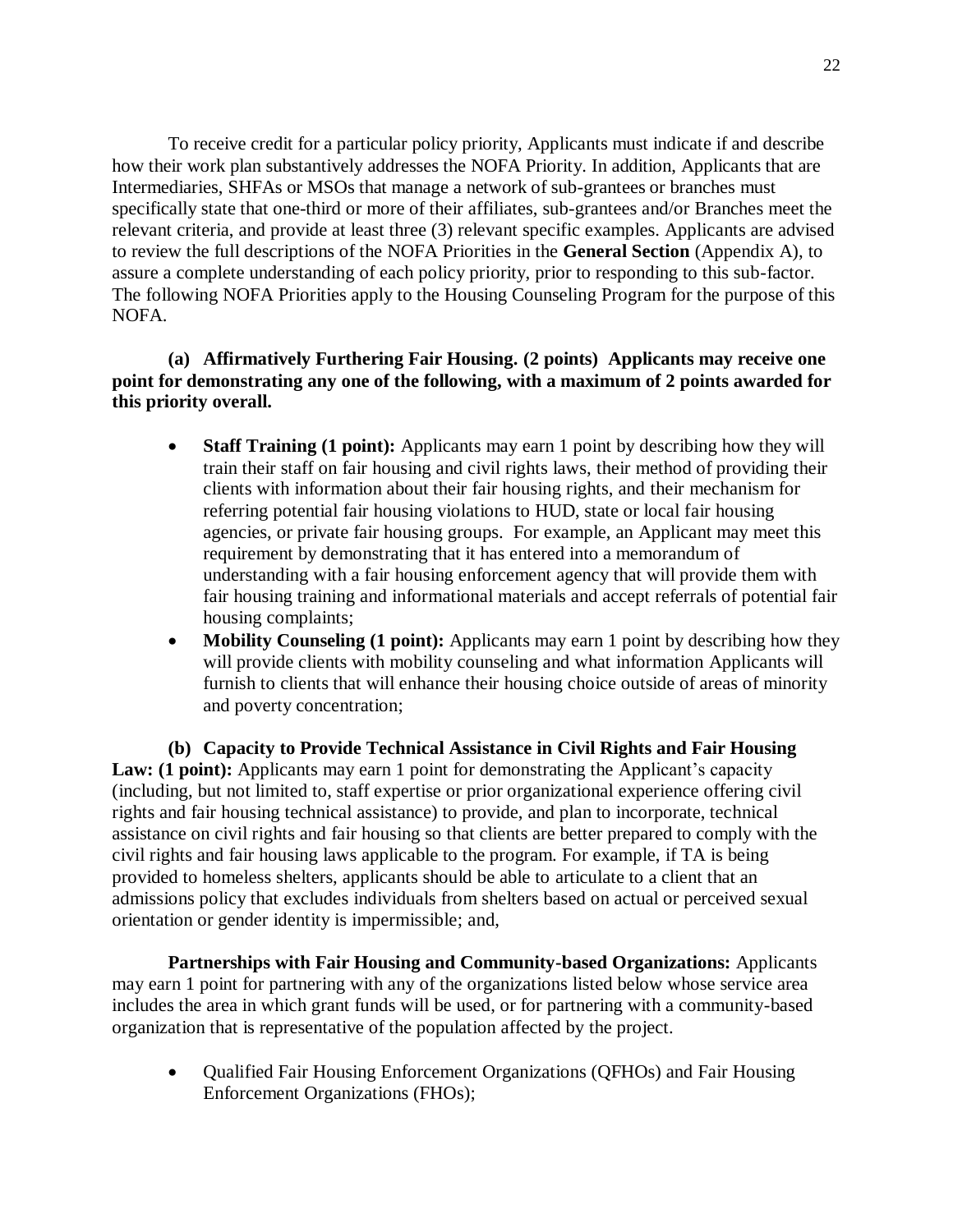- Agencies of State or local governments, public or private not-for-profit organizations or institutions, and other public or private entities that are representing groups of persons protected under Title VIII of the Civil Rights Act of 1968 or formulating or carrying out programs to prevent or eliminate discriminatory housing practices; and,
- Agencies that participate in the Fair Housing Assistance Program (FHAP).

In order to earn the point, Applicants shall submit a memorandum of understanding (MOU) between the Applicant and the organization, or, a letter of commitment from the organization, which details the nature of the partnership, including but not limited to, the timeframe for the partnership and the activities that each organization will undertake.

The nature and extent of the partnership is flexible and will vary depending on the specific funding opportunity. At a minimum, however, the MOU or letter of commitment must describe at least one way that the civil rights or fair housing organization will make a substantial contribution to the grant activities to help ensure that they are carried out in a manner that affirmatively furthers fair housing.

**(c) Increase Energy Efficiency and the Health and Safety of Homes. (2 points)**  Applicants may receive, within the maximum of 2 points awarded for this priority overall, 1 point for meeting criterion A or criterion B, or both. Within criterion B, Applicants may receive the point by fulfilling either B.1 or B.2, or both.

- **A. Improve Residents' Home Health and Safety (1 point**)**:** The Applicant demonstrates a high degree of technical expertise (through past performance or staff competencies) in improving residents' health and safety, particularly that of children and other vulnerable populations, by promoting green and healthy design, construction, rehabilitation, and maintenance of housing and communities.
- **B**. **Green Building or Renewable Energy (1 point):**
- 1. **Green Building Standards:** the Applicant must describe how its curriculum and work plan inform clients about one or more industry-recognized green building standards and certifications for green building or rehabilitation, including supporting and promoting an energy-efficient, green, and healthy housing market by retrofitting existing housing, supporting energy-efficient new construction, improving home energy labeling, or promoting financial products that reduce the carbon footprint of non-HUD-supported residential housing.
- **2. Renewable Energy:** Applicant demonstrates through past performance and technical competencies – the ability to assist with the delivery of successful financing and/or installation of on-site renewable energy technologies in HUDsupported affordable housing.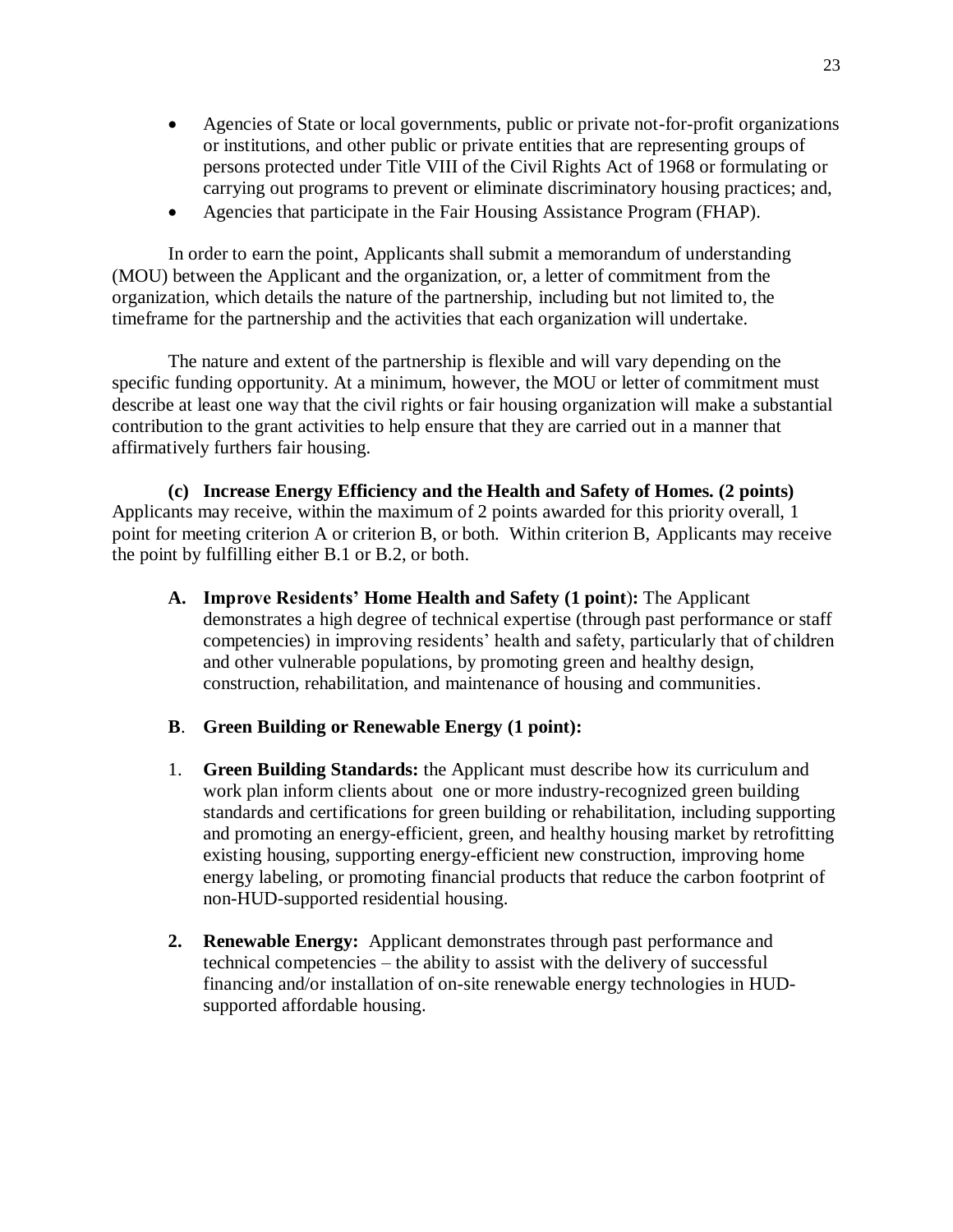**c. Rating Factor 3: Soundness of Approach/Scope of Housing Counseling Services (39 points).** This factor addresses the quality and effectiveness of the Applicant's past and proposed housing counseling activities. In scoring this Rating Factor, HUD will evaluate the past impact of the Applicant's housing counseling services, the complexity of the projected work plan the Applicant proposes to undertake, and the degree to which the Applicant coordinates its housing counseling services with additional HUD programs and other organizations and programs.

**(1) Past Performance – Impact (22 points).** To score this factor, HUD will analyze performance and budget for the period October 1, 2012 through September 30, 2013.

**(a) Impact.** In scoring this sub-factor, HUD will evaluate the total number of education participants and housing counseling clients served by the Applicant, during the period October 1, 2012 through September 30, 2013, with all sources of funding. HUD will utilize the form HUD-9902 data.

**(b) Budget.** In scoring this sub-factor, HUD will evaluate the Applicant's Housing Counseling Program budget for the period October 1, 2012 through September 30, 2013. Utilizing Chart E1 or Chart E2 – Budget (Tab 8 or 9, as applicable), for the above time period, Applicants must document their total housing counseling program budget that includes all of the activities and services shown on the Applicant's form HUD-9902 submitted to HUD for the same time period. In completing the "Total Other Direct Costs" line item on Chart E1 or Chart E2, Applicants should include expenses such as supplies; telephone/Internet; postage; office space; equipment rental/maintenance; printing and copying;, marketing and outreach; training costs (supplies, room, tuition, testing, etc.) and travel. If applicable, Applicants must also include a detailed breakdown of their intermediary administrative expenses, *i.e*. funds not suballocated to sub-grantees and branches. If applicable, the budget must provide a full picture of both housing counseling and program management activities. All Applicants are required to submit a narrative description/justification of the budget, including variations between actual and projected expenses, expenses that did not result in the direct provision of services, expenses that seem disproportionately high, and an explanation of a value entered under the "Other" line item on the Chart E1 or Chart E2 *Budget.* In scoring this sub-factor, HUD may evaluate expenses for direct counseling service provision, the ratio of HUD grant funds to total budget and the cost per client.

**(c) Oversight Activities.** All Applicants must provide a brief narrative describing housing counseling oversight and quality control activities performed as part of the actual FY 2013 work plan, including how Applicants determined that, if applicable, their sub-grantees that are not HUD-approved met or exceeded HUD's Housing Counseling Program requirements.

**In addition, Intermediaries, MSOs, and SHFAs** that sub-allocated funding to subgrantees and branches must complete Chart G1 to describe network management activities performed as part of the actual FY 2013 work plan.

**In addition, LHCAs** must complete Chart G2 to describe the process through which they requested and justified disbursements under the grant.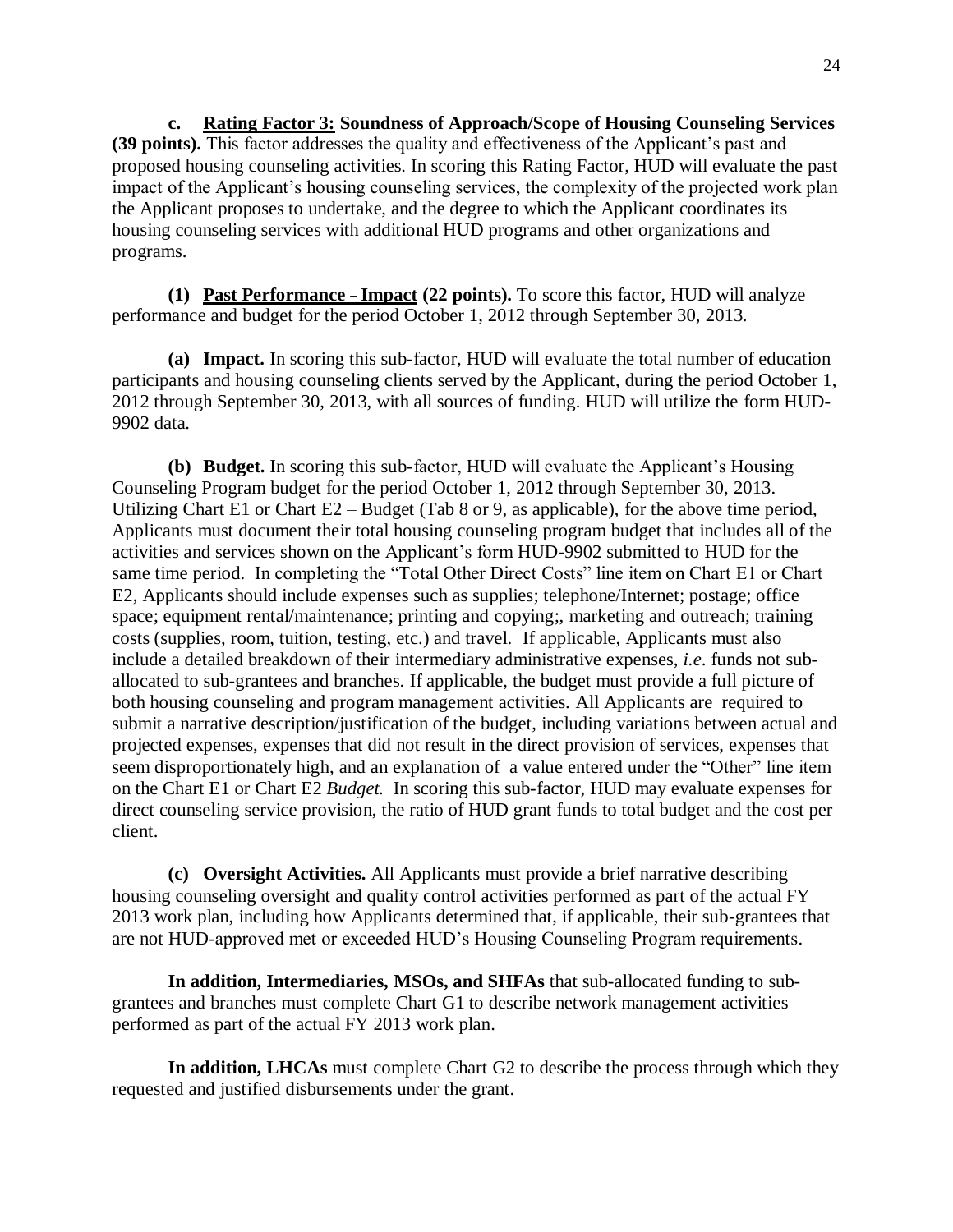**(2) Projected Performance - Work Plan (12 points).** This sub-factor involves the proposed housing counseling services and other activities to be conducted during the period October 1, 2013 through March 31, 2015. In scoring this sub-factor, HUD will consider the types and variety of housing counseling and education services being offered, and other activities occurring in support of the Applicant's housing counseling program. Those Applicants that will provide the greatest variety of services and delivery modes, that provide a comprehensive plan for oversight activities (of their activities or those of their sub-grantees/branches), and that demonstrate how they will affirmatively further fair housing with their use of Housing Counseling grant funds will get the highest scores,

**(a) Counseling and Education Services.** Applicants will be evaluated on the reach and complexity of the various types of housing counseling and education services the Applicant proposes to undertake. Using Chart A2 – Applicant Characteristics (Tab 2), Intermediaries, SHFAs and MSOs must indicate the percentage of the proposed award the Applicant intends to sub-allocate to each sub-grantee and funded branch (Column W).

Using Chart B *– Services and Modes* (Tab 4), for each housing counseling service listed in Column A: Indicate under:

- Column B, if one-on-one counseling will be provided by the Applicant and under Column C, the number of sub-grantees or branches that will provide one-on-one counseling;
- Column D, if group education will be provided by the Applicant and under Column E, the number of sub-grantees or branches that will provide group education;
- Column F, whether the service will be provided in-person and under column G, the number of sub-grantees or branches that will provide the service in person;
- Column H, if the service will be provided via telephone and under Column I, the number of sub-grantees or branches that will provide the service over the telephone;
- Column J, if the service will be provided over the internet and under Column K, the number of sub-grantees or branches that will provide the service over the internet;
- Column L, whether the service is made available in multiple languages and in Column M, the number of sub-grantees or branches that will provide the service in multiple languages.

**(b) Oversight Activities.** All Applicants must provide a brief narrative describing housing counseling oversight and quality control activities that will be performed as part of the proposed work plan, including how Applicants determined that, if applicable, their sub-grantees that are not HUD-approved meet or exceed HUD's Housing Counseling Program requirements.

**In addition, Intermediaries, MSOs, and SHFAs** that sub-allocate funding to subgrantees and branches must complete Chart G1 to describe network management activities that will be performed as part of the proposed work plan.

**In addition, LHCAs** must complete Chart G2 to describe the process through which they will request and justify disbursements under the grant.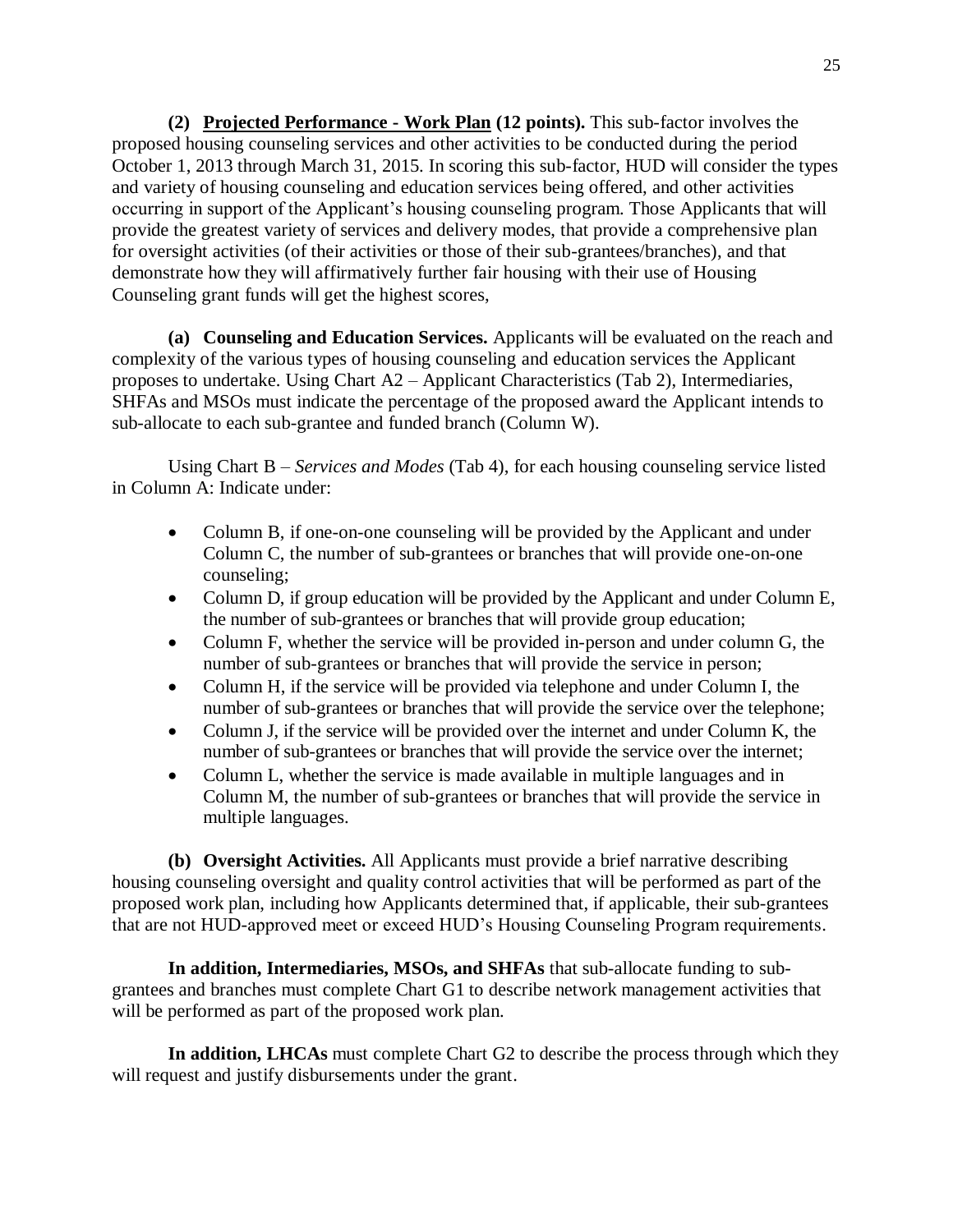**(c) Affirmatively Furthering Fair Housing.** Successful Applicants, including their sub-grantees, if applicable, are obligated to affirmatively further fair housing in their use of Housing Counseling grant funds. On Chart F – Affirmatively Furthering Fair Housing (Columns D and E) Applicants must describe at least one activity that addresses an impediment to fair housing choice in Applicant's and, if applicable, in at least three (3) of its sub-grantees' distinct service areas and how it will measure outcomes related to the proposed activity. Applicants must maintain records of these activities. See Section III.D.16. for examples of affirmatively furthering fair housing activities.

### **(3) Projected Performance/Work Plan – Coordination (5 points).**

**(a) Housing Counseling-related Partnerships/Collaboratives.** In scoring this subfactor, HUD will reward Applicants that actively participate in housing counseling related partnerships/collaboratives. If the Applicant, or proposed sub-grantees and branches, participate in any local, regional or state housing counseling related partnership/collaborative, on Chart A1 or Chart A2, *Applicant Characteristics* (Tab 2,or Tab 3, as applicable, Column X), indicate the names(s) of the partnership/collaborative.

**(b) Complementing Other HUD Programs.** Using Chart C - *Other HUD Programs*  (Tab 5), all Applicants must indicate (by putting "x's" in Column C) whether the Applicant, or proposed sub-grantees and/or funded branches, provided housing counseling services in conjunction with any of the identified HUD programs during the period October 1, 2012 through September 30, 2013. Intermediaries, SHFAs or MSOs proposing to fund sub-grantees and/or branches must also indicate the number of proposed sub-grantees or branches (Column D) that provide housing counseling services in conjunction with the listed HUD programs. To receive credit for this sub-factor, Applicants must specify in writing the names of "Other" HUD programs, where indicated on Chart C.

**d. Rating Factor 4: Leveraging Resources (4 Points).** HUD Housing Counseling grants are not intended to be the sole source of funds for an Applicant's (or sub-grantee's) housing counseling program. All organizations that receive HUD Housing Counseling grant funds are expected to seek other sources of funding, both private and public, to supplement HUD funding. Points for this factor will be awarded based on the amount of leveraged funding that meets the criteria in this section. Applicants who have no other resources available will receive no points for this factor.

Applicants will be evaluated based on their ability to demonstrate that they have obtained additional *non-federal* resources including direct financial assistance (grants), fees, in-kind contribution, such as services, equipment, office space and labor to support their housing counseling activities, for the period October 1, 2013 through March 31, 2015. Leveraged resources provided by *non-federal* government sources, public or private nonprofit organizations, for-profit private organizations, or other entities committed to providing assistance will be counted toward the Applicant's leveraged funding total. Grantees will be required to maintain evidence that leveraged funds were actually provided to the agency. Files may be reviewed by HUD staff as a part of the performance reviews and on-site monitoring visits.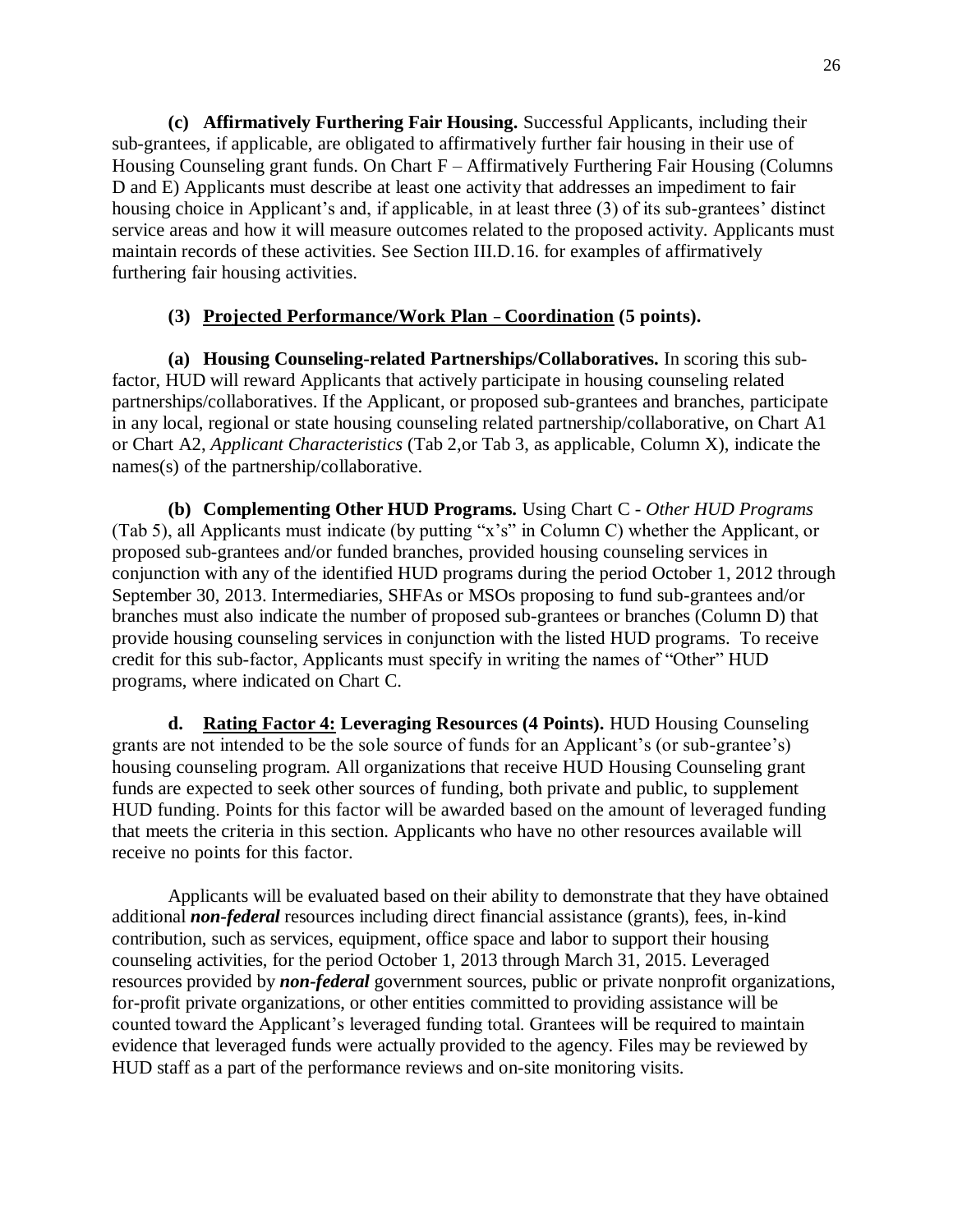Leveraging resources cannot be federal funds, directly or indirectly (passed through state and local governments). Any federal funds listed on the chart will not be counted towards the total amount of leveraged funds. Do **NOT** include federal sources such as, **but not limited to**:.

- National Foreclosure Mitigation Counseling Program (NFMC);
- Hardest Hit Funds (HHF):
- Community Development Block Grants (CDBG);
- Emergency Homeowner Loan Program (EHLP);
- Fair Housing Initiatives program (FHIP); and
- Home Investment Partnerships program (HOME).

Attorneys General Mortgage Settlement funds are not considered Federal and therefore can count toward leveraging.

**(1) Itemize Leveraging**. Utilize Chart D – *Leveraging* (Spreadsheet Tab 6) to provide the following information:

**(a)** All Applicants must provide an itemized list of all leveraged resources, including in-kind contributions, for the Applicant and, if applicable, each proposed sub-grantee and/or funded branch office.

- In Column A, use the drop down button to choose the type of agency listed in Column B
- In Column B, enter the name of the Applicant, Sub-grantee or Funded Branch
- In Column C, enter the name of the organization providing the funds or in-kind contributions
- In Column D, use drop down button to choose the type of contribution
- In Column E, note the time period for which funds are available
- In Column F, enter for what the leveraging funds will be used (must be exclusively allocated for the housing counseling program)
- In Column G, enter only the amount of funds that will be available during the grant period of October 1, 2013 through March 31, 2015.

Every column must be completed. The leveraging amount for any resource that does not have all columns completed will not be counted.

Include only funds that will be available during the grant period (October 1, 2013 through March 31, 2015). If Applicant's funding is available outside of the FY 2014 grant period, Applicant must pro-rate the funding to reflect the amount that is available during the grant period. For example, if funds are available from January 2013 through December 2013, include only 3 months (October 1 through December 31, 2013) of funding (e.g., only \$25,000 of a \$100,000 grant should be entered on Chart D). If funds are available for two years, the total amount of funds must be pro-rated (e.g., \$100,000 leverage available July 1, 2012 through June 30, 2014, only \$37,500 should be entered on Chart D for the months of October 1, 2013 through June 30, 2014).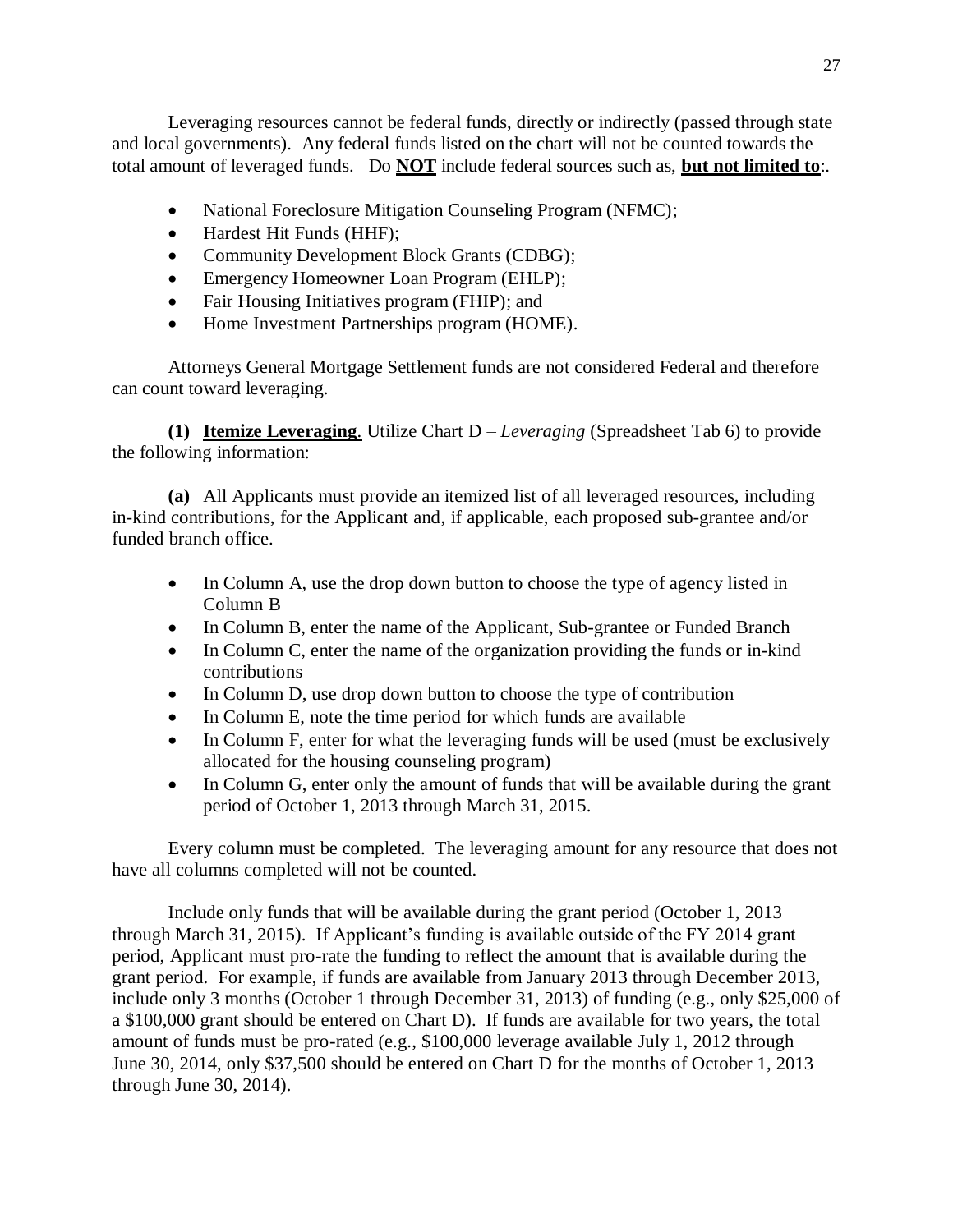Applicants that fail to provide this information will not receive any points for this factor. All leveraged resources claimed by an Applicant, including cash and in-kind contributions, must meet all of the criteria set forth in 24 C.F.R. 84.23.

In addition, do not include funds unless they are exclusively allocated for the housing counseling program. Resources provided by the Applicant must directly result in the provision of housing counseling services to count as leveraged resources. These funds must also be reflected in the SF424. However, resources provided by the Applicant for activities such as down payment and closing costs assistance, IDA programs and emergency services may **not** be counted and should **not** be included on Chart D or the SF424.

**(b) Fees**. 24 C.F.R. Part 214 explains the conditions under which agencies participating in HUD's Housing Counseling Program are permitted to charge fees to counseling recipients. Agencies participating in HUD's Housing Counseling Program are not permitted to charge fees for default counseling or homeless counseling. While agencies are strongly encouraged to aggressively leverage funds from other private and public sources, fee income can be counted as leveraged resources. Fee income must be identified as program income on line "18. Estimated Funding, f. Program Income" of SF-424 "Application for Federal Assistance" as well as in Chart D, as described above, in order to receive credit for the fee income.

**e. Rating Factor 5: Achieving Results and Program Evaluation (10 points)**. This factor emphasizes HUD's determination to ensure that Applicants meet the commitments made in their applications and grant agreements and assess their performance in achieving agreed upon performance goals. This factor reflects HUD's Strategic Goal to embrace high standards of ethics, management and accountability. In scoring this section, HUD will consider Applicant methodologies used to evaluate overall program performance and whether the Applicant submitted their organization's transition or succession plan. Applicants that utilize a variety of methods and techniques to evaluate performance, including those methods and techniques identified in this Rating Factor, will be awarded a higher score.

In responding to this factor, Applicants must indicate how they evaluate program success. Use Chart A1 or Chart A2 – *Applicant Characteristics* (Tab 2 or 3, as applicable) to indicate specific components of evaluation used by the Applicant. Intermediaries, SHFAs or MSOs should also indicate on Chart A2 specific components of evaluation used by **each** of its subgrantees.

**(1) Components of Evaluation. (6 points).** Components of evaluation include whether the Applicant and/or its sub-grantees:

(a) utilizes reviews by senior management staff with results reported to organization's board (Column Y);

(b) publishes performance data (such as in annual reports, press releases, trade publications, or on the Web) (Column Z). Provide, if applicable, link to published performance data if available online (Column AA);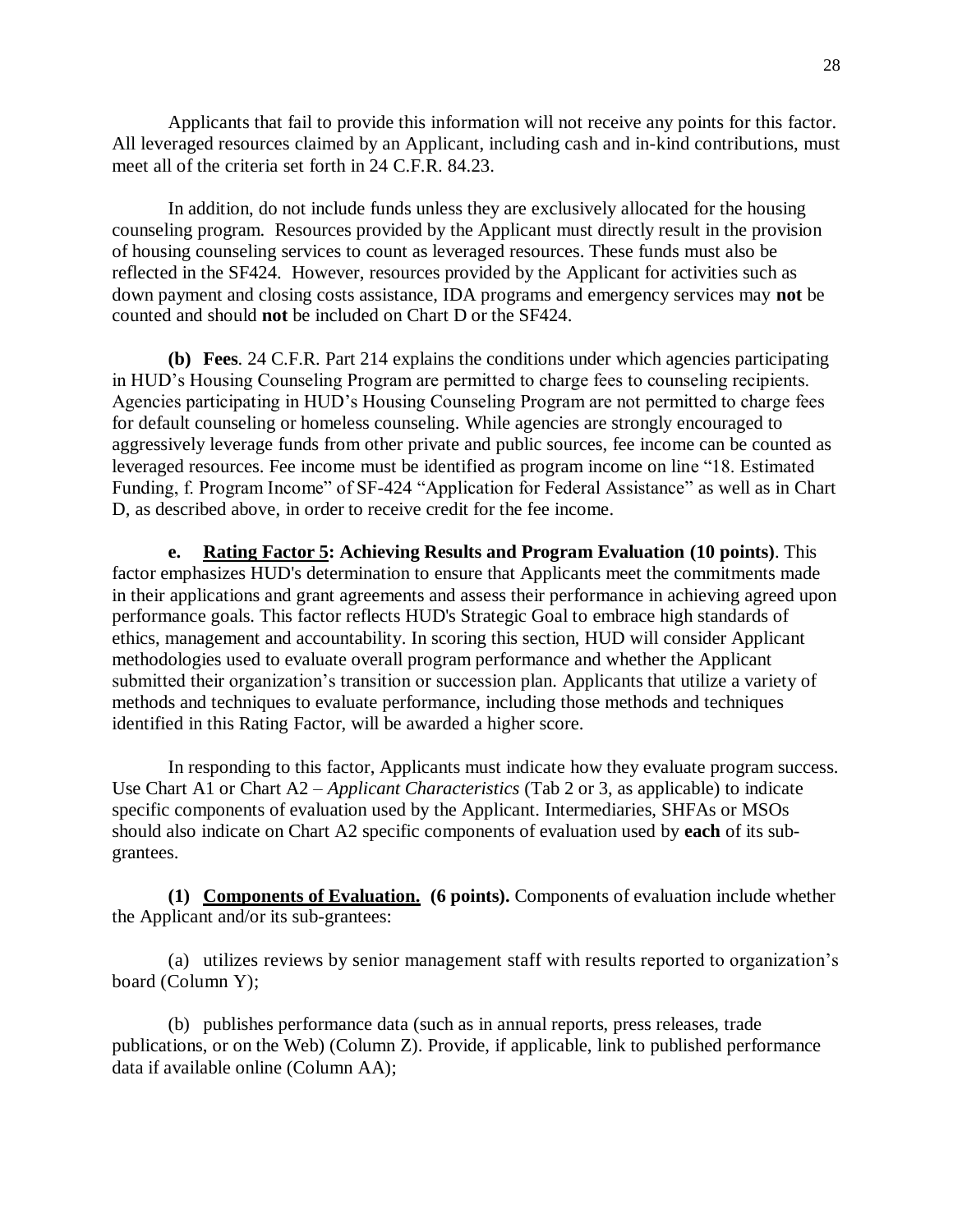(c) uses their client management system (identify CMS in Column AB) to evaluate their performance and measure whether the goals were achieved by:

- i. generating reports on achievement of goals for management analysis (Column AC);
- ii. using their client management system to record notes for client activity, action plan, financial analysis, and follow-up (Column AD);
- iii. tracking grants (Column AE);
- iv. performing Quality Control Reviews of client management system data (Column  $AF$ :

(d) pulled credit reports as part of post counseling follow-up and reviews 6 months or more after counseling was completed (Column AG);

(e) uses other methods of evaluation not listed above (Column AH)

Applicants that put "x's" in Column AG "*Other Methods of Evaluation*" on Chart A1 or Chart A2 – *Applicant Characteristics* (Tab 2 or Tab 3, as applicable) must provide a list or brief description of the other methods that the Applicant or its sub-grantees, if applicable, use to evaluate program success. Intermediaries, SHFAs or MSOs that provide such information need only provide a list or description with a total of up to three examples of methods that the Applicant and/or its sub-grantees use to evaluate program success.

**(2) Transition or Succession Plan. (2 points)** Applicants must provide a transition or succession plan to ensure continuity of counseling services to consumers in the event that the Applicant or grantee, including sub-grantees or branches, discontinues providing housing counseling services or becomes ineligible or does not receive continued funding from HUD or other funding sources.

**(3) Participation in HUD-Sponsored Research or Pilot Programs. (2 points).** Applicants that participate in housing counseling-related research or pilot programs directly sponsored by HUD or provide and maintain a system (other than a Client Management System) or create or maintain materials that HUD requires other housing counseling agencies to use as part of their counseling activities, and that require funding to enable such participation, must provide a brief narrative to identify the program(s) and describe the nature of the program(s), your involvement, the amount of funding required for the program and, if applicable why additional funds are needed. In both the narrative and on Chart C, Applicants should not include any research or pilot programs for which they are fully compensated by HUD.

**B. Review and Selection Process.** Two types of reviews will be conducted.

**1. Technical Review.** First, a technical sufficiency review will determine whether each application meets the threshold requirements set forth in this NOFA and the **General Section**  and whether all required forms have been properly submitted. The **General Section** provides the procedures for corrections to deficient applications.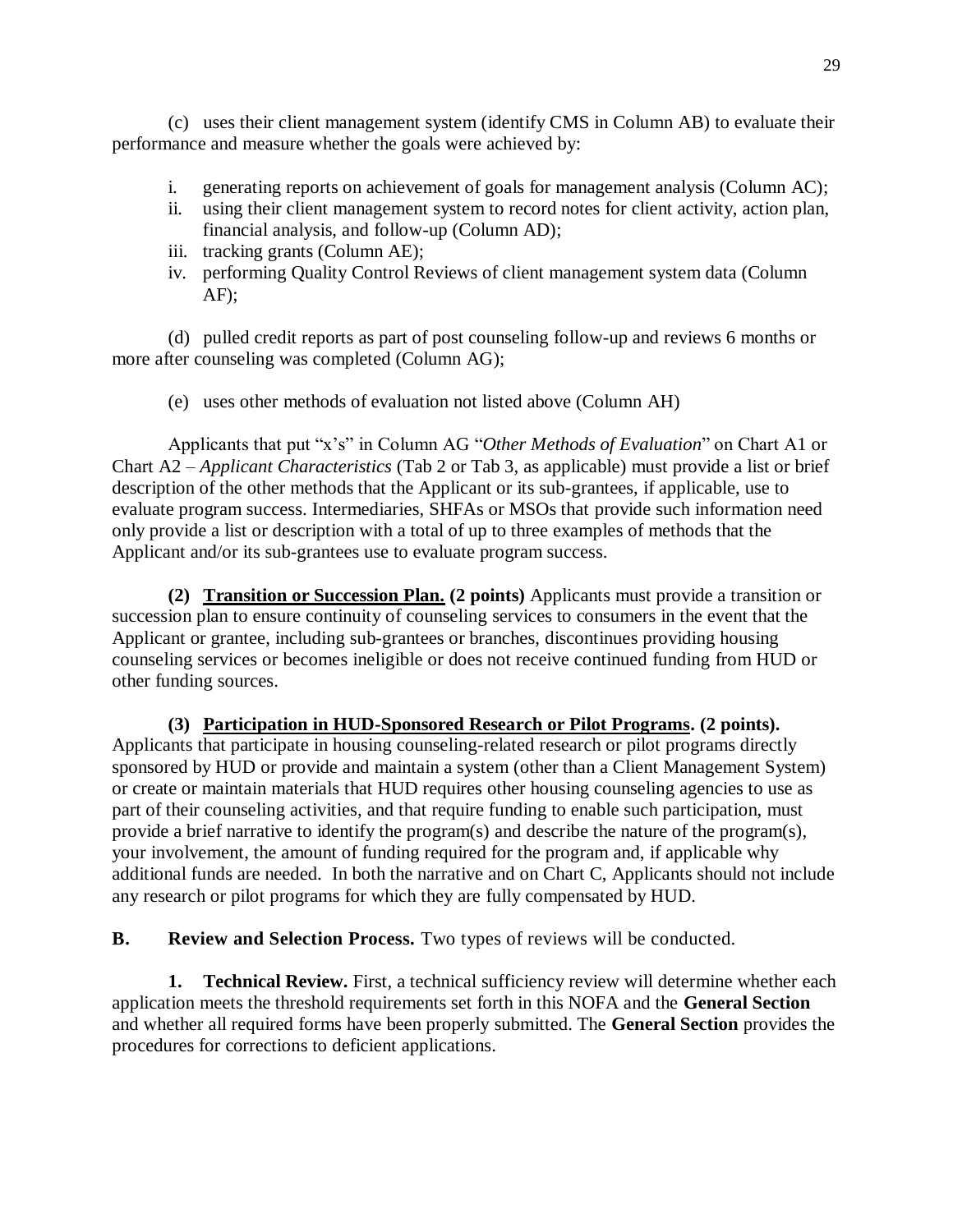**2. General Review.** A second review will evaluate the responses to each Rating Factor outlined above and other relevant information. Applications will be evaluated competitively and ranked against all other Applicants that applied in the same funding category.

**3. Rating Panels.** Detailed information on the rating review panels appears in the **General Section.**

**Minimum Fundable Score.** All applications will be scored on a 100 point scale, not including bonus points, if applicable. Applications that receive a total of 75 points or more will be eligible for grant funds awarded under this NOFA. HUD anticipates making awards to all Applicants scoring 75 points or greater, however, all awards will be subject to the availability of funds. In the event that available funds are insufficient to provide grants to all Applicants achieving the minimum fundable score, grants will be awarded in rank order from highestranking application to lowest-ranking fundable application until all available funds have been distributed.

**4. Funding Methodology.** The funding methodology for this NOFA recognizes that all eligible Applicants already participate in HUD's Housing Counseling Program and those that met threshold requirements have demonstrated an acceptable level of performance and compliance with programmatic requirements. This methodology awards agencies a base grant amount determined by the size and nature of their counseling networks. The methodology then augments that amount based on performance within HUD's Housing Counseling Program; number of FTEs that perform housing counseling services need, participation in HUD-sponsored housing counseling-related research and pilot programs and other relevant factors. In determining grant amounts, HUD reserves the right to establish maximum grant amounts awarded to any individual agency.

**5.** Although HUD will determine the total Base Award for each grantee, grantees themselves will determine the actual funding amounts to be distributed to sub-grantees and/or funded branches as delineated in their response in Chart A2.

**a. Base Award for LHCAs Applying Independently to HUD**. For this NOFA, the funding formula will provide a Base Award for successful LHCAs applying independently to HUD. LHCAs applying independently are not eligible under this NOFA to make sub-grants or fund branches.

**b. Base Award for Intermediaries, SHFAs and MSOs**. For successful Applicants that do provide sub-grants or fund branches, the Base Award will be calculated using the number and nature of the Applicant's proposed sub-grantees and funded branches. For successful Applicants that provide direct counseling services at the Applicant's main office, HUD will count the main office as another sub-grantee or branch for the purpose of this calculation.

**c. Competitive funding amount.** If sufficient funding is available, a percentage of the highest scoring submissions will receive incentive funding on top of the base funding based on the score of the Applicants.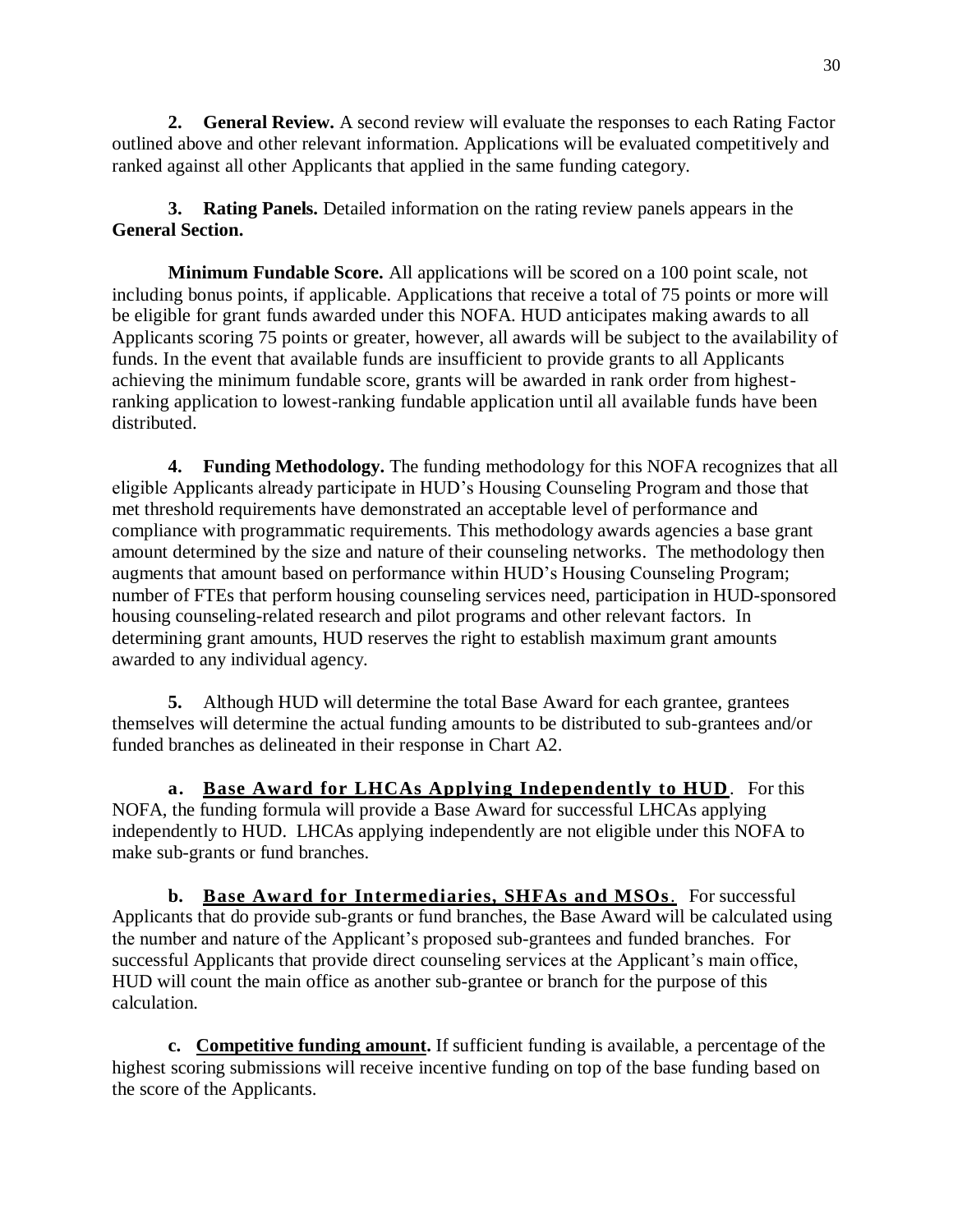**d. Funding Based on Number of Counselor FTEs**. HUD may augment the Base Award with additional funds for successful Applicants based on the number of FTEs that provide direct housing counseling services as of September 30, 2013. For successful Applicants that provide direct counseling services at the Applicant's main office, Applicant may count the number of housing counselor FTEs at the main office and at the offices of sub-grantees or branches.

**e. Funding Based on Participation in HUD-Sponsored Research or Pilot Programs.** HUD may augment the Base Award with additional funds for successful Applicants that participate in unfunded or under-funded housing counseling-related research or pilot programs directly sponsored by HUD or provide and maintain a system (other than a Client Management System) or create or maintain materials that HUD requires other housing counseling agencies to use as part of their counseling activities and that requires funding to enable such participation.

**f. Funding to Provide Support to a Network**. HUD may augment the Base Award with additional funds for successful Applicants that are Intermediaries, SHFAs, or MSOs, that sub-allocate funding to sub-grantees or branches, including for oversight and quality control activities.

**g. Funding for Reverse Mortgage Counseling.** Successful Applicants that are awarded a Comprehensive Counseling grant are eligible to receive funding for reverse mortgage counseling. The award amount will be calculated based on the number of HUD HECM Roster Counselors to be funded.

**C. Reallocation of Unallocated Funds**. If funds designated for this NOFA remain unallocated after the formulas have been run and award recommendations are determined, HUD may, at its discretion, reallocate those funds to the Housing Counseling Training NOFA, or any other allowable use.

**D. Funds Recapture.** HUD may recapture any funds unspent in the time allotted. Grantees are required to cooperate with recapture requests within the time period specified with the request. Should grantees fail to cooperate with recapture requests in a timely fashion, this will be recorded and may affect application scoring in future grant competitions. Recaptured funds will be awarded to fund any allowable use.

**E. Mergers, Acquisitions and Other Changes in Organizational Structure.** Anticipated mergers, acquisitions, or other changes in Grantee form or organizational structure must be reported to Grantee's Point of Contact in HUD's Office of Housing Counseling. In the case of a simple name change, HUD may make the award in the name of the newly named entity. In the case of a merger, the new or merged entity may be eligible to receive grant funding made to the original Grantee, provided they meet certain conditions, including but not necessarily limited to:

• The new or merged entity receives HUD approval as a housing counseling agency and agrees to comply with programmatic requirements, including oversight and reporting;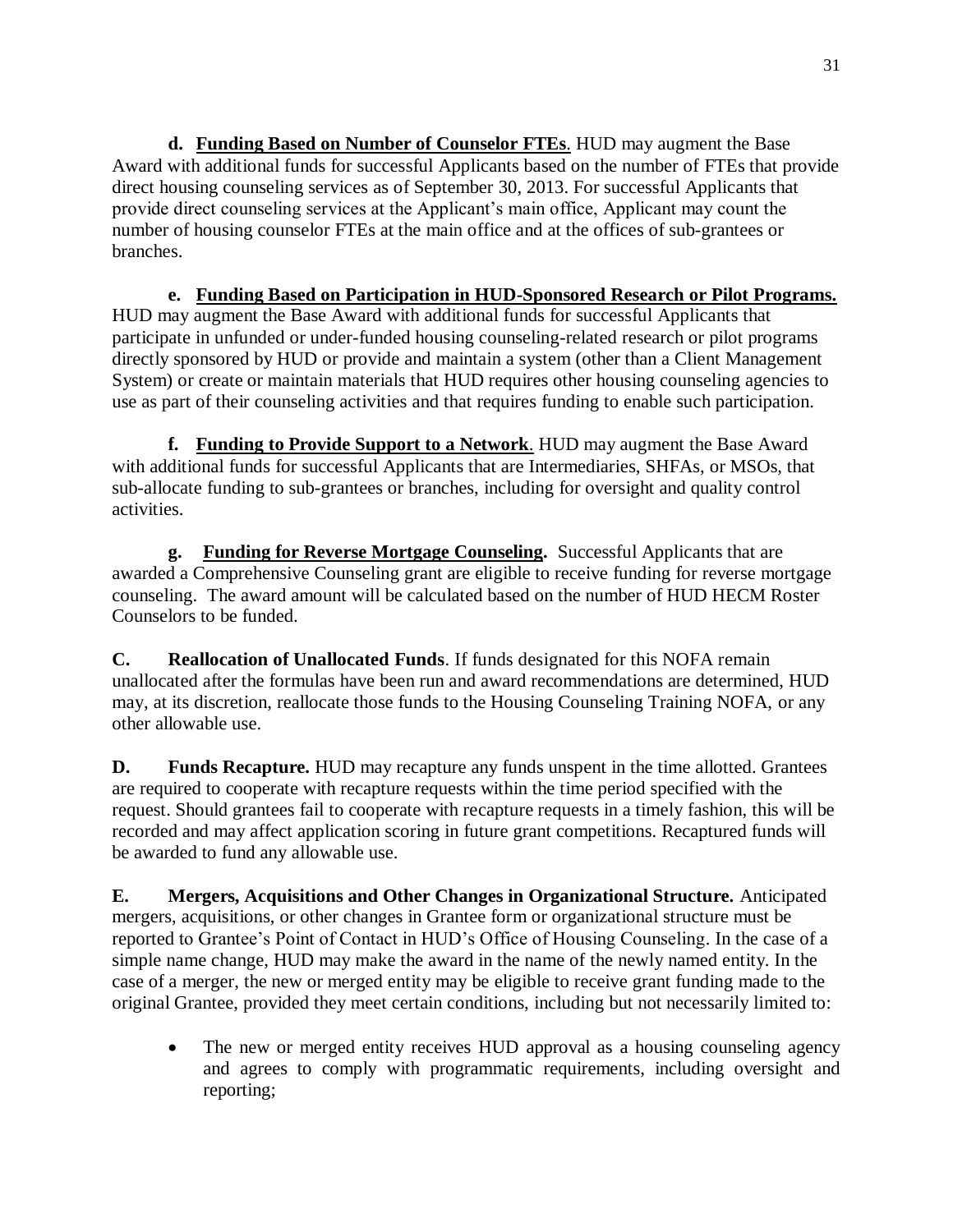- The new or merged entity demonstrates that its application and work plan, target community, and personnel involved are substantially similar to that of the original Grantee;
- The newly named entity has a DUNS identifier, has registered in SAM and has passed the IRS check conducted as part of the SAM registration process;
- The Name Check review process has been conducted for the proposed new awardee;
- An amendment to the award agreement is made assigning the award to the new entity is completed; and
- A new LOCCS access form has been filed with the HUD Accounting Office.

# **VI. AWARD ADMINISTRATION INFORMATION.**

**A. Award Notices.** Following selection, Applicants will receive notification from HUD regarding their application.

**1. Publication of Recipients of HUD Funding.** HUD's regulations at 24 C.F.R. Part 4 provide that HUD will publish a notice in the Federal Register to notify the public of all funding decisions made by the Department. Please see the **General Section,** Section VIII.D.3 for more information on this topic.

# **2. Debriefing.** See **General Section**.

# **B. Administrative and National Policy Requirements.**

**1. Environmental Requirements.** In accordance with 24 C.F.R. §§ 50.19(b)(2), (3), (4), (9), (12), (13) of the HUD regulations, activities assisted under this program are categorically excluded from the requirements of the National Environmental Policy Act and are not subject to environmental review under the related laws and authorities.

**2. Audit Requirements.** Grantees that expend \$500,000 or more in federal financial assistance in a single year (this can be program year or fiscal year) must be audited in accordance with the OMB requirements as established in 24 C.F.R. Part 84. Additional information regarding this requirement can be accessed at the following website: <http://harvester.census.gov/sac>

# **3. Other Matters.**

**a. Relocation.** See the **General Section.**

## **b. OMB Circulars and Government-wide Regulations Applicable to Financial Assistance Programs.** See the **General Section**.

- **c. Prohibition Against Lobbying Activities.** See the **General Section**.
- **d. Procurement of Recovered Materials.** See the **General Section**.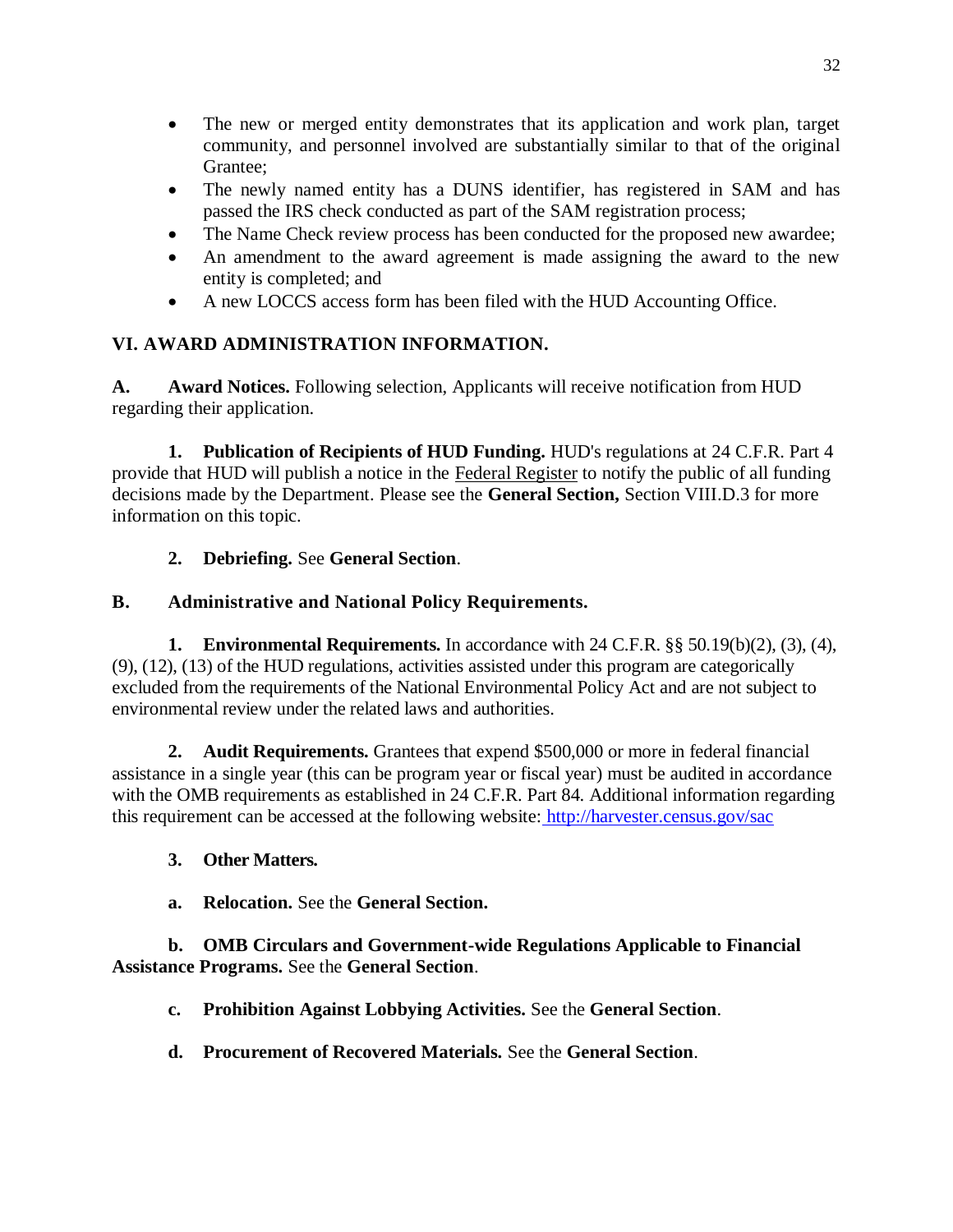### **e. Executive Order 13279 Equal Protection of the Laws for Faith-Based and Community Organizations.** See the **General Section**.

### **f. Salary Limitation for Consultants**. See the **General Section**.

### **C. Reporting:**

**1. Fiscal Year Activity Report.** Grantees are required to submit Form HUD9902, Housing Counseling Activity Report, quarterly via HUD's web-based Housing Counseling System (HCS). The information compiled from this report provides HUD with its primary means of measuring program performance.

### **2. Transparency Act Reporting.**

### **a. Recipient Reporting to Meet the Requirements of the Federal Funding Accountability and Transparency Act of 2006 (Pub. L. 109-282) (Transparency Act), as amended.**

**(1) Prime Grant Awardee Reporting.** Prime recipients of the Department's financial assistance are required to report certain subawards in the Federal Funding Accountability and Transparency Act Subaward System (FSRS) website located at [www.fsrs.gov](http://www.fsrs.gov/) or its successor system for all prime awards listed on the FSRS website.

**(a)** Starting with awards made October 1, 2010 prime financial assistance awardees receiving funds directly from the Department are required to report sub--awards and executive compensation information both for the prime award and subaward recipients, including awards made as pass-through awards or awards to vendors, if the initial prime grant award is \$25,000 or greater, or the cumulative prime grant award will be \$25,000 or greater if funded incrementally as directed by HUD in accordance with OMB guidance; and the subaward is \$25,000 or greater, or the cumulative subaward will be \$25,000 or greater. For reportable subawards, if executive compensation reporting is required and subaward recipients' executive compensation is reported through the SAM system, the prime recipient is not required to report this information. The reporting of award and subaward information is in accordance with the requirements of the Transparency Act, as amended by section 6202 of Public Law 110-252 and OMB Guidance issued to the Federal agencies on September 14, 2010 (75 FR 55669) and in OMB Policy guidance. Please refer to https;//www.fsrs.gov/ for complete information on requirements under the Transparency Act and OMB guidance. p

### **VII. AGENCY CONTACT(S).**

**A. Technical Assistance and Programmatic Information.** For program related information, Applicants should contact [housing.counseling@hud.gov.](mailto:housing.counseling@hud.gov) **Hearing and speechimpaired persons** may access the telephone numbers listed below by calling the Federal Information Relay Service at 800 877-8339.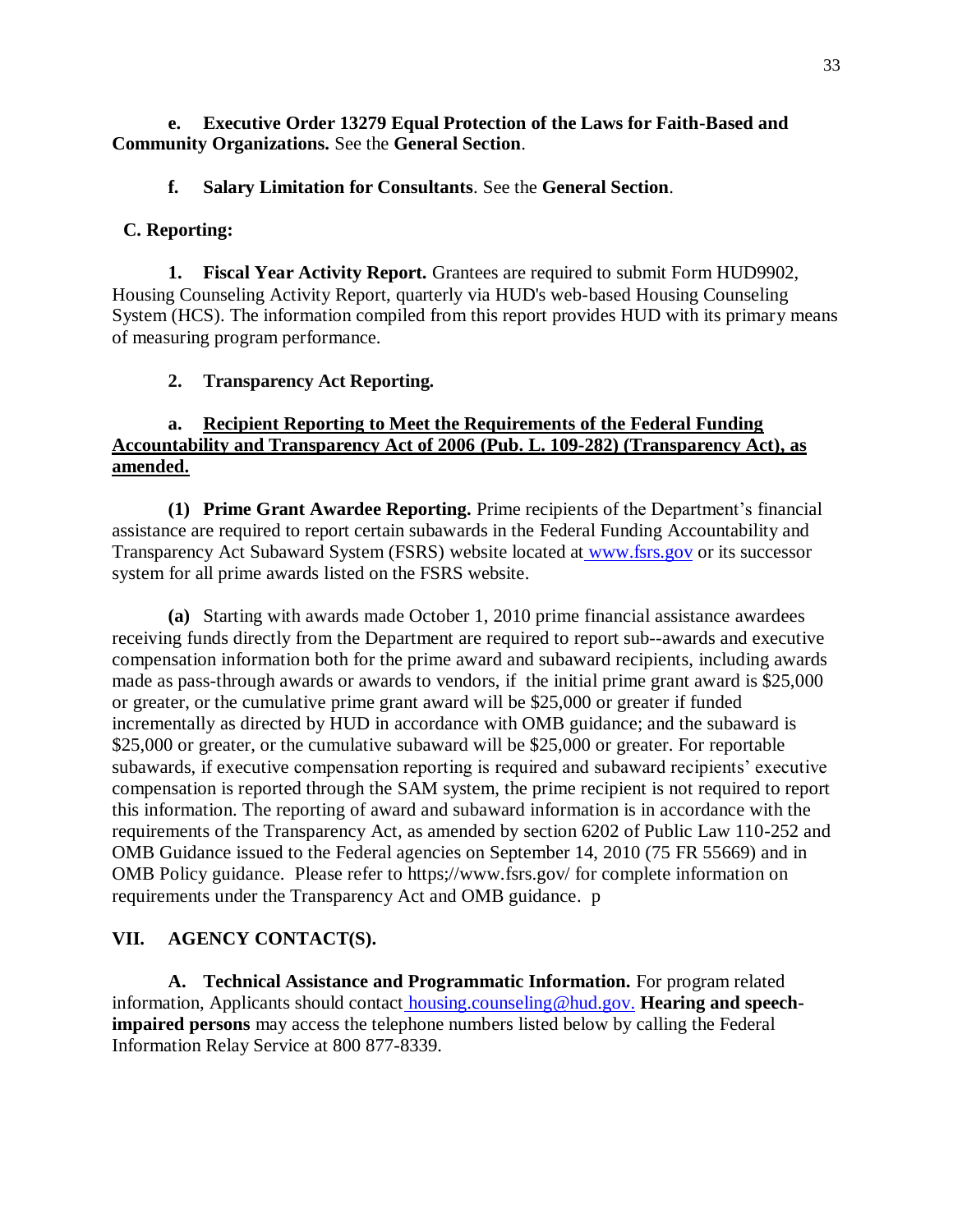**B. Satellite Broadcast**. HUD may hold an informational broadcast to provide information about the Housing Counseling Program and this NOFA to potential Applicants. The Housing Counseling Program Office will notify all eligible Applicants regarding the timing to view information for any such broadcast.

### **VIII. OTHER INFORMATION.**

**A. Information Collection Approval Note.** The information collection requirements contained in this document have been approved by the Office of Management and Budget (OMB) under the Paperwork Reduction Act of 1995 (44 U.S.C. 3501-3520) and assigned OMB control number 2502-0261. In accordance with the Paperwork Reduction Act, HUD may not conduct or sponsor, and a person is not required to respond to, a collection of information unless the collection displays a currently valid OMB control number. Public reporting burden for the collection of information is estimated to average 68 hours per annum per respondent for the application and grant administration. This includes the time for collecting, reviewing, and reporting the data for the application, semi-annual reports and final report. The information collected pursuant to this NOFA will be used for grantee selection and monitoring the administration of funds. Response to this request for information is required in order to receive the benefits to be derived.

**B. Environmental.** This NOFA provides funding under 24 C.F.R. Part 214, which does not contain environmental review provisions because it concerns activities that are listed in 24 C.F.R. § 50.19(b) as categorically excluded from environmental review under the National Environmental Policy Act of 1969 (42 U.S.C. 4231) ("NEPA"). Accordingly, under 24 C.F.R. § 50.19(c)(5), this NOFA is categorically excluded from environmental review under NEPA.

Dated:  $\frac{3}{1}$   $\frac{11}{11}$ 

Carol J. Galanté Assistant Secretary for Housing-Federal Housing Commissioner

**[FR-5800-N-02]**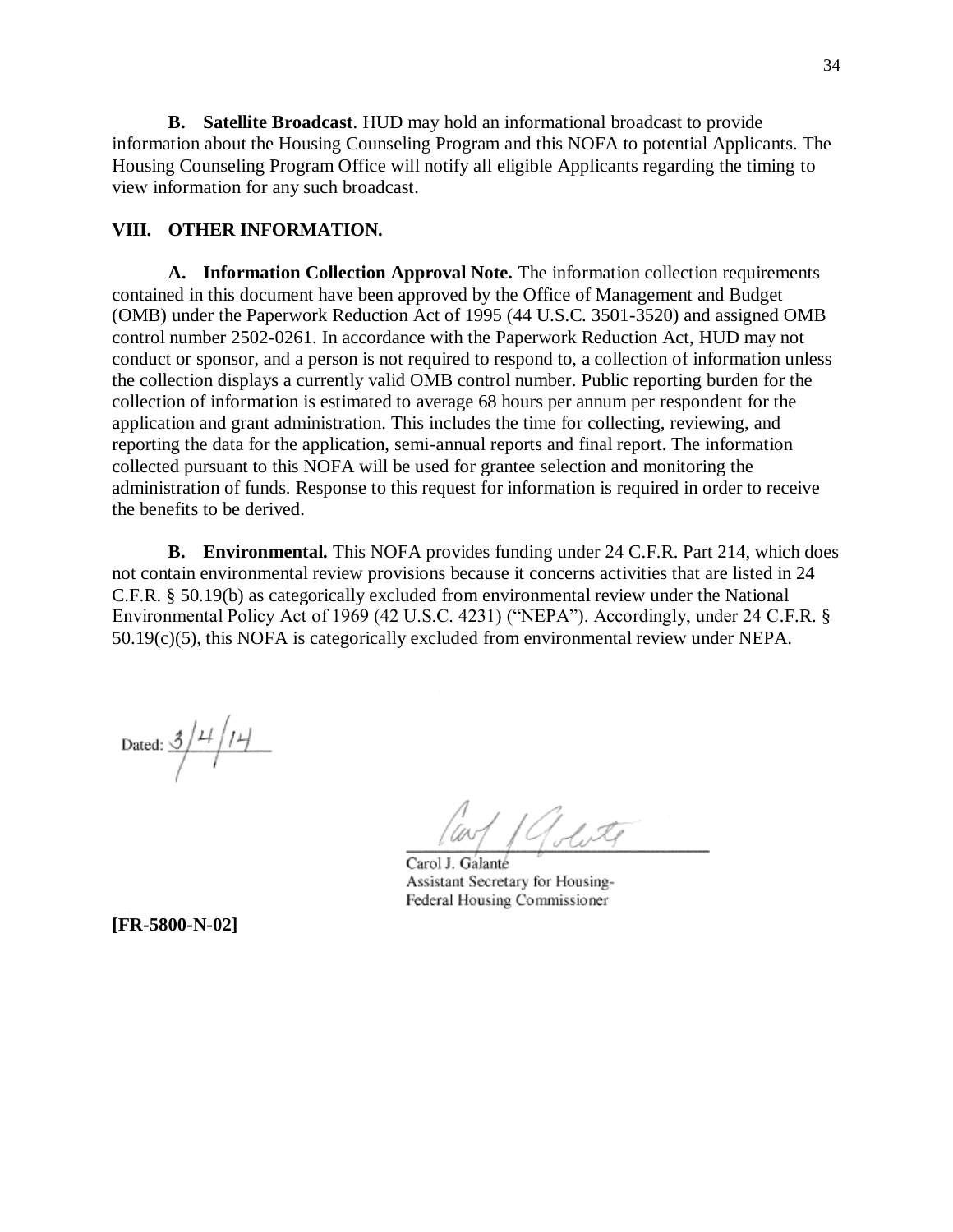**Appendix A State Housing Finance Agencies (SHFAs) and HUD-approved Intermediaries**

| <b>Agency Name</b>       | <b>City</b>   |           | <b>State Phone General Website</b> |                                    |
|--------------------------|---------------|-----------|------------------------------------|------------------------------------|
| NATIONAL COUNCIL         |               |           |                                    |                                    |
| OF LA RAZA               | Washington    | DC        | 202-776-1573                       | http://www.nclr.org                |
| <b>NATIONAL</b>          |               |           |                                    |                                    |
| <b>ASSOCIATION OF</b>    |               |           |                                    |                                    |
| <b>REAL ESTATE</b>       |               |           |                                    |                                    |
| <b>BROKERS-</b>          |               |           |                                    |                                    |
| <b>INVESTMENT</b>        |               |           |                                    |                                    |
| DIVISION, INC            | Emeryville    | CA        | 510-268-9792                       | http://www.nidonline.org           |
| <b>NATIONAL</b>          |               |           |                                    |                                    |
| <b>FOUNDATION FOR</b>    |               |           |                                    |                                    |
| CREDIT COUNSELING,       |               |           |                                    |                                    |
| INC.                     | Washington    | DC        | 202-677-4324                       | http://www.nfcc.org                |
| <b>NEIGHBORHOOD</b>      |               |           |                                    |                                    |
| <b>REINVESTMENT</b>      |               |           |                                    |                                    |
| <b>CORPORATION</b>       | Washington    | DC        | 202-220-2300                       | http://www.nw.org                  |
| <b>NATIONAL CAPACD</b>   | Washington    | DC        | 510-452-4800                       | http://nationalcapacd.org          |
| <b>NATIONAL COUNCIL</b>  |               |           |                                    |                                    |
| ON AGING (NCOA)          | Washington    | DC        | 800-510-0301                       | http://www.ncoa.org                |
| <b>NATIONAL</b>          |               |           |                                    |                                    |
| <b>COMMUNITY</b>         |               |           |                                    |                                    |
| <b>REINVESTMENT</b>      |               |           |                                    |                                    |
| COALITION, INC.          | Washington    | DC        | 202-383-7702                       | http://www.ncrc.org                |
| <b>MON VALLEY</b>        |               |           | 412-464-4000-                      |                                    |
| <b>INITIATIVE</b>        | Homestead     | PA        | 4026                               | http://www.monvalleyinitiative.com |
| <b>HOUSING</b>           |               |           |                                    |                                    |
| <b>PARTNERSHIP</b>       |               |           |                                    |                                    |
| <b>NETWORK</b>           | <b>Boston</b> | MA        | 617-720-1999                       | www.housingpartnership.net         |
| <b>CITIZENS' HOUSING</b> |               |           |                                    |                                    |
| <b>AND PLANNING</b>      |               |           |                                    |                                    |
| ASSOCIATION, INC.        | <b>Boston</b> | MA        | 617-742-0820                       | http://www.chapa.org               |
| <b>NACA</b>              |               |           |                                    |                                    |
| (NEIGHBORHOOD            |               |           |                                    |                                    |
| <b>ASSISTANCE</b>        |               |           |                                    |                                    |
| <b>CORPORATION OF</b>    |               |           | 617-250-6222-                      |                                    |
| AMERICA)                 | Jamaica Plain | <b>MA</b> | 1238                               | http://www.naca.com                |
| <b>GARDEN STATE</b>      |               |           |                                    |                                    |
| <b>CONSUMER CREDIT</b>   |               |           |                                    |                                    |
| COUNSELING, INC.         |               |           |                                    |                                    |
| D/B/A/NOVADEBT           |               |           |                                    |                                    |
|                          | Freehold      | NJ        | 866-472-4557                       | www.novadebt.org                   |

*The following agencies participate in HUD's Housing Counseling Program.*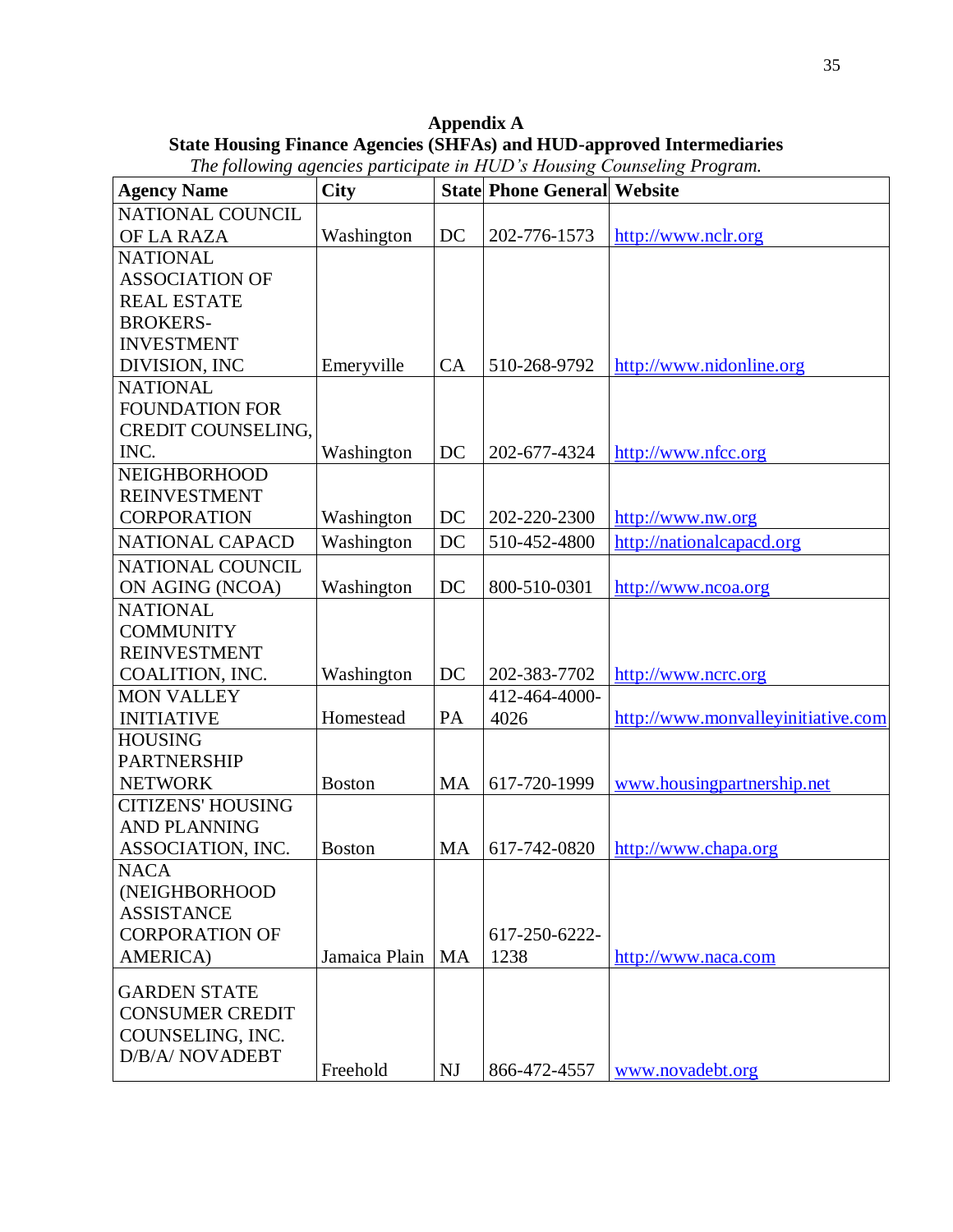| <b>HOPE ENTERPRISE</b>                  |              |           |                               |                                        |
|-----------------------------------------|--------------|-----------|-------------------------------|----------------------------------------|
| <b>CORPORATION</b>                      | Jackson      | <b>MS</b> | 601-944-1100                  | www.hope-ec.org                        |
| <b>HOUSING</b>                          |              |           |                               |                                        |
| <b>OPPORTUNITIES</b>                    |              |           |                               |                                        |
| <b>COLLABORATIVE</b>                    | San Diego    | CA        | 619-238-2200                  |                                        |
| <b>MINNESOTA</b>                        |              |           |                               |                                        |
| <b>HOMEOWNERSHIP</b>                    |              |           |                               |                                        |
| <b>CENTER</b>                           | Saint Paul   | <b>MN</b> | 651-6599336                   |                                        |
|                                         |              |           |                               | www.hocmn.org                          |
| <b>UNITED WAY OF</b>                    |              |           |                               |                                        |
| <b>CENTRAL ALABAMA</b>                  | Birmingham   | AL        | 205-251-5131                  |                                        |
| <b>HOMEFREE - USA</b>                   | Hyattsville  | <b>MD</b> | 301-891-8410                  | http://www.homefreeusa.org             |
| <b>MISSION OF PEACE</b>                 | Flint        | MI        | 810-232-8302                  | http://www.missionofpeace.com          |
| <b>MISSISSIPPI</b>                      |              |           |                               |                                        |
| <b>HOMEBUYER</b>                        |              |           |                               |                                        |
| <b>EDUCATION CENTER</b>                 |              |           |                               |                                        |
| -INITIATIVE                             | Jackson      | <b>MS</b> | 601-366-9141                  | www.mhbec.com                          |
| <b>NEW YORK</b>                         |              |           |                               |                                        |
| <b>MORTGAGE</b>                         |              |           |                               |                                        |
| <b>COALITION</b>                        | New York     | <b>NY</b> | 212-742-0762                  | http://www.nymc.org                    |
| <b>HOMEOWNERSHIP</b>                    |              |           |                               |                                        |
| <b>PRESERVATION</b>                     |              |           |                               |                                        |
| <b>FOUNDATION</b>                       | Minneapolis  | <b>MN</b> | 888-995-4673                  | http://www.995hope.org                 |
| <b>NATIONAL URBAN</b>                   |              |           |                               |                                        |
| <b>LEAGUE</b>                           | New York     | <b>NY</b> | 212-558-5374                  | http://www.nul.org                     |
| <b>NATIONAL</b>                         |              |           |                               |                                        |
| <b>FEDERATION OF</b>                    |              |           |                               |                                        |
| <b>COMMUNITY</b>                        |              |           |                               |                                        |
| <b>DEVELOPMENT</b>                      |              |           | 212-809-1850-                 |                                        |
| <b>CREDIT UNIONS</b>                    | New York     | <b>NY</b> | 218                           | www.cdcu.coop/counseling               |
| SPRINGBOARD NON-                        |              |           |                               |                                        |
| PROFIT CONSUMER                         |              |           |                               |                                        |
| <b>CREDIT</b>                           |              |           |                               |                                        |
| MANAGEMENT, INC<br><b>CLEARPOINT</b>    | Riverside    | CA        | 951-781-0114                  | http://www.credit.org                  |
|                                         |              |           |                               |                                        |
| <b>FINANCIAL</b><br>SOLUTIONS, INC.     | Richmond     |           |                               | http://www.clearpointcreditcounselings |
| NUEVA ESPERANZA,                        | Philadelphia | VA<br>PA  | 804-222-4660<br>215-324-0746- | olutions.org                           |
| INC.                                    |              |           | 239                           | www.esperanza.us                       |
| <b>RURAL COMMUNITY</b>                  | West         |           | 916-447-9832-                 |                                        |
|                                         |              |           |                               |                                        |
|                                         |              |           |                               |                                        |
| <b>ASSISTANCE</b><br><b>CORPORATION</b> | Sacramento   | CA        | 1015                          | http://www.rcac.org                    |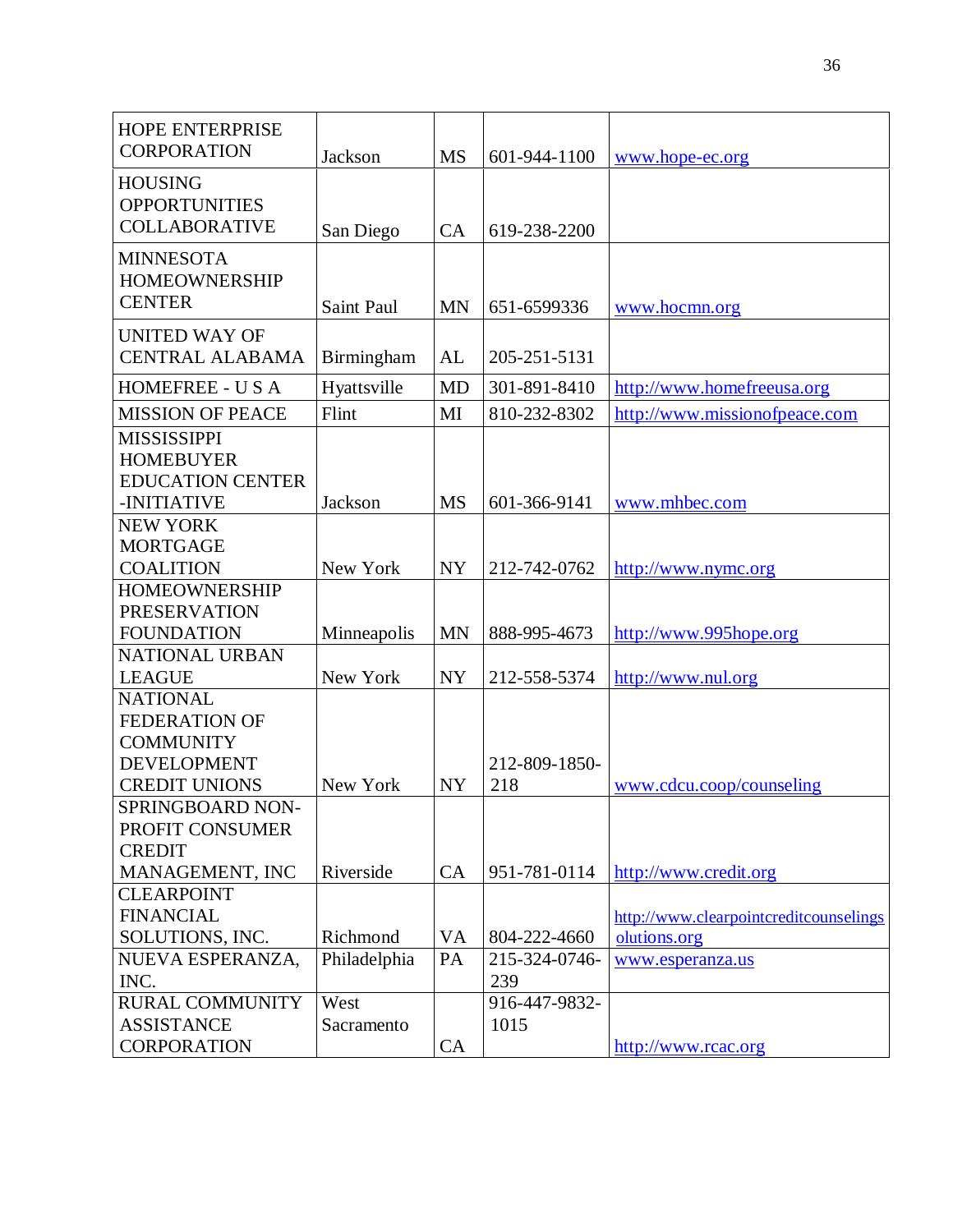| <b>WEST TENNESSEE</b>     |                    |                |              |                                         |
|---------------------------|--------------------|----------------|--------------|-----------------------------------------|
| <b>LEGAL SERVICES,</b>    |                    |                |              |                                         |
| <b>INCORPORATED</b>       | Jackson            | TN             | 731-426-1307 | www.wtls.org                            |
| <b>CCCS OF GREATER</b>    |                    |                |              |                                         |
| <b>ATLANTA - DBA</b>      |                    |                |              |                                         |
| <b>CREDABILITY</b>        | Atlanta            | GA             | 800-251-2227 | http://www.credability.org              |
|                           | Farmington         |                |              |                                         |
| GREENPATH, INC.           | Hills              | MI             | 888-860-4167 | www.greenpath.com                       |
| <b>MONEY</b>              |                    |                |              |                                         |
| <b>MANAGEMENT</b>         |                    |                |              |                                         |
| <b>INTERNATIONAL INC.</b> |                    |                |              |                                         |
|                           | Sugar Land         | <b>TX</b>      | 866-232-9080 | http://www.moneymanagement.org          |
| <b>CATHOLIC</b>           |                    |                | 703-236-6226 | http://www.catholiccharitiesusa.org     |
| <b>CHARITIES USA</b>      | Alexandria         | VA             |              |                                         |
| <b>COLORADO HOUSING</b>   |                    |                |              |                                         |
| <b>AND FINANCE</b>        |                    |                |              |                                         |
| <b>AUTHORITY</b>          | Denver             | CO             | 303-297-7428 | www.chfainfo.com                        |
| <b>CONNECTICUT</b>        |                    |                |              |                                         |
| <b>HOUSING FINANCE</b>    |                    |                |              |                                         |
| <b>AUTHORITY</b>          | Rocky Hill         | <b>CT</b>      | 860-571-4396 | http://www.chfa.org                     |
| <b>DELAWARE STATE</b>     |                    |                | 302-739-4263 |                                         |
| <b>HOUSING</b>            |                    |                | ext. 239     |                                         |
| <b>AUTHORITY</b>          | Dover              | DE             |              | www.destatehousing.com                  |
| <b>HAWAII HOUSING</b>     |                    |                |              |                                         |
| <b>FINANCE AND</b>        |                    |                |              |                                         |
| DEVELOPMENT CORP          | Honolulu           | H <sub>I</sub> | 808-587-0597 |                                         |
| <b>LOUISIANA HOUSING</b>  |                    |                | 888-454-2001 |                                         |
| <b>CORPORATION</b>        | <b>Baton Rouge</b> | LA             |              |                                         |
| <b>NEW JERSEY</b>         |                    |                |              |                                         |
| <b>HOUSING AND</b>        |                    |                |              |                                         |
| <b>FINANCE MORTGAGE</b>   |                    |                |              |                                         |
| <b>AGENCY</b>             | Trenton            | NJ             |              | 800-654-6873 <u>www.nj.gov/dca/hmfa</u> |
| NEW YORK STATE            |                    |                |              |                                         |
| <b>HOUSING FINANCE</b>    |                    |                |              |                                         |
| <b>AGENCY</b>             | New York           | <b>NY</b>      | 518-474-2057 |                                         |
| <b>RHODE ISLAND</b>       | Providence         | RI             | 401-457-1130 | www.rhodeislandhousing.org              |
| <b>HOUSING</b>            |                    |                |              |                                         |
| <b>MAINE STATE</b>        |                    |                |              |                                         |
| <b>HOUSING</b>            |                    |                |              |                                         |
| <b>AUTHORITY</b>          | Augusta            | <b>ME</b>      | 207-626-4670 | www.mainehousing.org                    |
| <b>NEW HAMPSHIRE</b>      |                    |                |              |                                         |
| <b>HOUSING FINANCE</b>    |                    |                |              |                                         |
| <b>AUTHORITY</b>          | Bedford            | <b>NH</b>      | 603-310-9276 | http://www.nhhfa.org                    |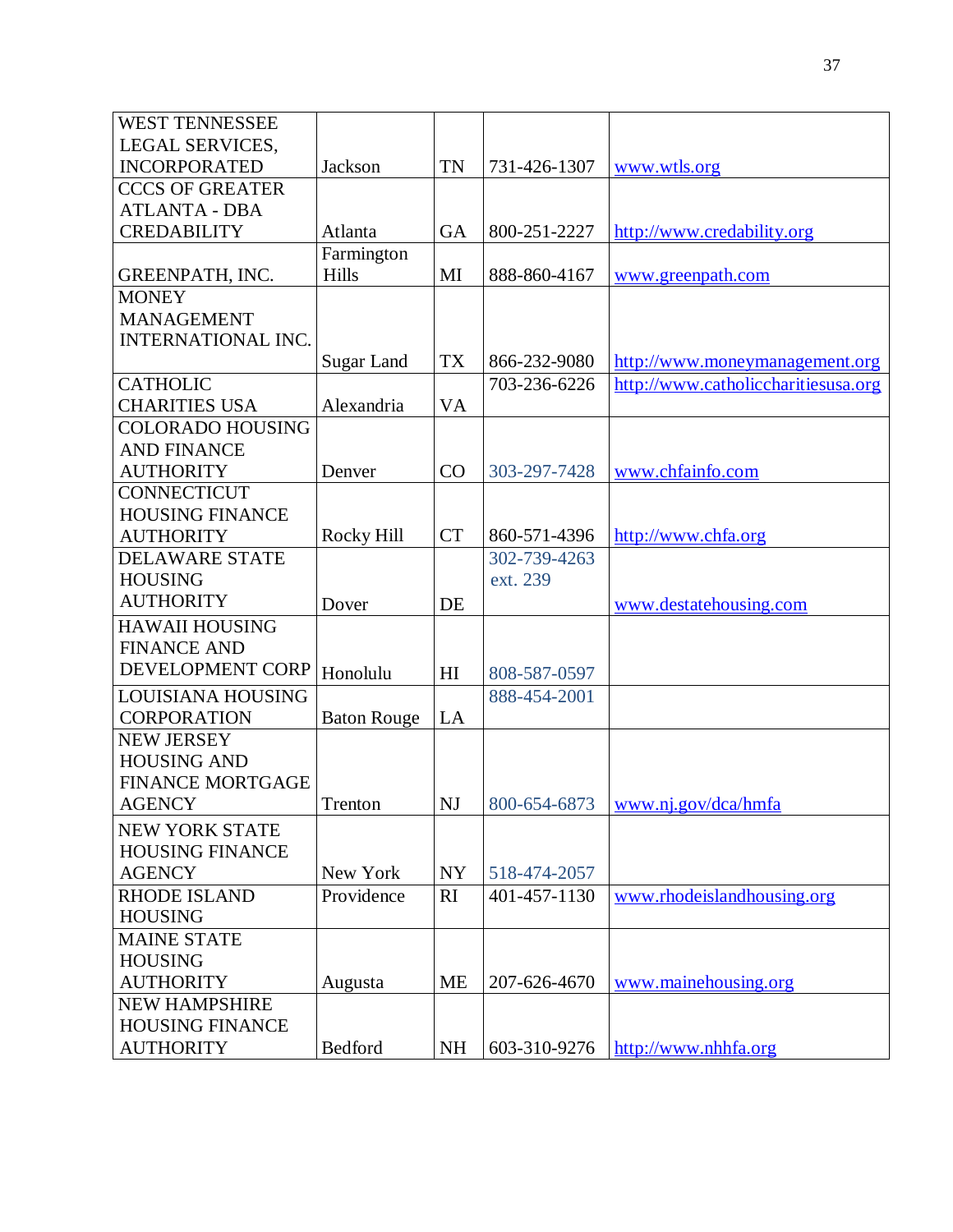| PENNSYLVANIA             |                 |           |               |                           |
|--------------------------|-----------------|-----------|---------------|---------------------------|
| <b>HOUSING FINANCE</b>   |                 |           |               |                           |
| <b>AGENCY</b>            | Harrisburg      | PA        | 717-780-3907  |                           |
| <b>MICHIGAN STATE</b>    |                 |           |               |                           |
| <b>HOUSING</b>           |                 |           |               |                           |
| <b>DEVELOPMENT</b>       |                 |           |               |                           |
| <b>AUTHORITY</b>         | Lansing         | MI        | 866-946-7432  | www.michigan.gov/mshda    |
| <b>VIRGINIA HOUSING</b>  |                 |           |               |                           |
| <b>DEVELOPMENT</b>       |                 |           |               |                           |
| <b>AUTHORITY</b>         | Richmond        | <b>VA</b> | 804-343-5534  | www.vhda.com              |
| <b>VIRGIN ISLANDS</b>    |                 |           |               |                           |
| <b>HOUSING FINANCE</b>   |                 |           |               |                           |
| <b>AUTHORITY</b>         | St. Thomas      | VI        | 340-777-4432  | http://www.asite.com      |
| MISSISSIPPI HOME         |                 |           |               |                           |
| <b>CORPORATION</b>       | Jackson         | <b>MS</b> | 601-718-4642  | http://www.mshome.com     |
| <b>KENTUCKY HOUSING</b>  |                 |           | 502-564-7630- |                           |
| <b>CORPORATION</b>       |                 |           | 775           |                           |
|                          | Frankfort       | KY        |               | www.kyhousing.org         |
| <b>GEORGIA HOUSING</b>   |                 |           |               |                           |
| <b>AND FINANCE</b>       |                 |           |               |                           |
| <b>AUTHORITY</b>         | Atlanta         | <b>NA</b> | 404-982-3505  | http://www.dca.ga.gov     |
| <b>NEW MEXICO</b>        |                 |           |               |                           |
| MORTGAGE FINANCE         |                 |           |               |                           |
| <b>AUTHORITY</b>         |                 |           | 505-843-6880- |                           |
|                          | Albuquerque     | <b>NM</b> | 2222          | http://www.housingnm.org  |
| NORTH DAKOTA             |                 |           |               |                           |
| <b>HOUSING FINANCE</b>   |                 |           |               |                           |
| <b>AGENCY</b>            | <b>Bismarck</b> | <b>NA</b> | 701-328-8060  | http://www.ndhfa.org      |
| MONTANA BOARD OF         |                 |           |               |                           |
| <b>HOUSING</b>           | Helena          | MT        | 406-841-2851  | http://www.housing.mt.gov |
| <b>SOUTH DAKOTA</b>      |                 |           |               |                           |
| <b>HOUSING</b>           |                 |           |               |                           |
| <b>DEVELOPMENT</b>       |                 |           |               |                           |
| <b>AUTHORITY</b>         | Pierre          | <b>SD</b> | 605-773-3181  | http://www.sdhda.org      |
| <b>IDAHO HOUSING AND</b> |                 |           |               |                           |
| <b>FINANCE</b>           |                 |           |               |                           |
| <b>ASSOCIATION</b>       | <b>Boise</b>    | ID        | 877-888-3135  | http://www.ihfa.org       |
| <b>WASHINGTON STATE</b>  |                 |           |               |                           |
| <b>HOUSING FINANCE</b>   |                 |           |               |                           |
| <b>COMMISSION</b>        |                 |           |               |                           |
|                          | Seattle         | <b>WA</b> | 206-287-4449  | http://www.wshfc.org      |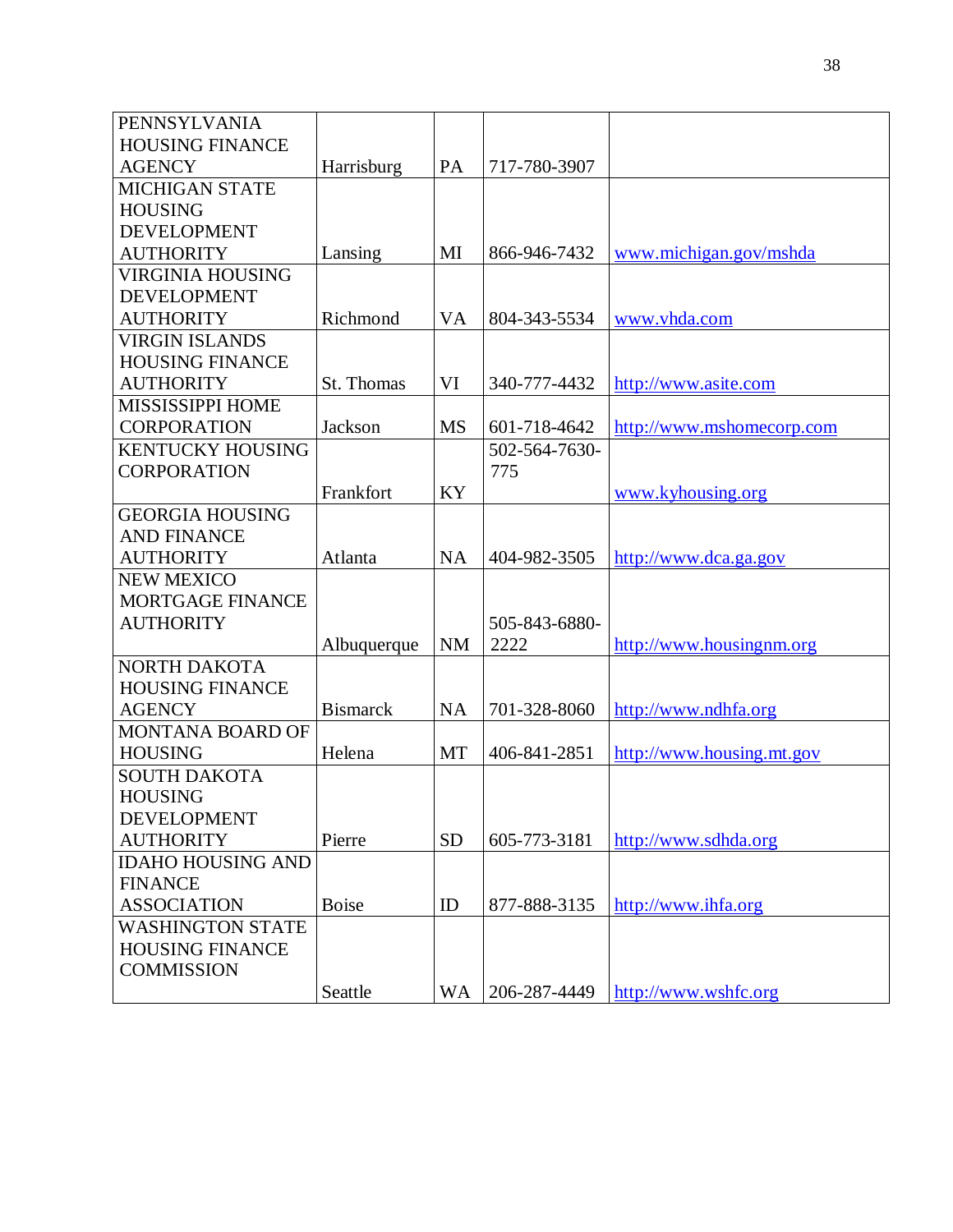### **Appendix B Definitions**

- **1. Affiliate**. A nonprofit organization participating in the HUD-related housing counseling program of a local, regional or national intermediary, or state housing finance agency. An affiliate is incorporated separately from the Intermediary or SHFA. An affiliate is also:
	- a. Duly organized and existing as a tax-exempt nonprofit organization;
	- b. In good standing under the laws of the state of the organization; and

c. Authorized to do business in the states where it proposes to provide housing counseling services.

- **2. Applicant.** A HUD-approved housing counseling agency or SHFA applying for a Housing Counseling grant from HUD through this NOFA. The term "Applicant" includes the agency's branches identified in its application.
- **3. Branch.** An organizational and subordinate unit of an LHCA, MSO, Intermediary or SHFA, not separately incorporated or organized, that participates in HUD's Housing Counseling Program. A branch must be in good standing under the laws of the state where it proposes to provide housing counseling services. A branch cannot be a sub-grantee or affiliate. For purposes of this NOFA, a branch must be open to provide housing counseling services to a minimum of thirty (30) clients per year. Satellite offices that provide housing counseling services less than the required minimum of thirty (30) clients per year are not eligible for funding under this NOFA and may not be included in Applicants' application responses. Branches of LHCAs that apply independently are not eligible to receive HUD housing counseling funding.
- **4. Counseling.** Counselor-to-client assistance that addresses unique financial circumstances and housing issues and focuses on ways of overcoming specific obstacles to achieving a housing goal such as addressing a rental dispute, purchasing a home, locating cash for a down payment, being informed of fair housing and fair lending requirements of the Fair Housing Act, finding units accessible to persons with disabilities, avoiding foreclosure, or resolving a financial crisis.
- **5. Education.** Formal classes, with established curriculum and instructional goals, provided in a group or classroom setting, or other format approved by HUD, covering one or more of the eligible topics in Section III.C.1. of this NOFA.
- **6. Full-time equivalent.** The number of total hours worked divided by the maximum number of compensable hours in a full-time schedule as defined by law. For example, if the normal schedule for a quarter is defined as  $411.25$  hours ([35 hours per week  $*$  52 weeks per year – 5 weeks regulatory vacation)] / 4), then someone working 100 hours during that quarter represents  $100/411.25 = 0.24$  FTE. Two employees working in total 400 hours during that same quarterly period represent 0.97 FTE.